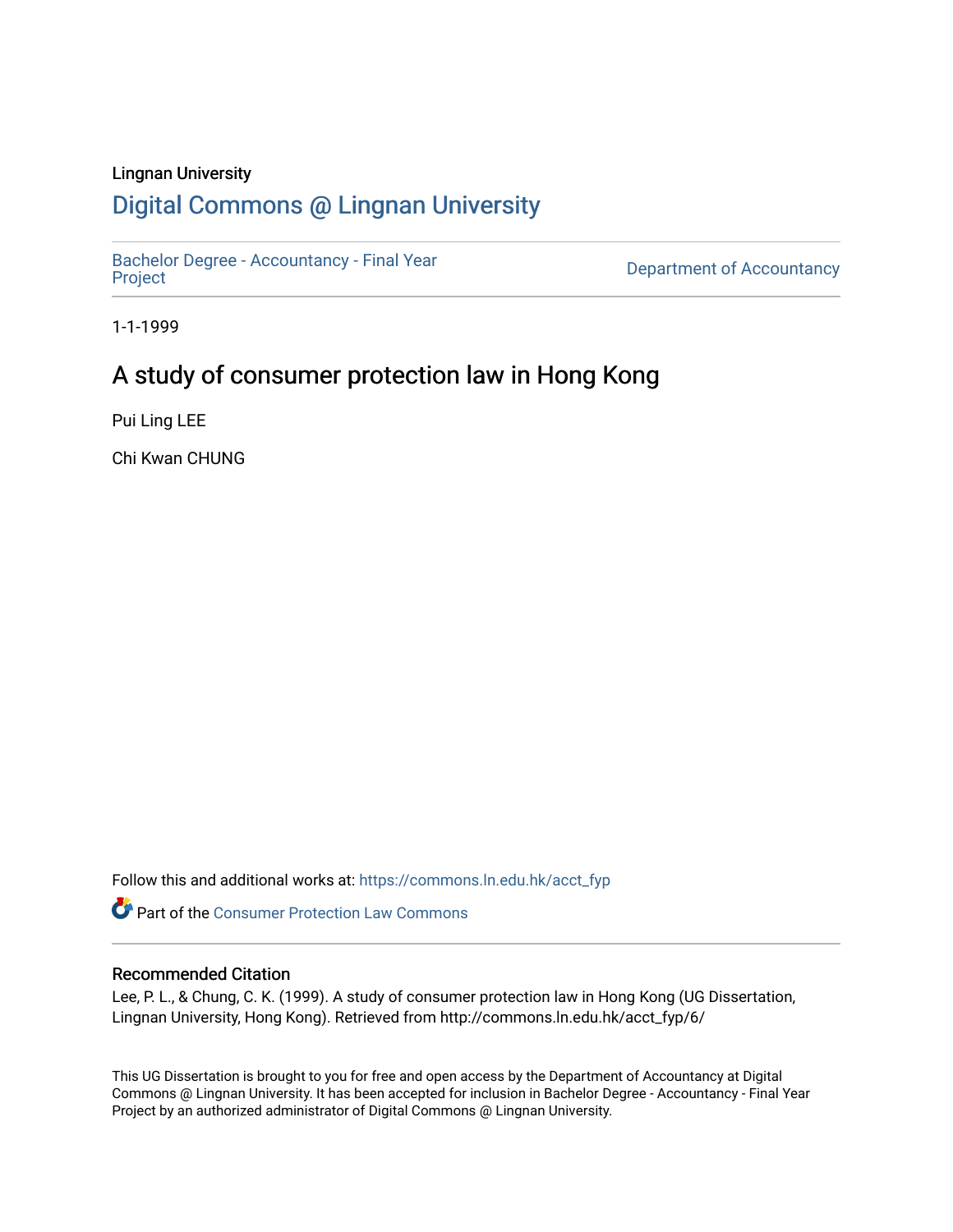## **ACKNOWLEDGMENT**

We would take this opportunity to thank all the people who have helped in shaping this research project. First and foremost, we would like to express our special gratitude to our supervisor, Mr. Shum Chun-yau, Clement, an associate professor of the Department of Accounting and Finance in Lingnan College, who has generously spent much of his time giving us invaluable advice and guidance on the problems that we encouraged.

Moreover, we would like to thank Miss Wendy Chan One, the Head of Legal Affairs Division of the Consumer Council, Miss Lam Mei-Fong, the Senior Consumer Education Officer of the Consumer Council and Mr. Yuen Tang-Kwong, the Information Resources Officer of the Consumer Council, for kindly involving them in providing essential information in this project.

We are also grateful to Professor Edward Chen Kwan Yiu, the President of Lingnan College, to be one of our interviewees. The information he has given to us is very useful for this project.

Last but not least, we would like to express our appreciation to the Hong Kong Consumer Council for supplying us with a lot of useful information. Without its aid, this project would never have been completed.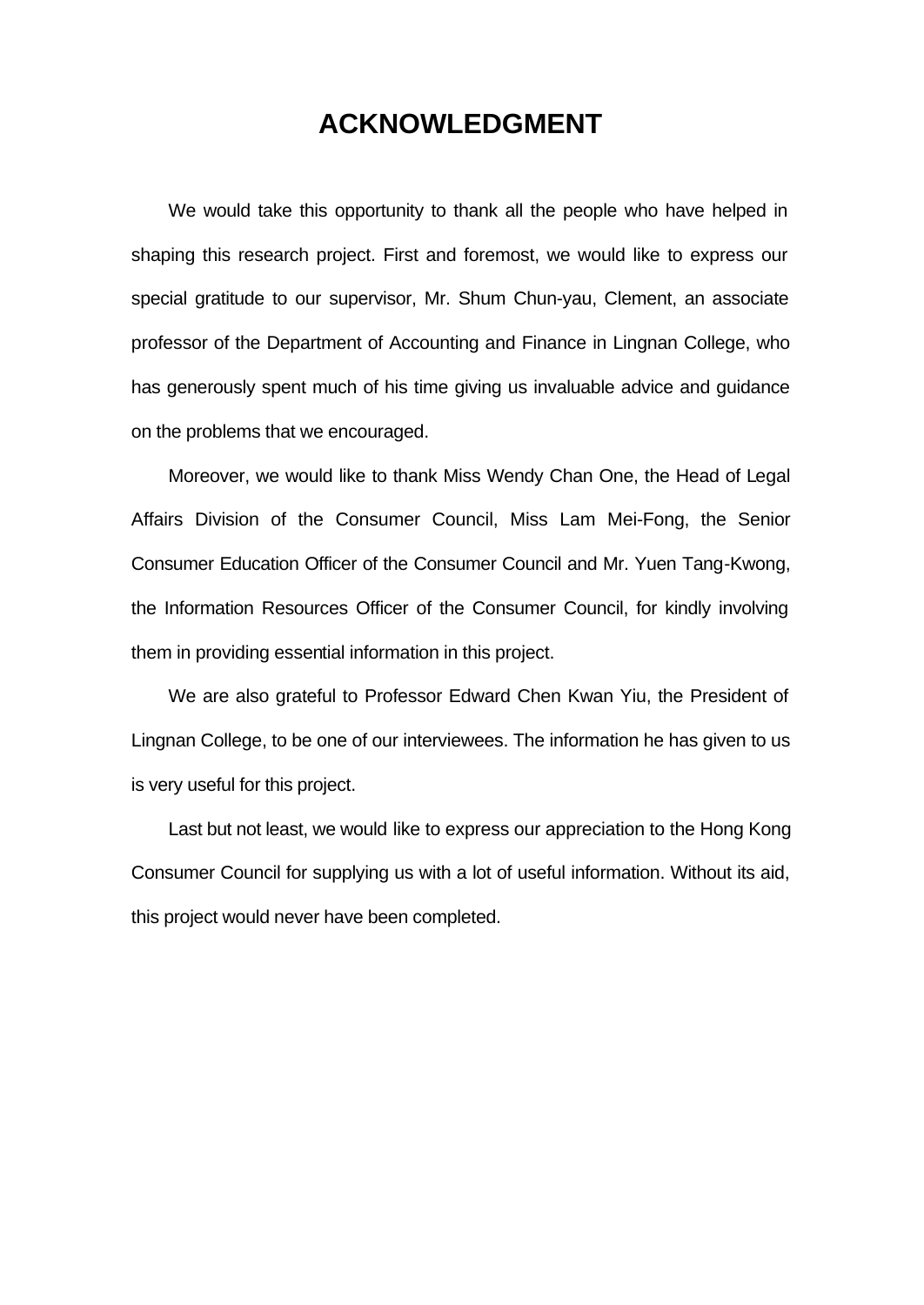## **ABSTRACT**

Consumption of goods and services is inevitable in our daily life. So consumer protection is essential for every consumer. However, the existing consumer protection system in Hong Kong is not comprehensive enough to protect consumers. Thus, this project concentrates on studying the consumer protection law in Hong Kong to evaluate its sufficiency for protecting consumers. Besides, we also investigate the Hong Kong consumer protection system, including the functions and powers of the Consumer Council, and make compare it with Australia's consumer protection system.

The Consumer Council is the only statutory consumer protection body in Hong Kong. It is not an independent unit in its operation. Moreover, it lacks investigative, legislative and enforcement powers. Furthermore, the laws and ordinances are not sufficient and comprehensive enough to protect all consumers. Most importantly, the government's attitude towards consumer protection is non-interventionist.

After a comparison is made with the Australia's system, we discover that Australia's consumer protection body, the National Consumer Affairs Advisory Council, is a purely advisory body to deal with the matters about consumer protection. It is independent from the other non-government consumer organizations, such as the Trade Practices Commission. Not only does it have investigative, legislative and enforcement power, it also has a comprehensive competition policy to protect consumers.

Due to the lack of the consumer protection law in Hong Kong, we recommend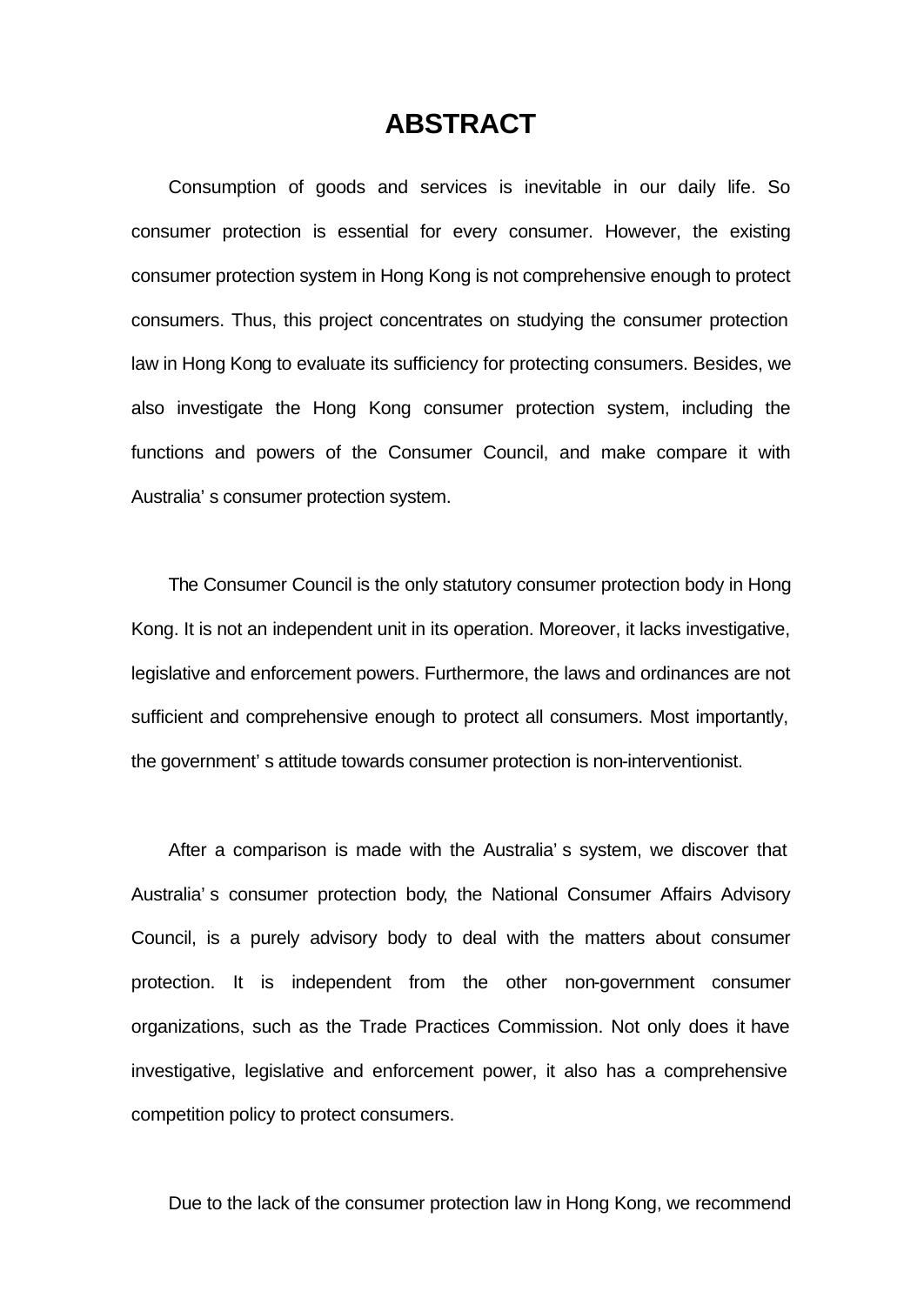that other developed countries' consumer protection systems, such as Australia, should be used as an example to improve our consumer protection system. The comprehensive competition policy, including competition laws and authority, should be introduced in order to ensure that more consumers could be in the protective net. Besides, the Consumer Council should be given more powers to operate and deal with the consumer problems.

In addition, the government should do more for consumer protection. It can be done by increasing the resources to the Consumer Council and educating the public about their consumer rights. Most importantly, the Consumer Council should act independently to achieve its objectives on consumer protection. Thus, all consumers can be better protected under these improvements.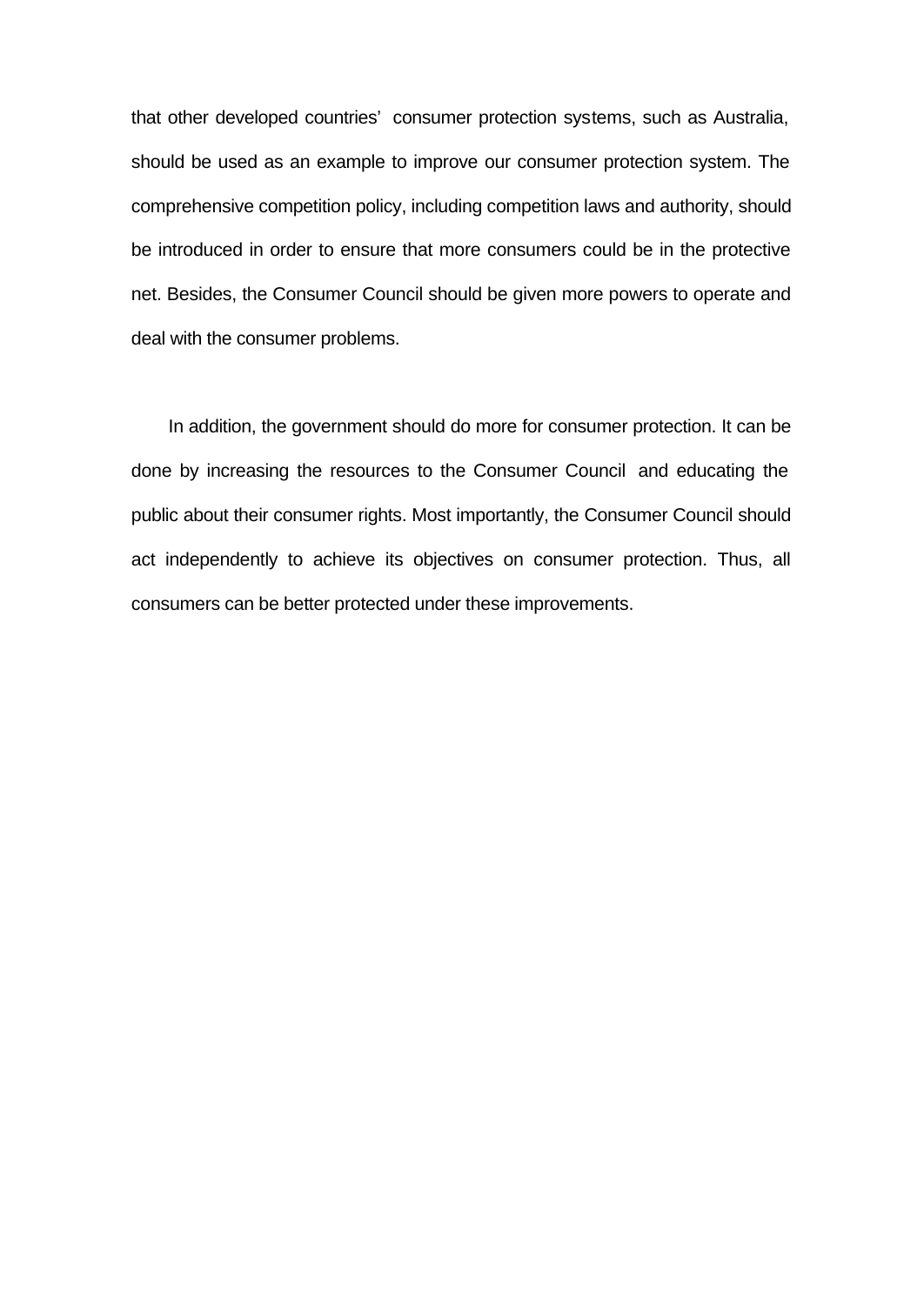# **Table of Contents**

|     | CHAPTER 1 INTRODUCTION 1                                                           |    |
|-----|------------------------------------------------------------------------------------|----|
|     | 1.1 BACKGROUNG 1                                                                   |    |
|     | 1.2 RATIONALE 2                                                                    |    |
|     | CHAPTER 2 OBJECTIVES 3                                                             |    |
|     | CHAPTER 3 METHODOLOGY 4                                                            |    |
|     | CHAPTER 4 COMMENTS ON THE CONSUMER PROTECTION LAW_________________________________ |    |
|     | CHAPTER 5 FINDINGS & ANALYSIS (PART I) 9                                           |    |
|     | 5.1 FUNCTIONS OF THE CONSUMER COUNCIL                                              |    |
|     | 5.2 POWERS OF THE CONSUMER COUNCILLATION CONTROL COUNTRY TO A 10                   |    |
|     | 5.3 LIMITATIONS OF THE CONSUMER COUNCILLATION AND THE CONSUMER COUNCIL             |    |
|     | 5.4 THE CONSUMER LEGAL ACTION FUND<br>14                                           |    |
|     | CHAPTER 6 FINDINGS & ANALYSIS (PART II) 17                                         |    |
| 6.1 | SUFFICIENCY OF CONSUMER LAW<br>17                                                  |    |
| 6.2 |                                                                                    |    |
|     | CHAPTER 7 FINDINGS & ANALYSIS (PART III) 34                                        |    |
|     | <b>COMPARISON OF CONSUMER PROTECTION SYSTEM BETWEEN HONG</b>                       |    |
|     | KONG AND AUSTRALIA                                                                 | 34 |
|     | CHAPTER 8 CONCLUSIONS 41                                                           |    |
|     | CHAPTER 9 RECOMMENDATIONS 44                                                       |    |
|     |                                                                                    | 49 |
|     | LIST OF APPENDICES 52                                                              |    |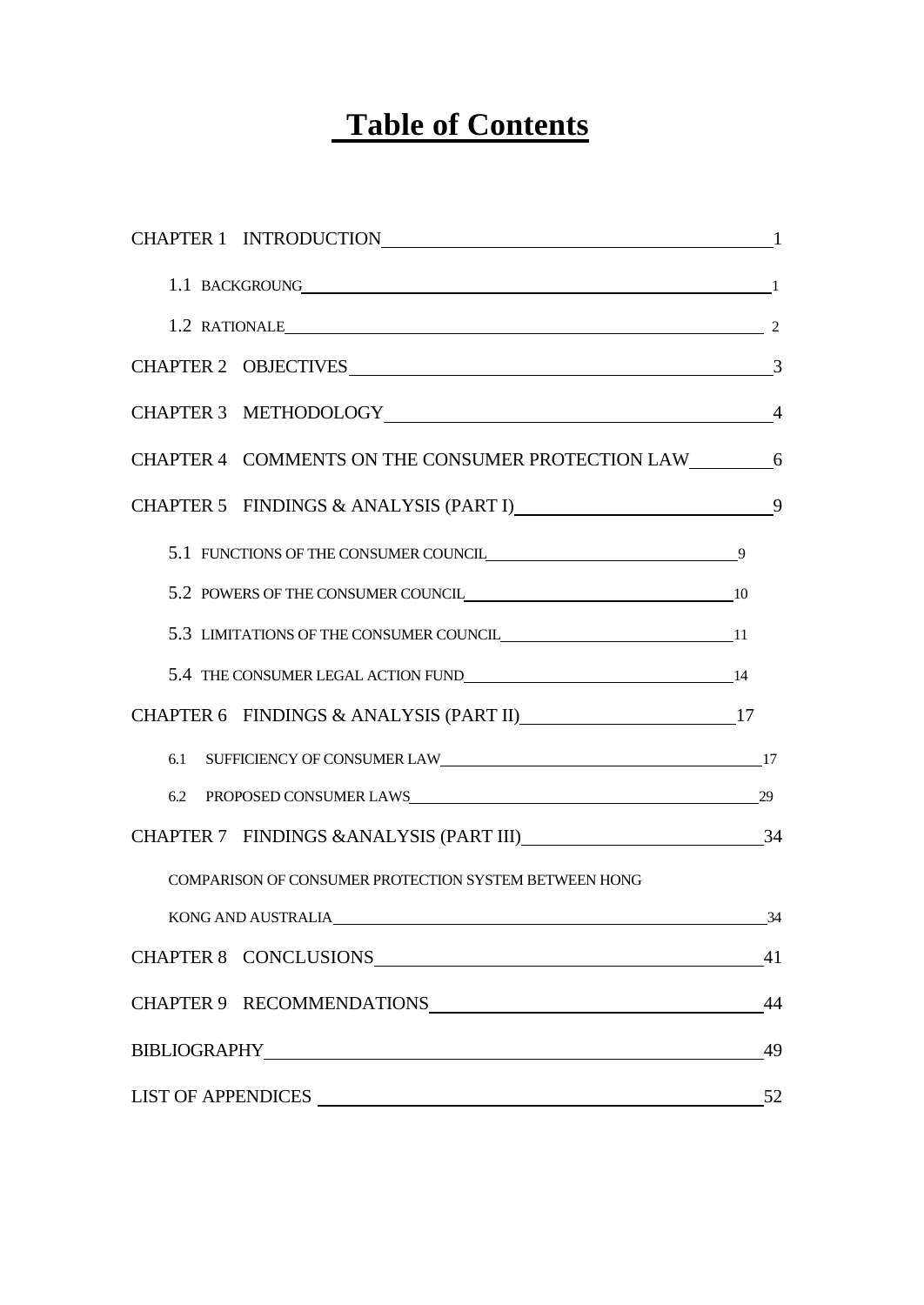## **Chapter 1 INTRODUCTION**

## **1.1 Background**

Each year 25<sup>th</sup> March is the International Consumers' Day, which reflects the recognition of consumer protection all over the world. Consumer Council is regarded as the only statutory body representing the consumer interests in Hong Kong by the Consumer Council Ordinance. It was established in 1974 to combat a serious problem of the market at the time - the soaring price of rice and other commodities caused by profiteering.

The Hong Kong Consumer Council has long been advocating some changes in the consumer laws. Although there now exists a substantially expanded body of consumer protection legislation, addressing selected areas of concern, the current piece-meal approach is considered not sufficient to cover all areas and not conducive to promotion of trader and consumer education.

The Consumer Council engages in a wide spectrum of activities to promote the interests and well-being of consumers, but its existing power is still not enough to protect all consumers. Moreover, consumer protection laws are always criticized for being inadequate. The wide range of products and services available in Hong Kong is not being matched by the legislation designed to protect consumer, because the philosophy of government is to promote self-help of the consumer.

## **1.2 Rationale**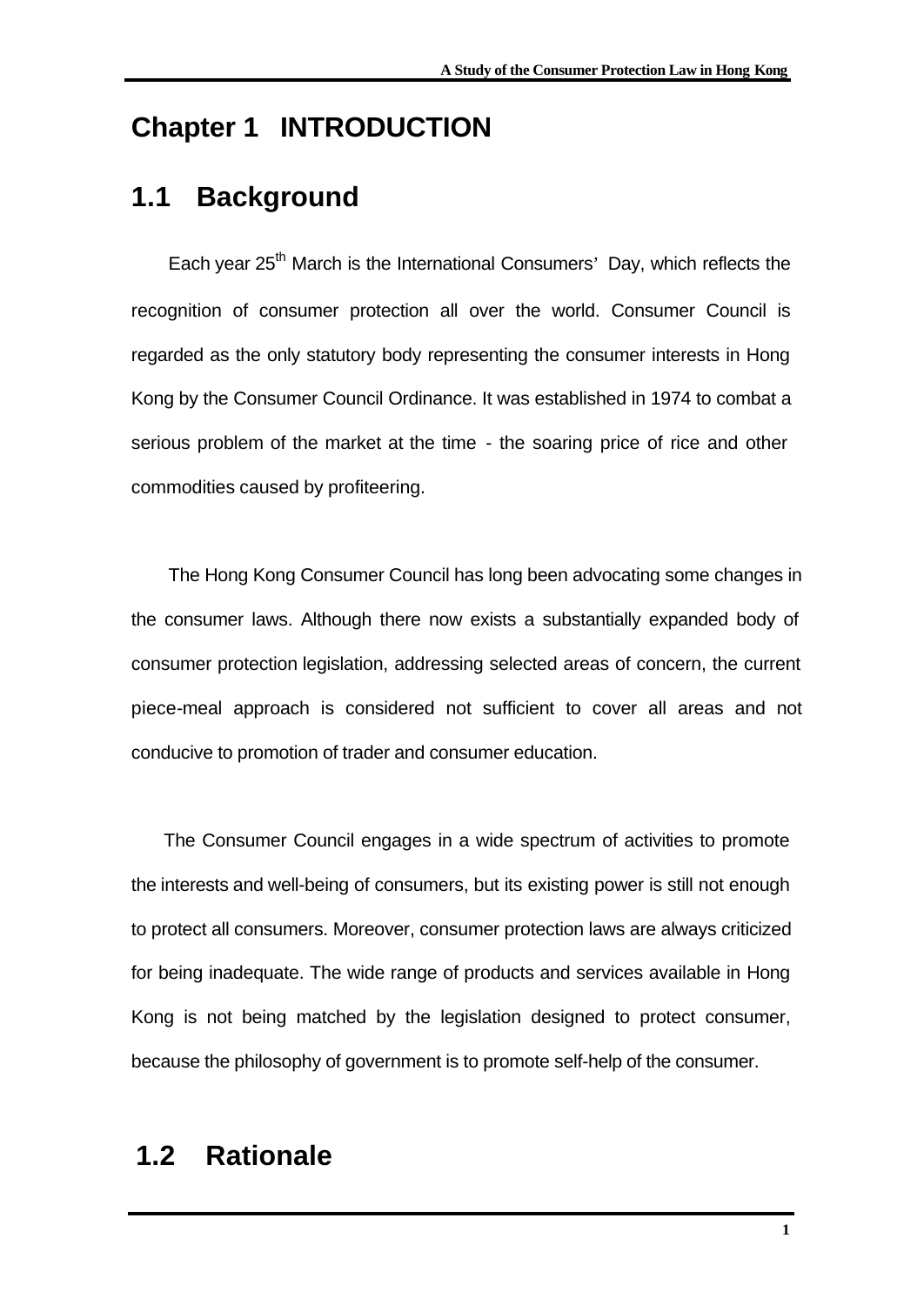Hong Kong has enjoyed great economic success in recent decades. The consumption of goods and services is inevitable in our daily life. Today consumers start to notice what needs and rights they should have.

We believe that the enactment of an overall consumer protection law will help remove uncertainty and enhance greater awareness and understanding of the legislative protection afforded to the consumer public.

However, economic downturn in recent years has brought on a new record high number of consumer complaints: a total of 22,750 in 1998 representing an increase of nearly 100% over the previous year's record of 11,535<sup>1</sup>.

The large volume of complaints is indicative of general low level of consumer satisfaction in the marketplace. Therefore, we want to conduct this project about the consumer protection law in HK in order to examine its adequacy and effectiveness.

<sup>&</sup>lt;sup>1</sup> See Appendix A: Complaint Statistics For the Year 1996 to 1998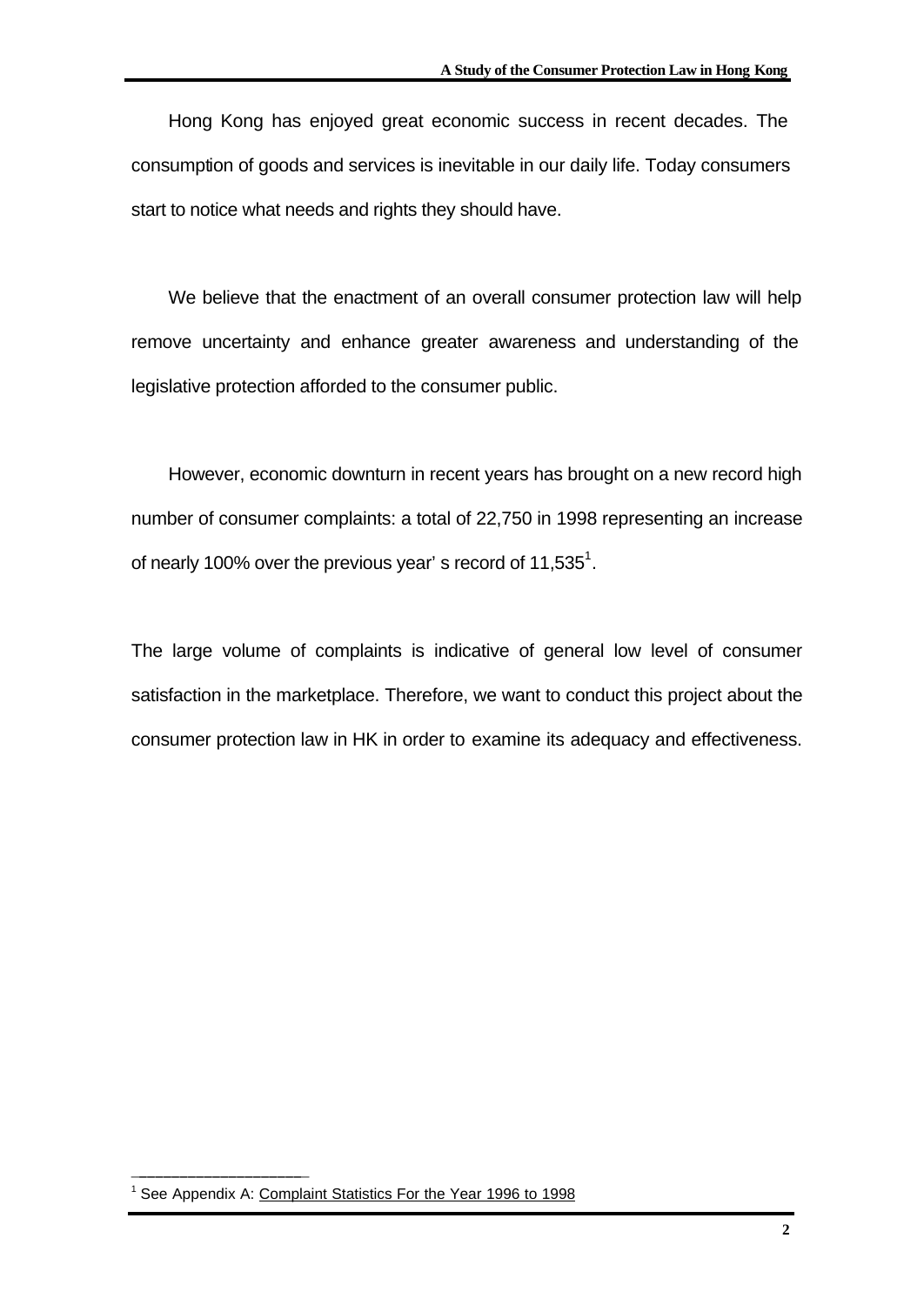## **Chapter 2 OBJECTIVES**

Our project focuses on studying the consumer protection system in Hong Kong in order to see whether it can really protect the interest of all the consumers. Besides, we would like to investigate Australia's consumer protection system and make certain comparisons with the Hong Kong's system.

In order to have a clear picture of consumer protection system in Hong Kong in our project research, there are several specific objectives we want to achieve:

- 1. To investigate the functions and powers of the Consumer Council and its limitations.
- 2. To study consumer protection law in Hong Kong in order to evaluate its sufficiency.
- 3. To find out any proposed law to amend the existing law, if it is not adequate.
- 4. Comparison will be made of the consumer protection system, including laws, powers and functions of the consumer organization, etc, elsewhere.
- 5. To recommend improvement to the Hong Kong consumer protection law and its system.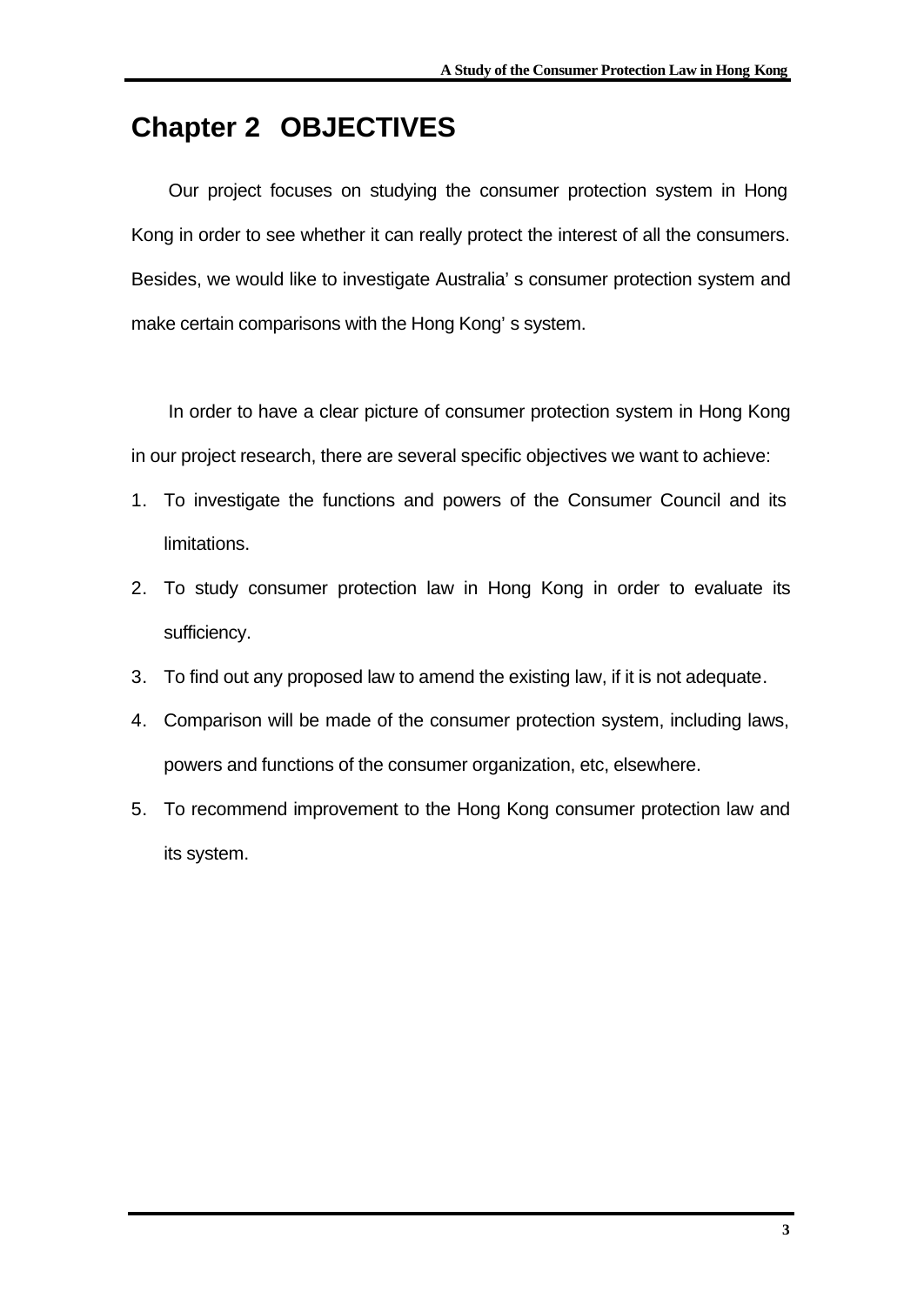## **Chapter 3 METHODOLOGY**

## l **Foundation Information Search**

Due to the lack of sufficient understanding to the Hong Kong consumer protection system, a foundation search was conducted through the Laws of Hong Kong. By studying such materials, we generated a general idea on the functions and powers of the Consumer Council. Besides, we pursued the Australia Trade Practices Act in Australia.

## $\bullet$  Library Research

Sources of secondary data were collected through Lingnan College Library, City University library and Consumer Council library. The materials in these libraries such as reference books, newspaper clippings, journals and articles provide us with many ideas about other people's points of view and help us gain deeper understanding about consumer protection in Hong Kong and other countries.

## l **Interview**

We also interviewed different people to collect the professional opinion on the consumer protection system in both Hong Kong and Australia. The interviewees were Professor Edward Chen Kwan Yiu, the President of Lingnan College (the former Chairman of the Consumer Council), Miss. Lam Mei Fong, the Senior Consumer Education Officer of the Consumer Council, Mr. Yuen Tang-Kwong, the Information Resources Officer of the Consumer Council and Miss Wendy Chan,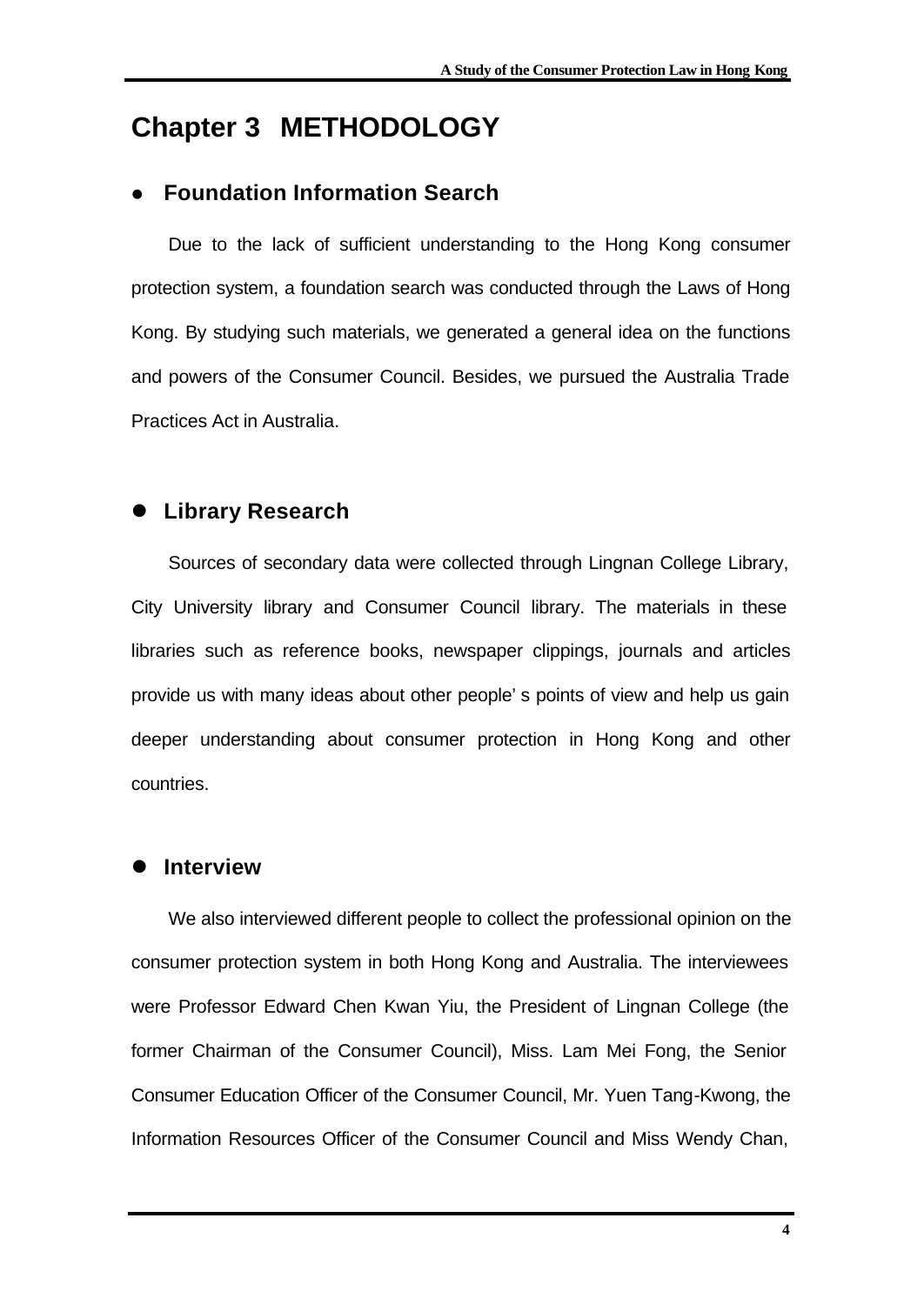the Head of Legal Affairs Division of the Consumer Council. They all kindly gave us information and opinion.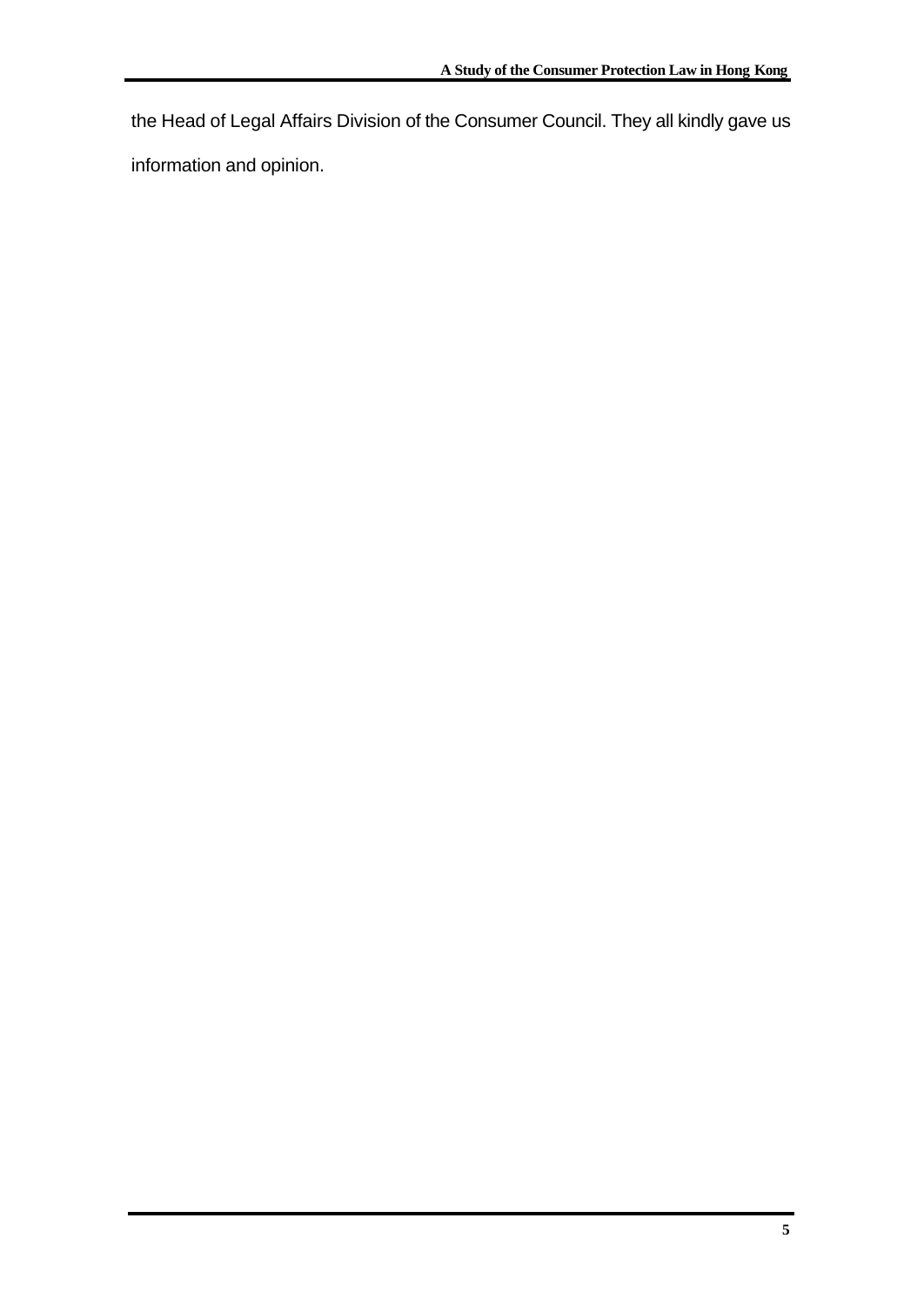## **Chapter 4 Comments on the Consumer**

## **Protection Law**

According to Li Kai Ming<sup>2</sup>, the Chief Executive of the Consumer Council suggested that a comprehensive consumer statute should be able to achieve these objectives:

- Enable the consumer to have access to adequate information to make informed choices.
- Protect the consumer against hazards to health and safety.
- Protect the economic interests of the consumer against unfair trade practices.
- Make effective redress mechanism easily available to the consumer.
- Provide adequate infrastructure to enforce consumer protection laws and to develop consumer protection polices.

However, the consumer protection law in Hong Kong is always criticized as being inadequate. In fact, according to Anne Carver, the consumer protection law in Hong Kong is less developed than in other countries, such as England and the United State. For example, in England, the *Trade Descriptions Act 1968* states that an advertisement that is misleading is perfectly capable of falling within the control of it. However, in Hong Kong, the *Trade Descriptions Ordinance (Cap.362* ) does not include the aspect of misleading advertisement.

Moreover, from the press release by the *Consumer Council on 11January,* 

<sup>&</sup>lt;sup>2</sup> Developing Consumer Law in Asia (1994), proceedings of the Asian Seminar on Consumer Law 9-12 August 1993, speech by Li Kai Ming, the Chief Executive of the Consumer Council, P.65.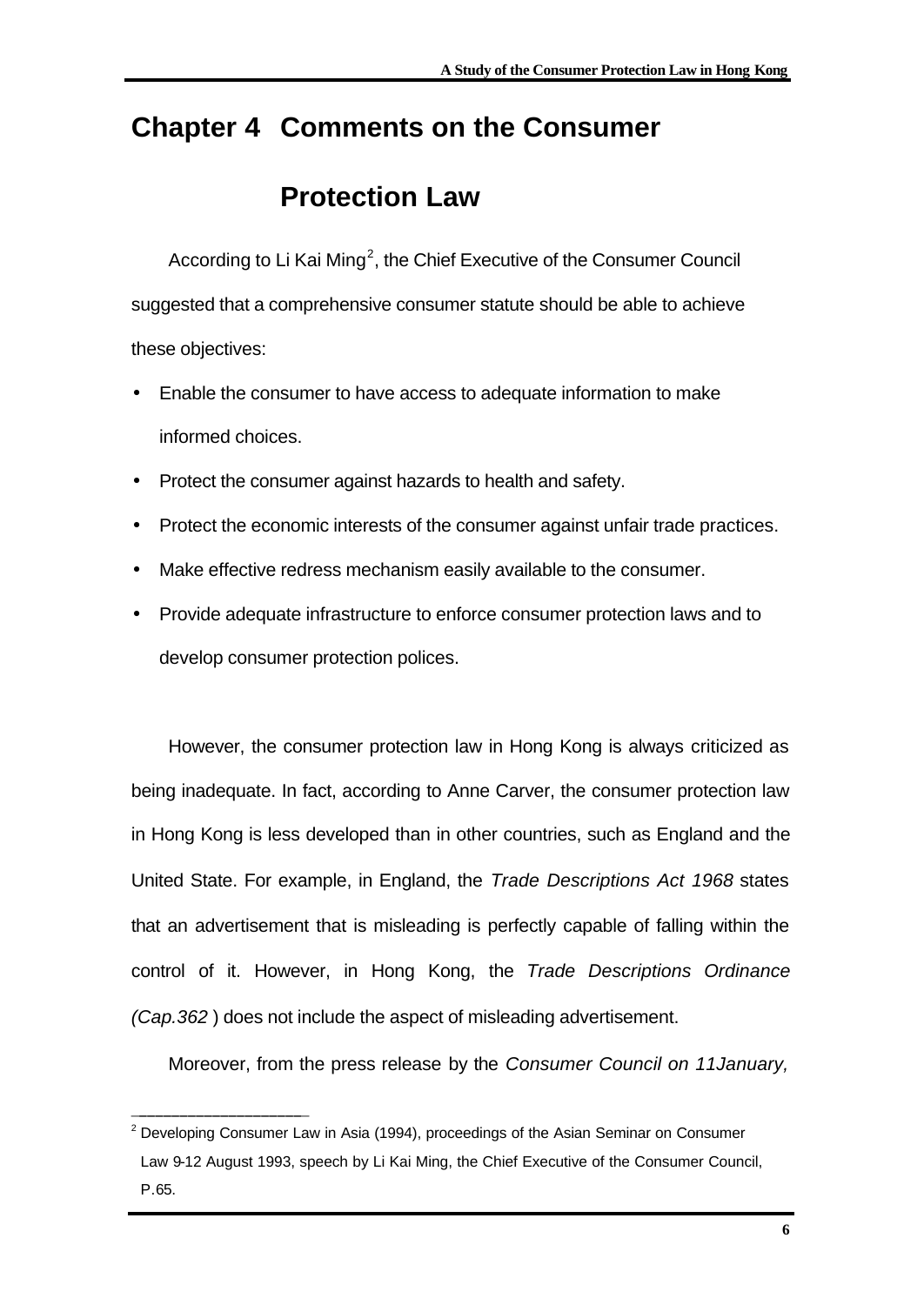*1999,* the number of complaints is increasing. The Chairman of Consumer Council, Ms Anna Wu Hung-yuk, announced the number of complaints are 22,750 in 1998 which increased by nearly 100% when compare with the same period in 1997. Even the number of complaints is huge, the action the Consumer Council can take is limited. The Legislator Hung Chen-ya also criticized that the council can only advocate changes; it's powerless and it can't change things by itself<sup>3</sup>.

The Provisional Legislator, Law Cheung-kwok, suggested that the only way to combat such "anti-competitive practices" is to have a Competition Law as practiced in the US and Europe, as well as Japan and Taiwan<sup>4</sup>. However, the proposal of the competition policy was rejected by the government in November 1997.

In addition, Jill Cottrell, Senior Lecture in Law in the University of Hong Kong, suggested in a speech<sup>5</sup> that the relative lack of legislation could be accounted for by, on the one hand, the weakness of pressures for change and, on the other, countervail pressures.

She suggested that the absence of popular pressure behind the Consumer Council led to slow response from government to legislate. For example, as long

<sup>&</sup>lt;sup>3</sup> Published in Far Eastern economic Review Journal on 24 March 1994.

<sup>&</sup>lt;sup>4</sup> Published in Hong Kong Standard on 15 November 1997.

<sup>&</sup>lt;sup>5</sup> Developing Consumer Law in Asia (1994), proceedings of the Asian Seminar on Consumer Law 9-12 August 1993, speech by Jill Cottrell, Senior Lecture in Law in the University of Hong Kong, P.228-229.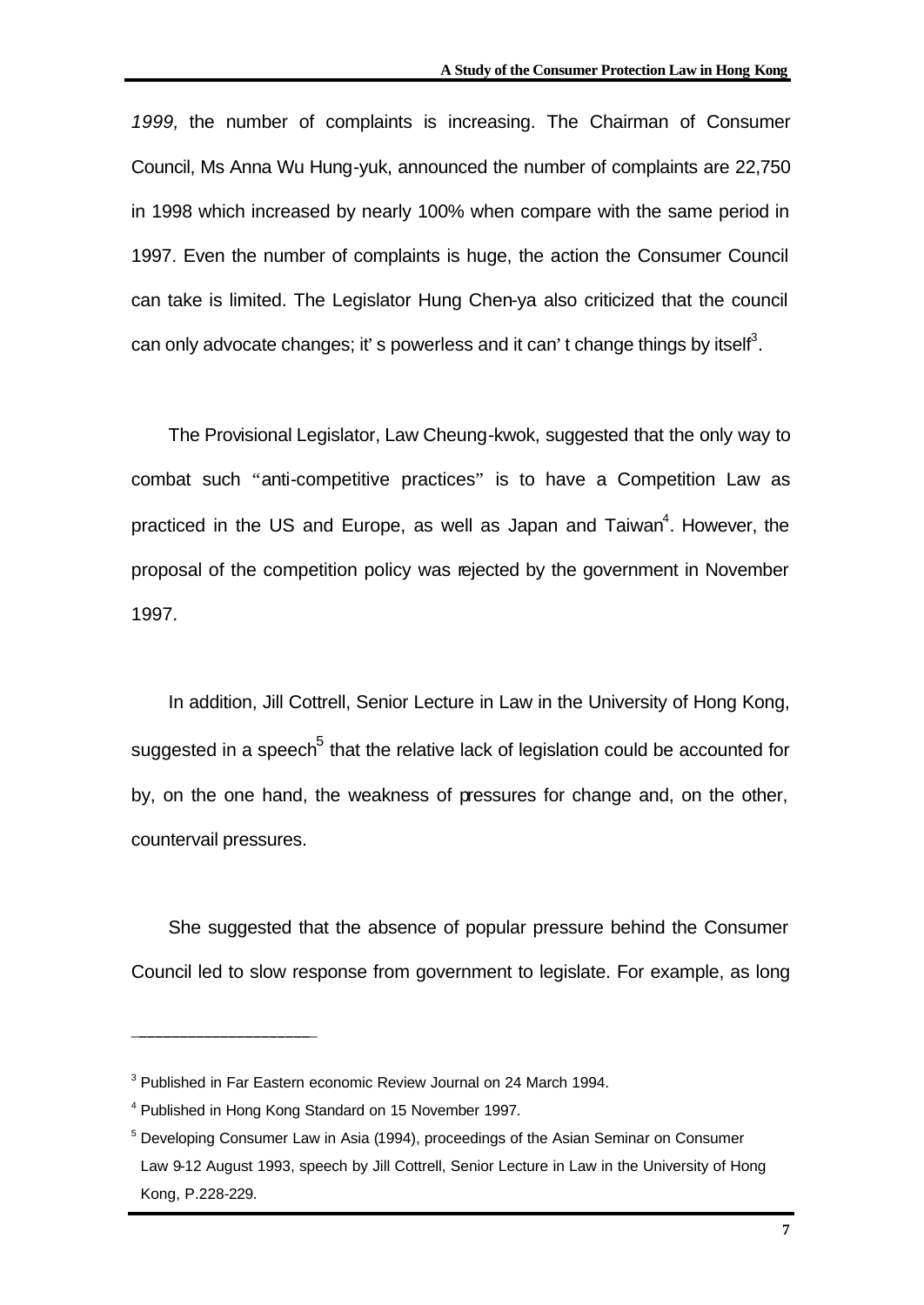ago as 1981, it was recommended the adoption of general safety legislation in Hong Kong. Consequently, the Consumer Goods Safety Ordinance (Cap.456) was enacted after 14 years in 1995.

She also suggested that the mechanisms of redress may be of the following types:

- 1. The direct complaint (i.e. you complain to the person or body who you feel has done you wrong).
- 2. The indirect complaint or ombudsman model (i.e. you complain to some independent individual or body).
- 3. Advice agency including the legal profession.
- 4. The mediation model the agent does more than advise, it helps settle the dispute.
- 5. Representation the agency represents you in negotiation and possibly in litigation.
- 6. Litigation model (which would include arbitration in many cases).
- 7. Financial guarantee fund to ensure that financial claims will be met, possibly in circumstances of insolvency of supplier of goods (or, more usually) services.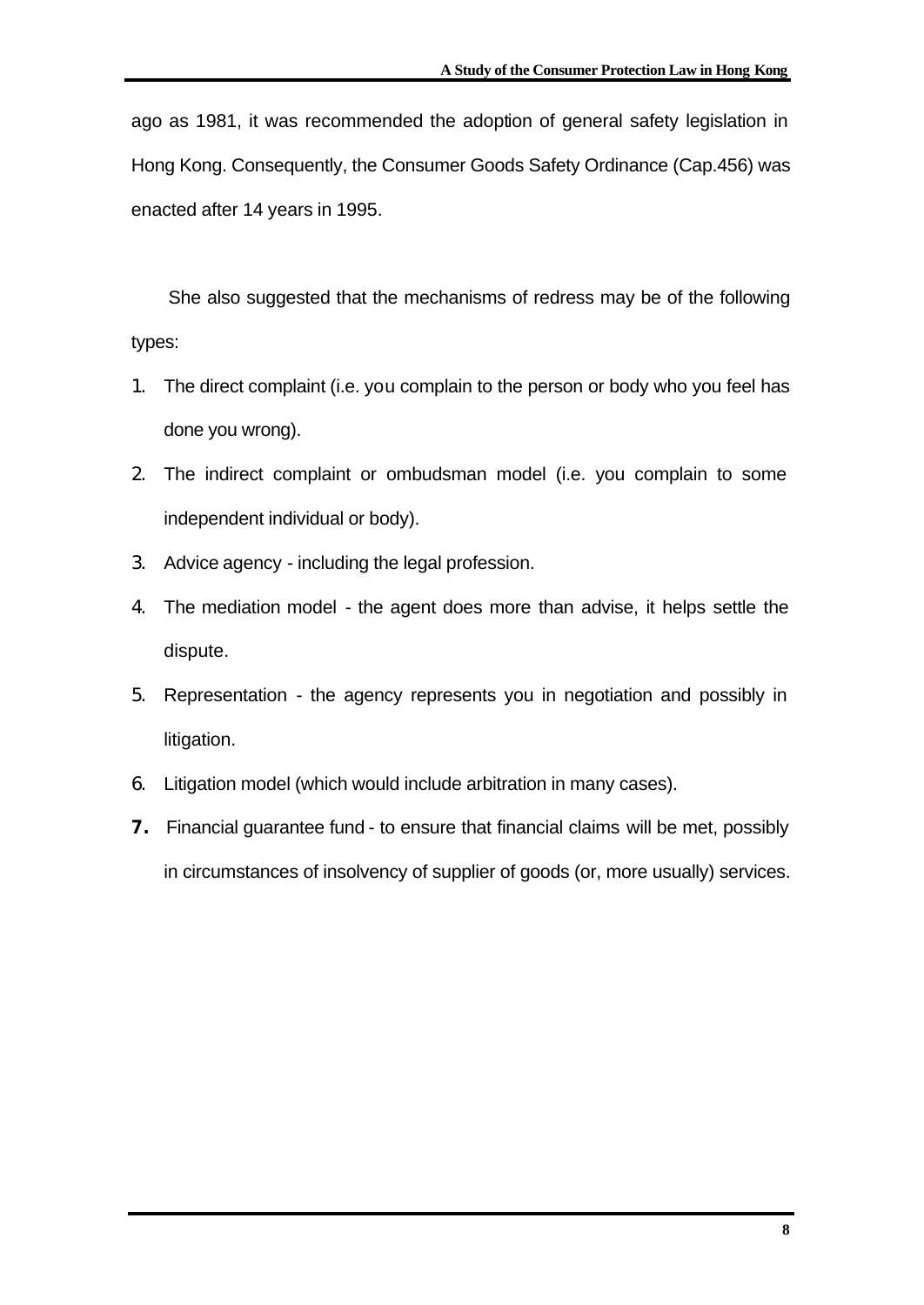## **Chapter 5 FINDINGS & ANALYSIS (Part I)**

In order to investigate the consumer protection law and to evaluate its sufficiency, a knowledge of the Hong Kong Consumer Council is necessary and important. It is because the Consumer Council is regarded as the only statutory body representing consumer interests in Hong Kong.

## **5.1Functions of the Consumer Council**

The Consumer Council was first established in April 1974. It was established by the Consumer Council Ordinance. In its founding year, the Council was just given the task to look into the cause of the rapid price increase of rice. However, the Council is now engaged in a wide spread of activities to promote the interests and well-being of consumers.

The main functions of the Consumer Council are to monitor trade practices, resolve consumer disputes, investigate into quality and safety aspects of services and products, and undertake consumer education activities. As set out in the section 4 of the *Consumer Council Ordinance (Cap.126),* it is vested with the functions to protect and promote the interests of consumer of goods and services and purchasers, mortgagors and lessees of immovable property by

- 1. collecting and receiving complaints by and giving advice to consumers;
- 2. receiving and examining complaints by and giving advice to consumers;
- 3. taking such action as it thinks justified by information in its possession, including tendering advice to the Government or to any public officer;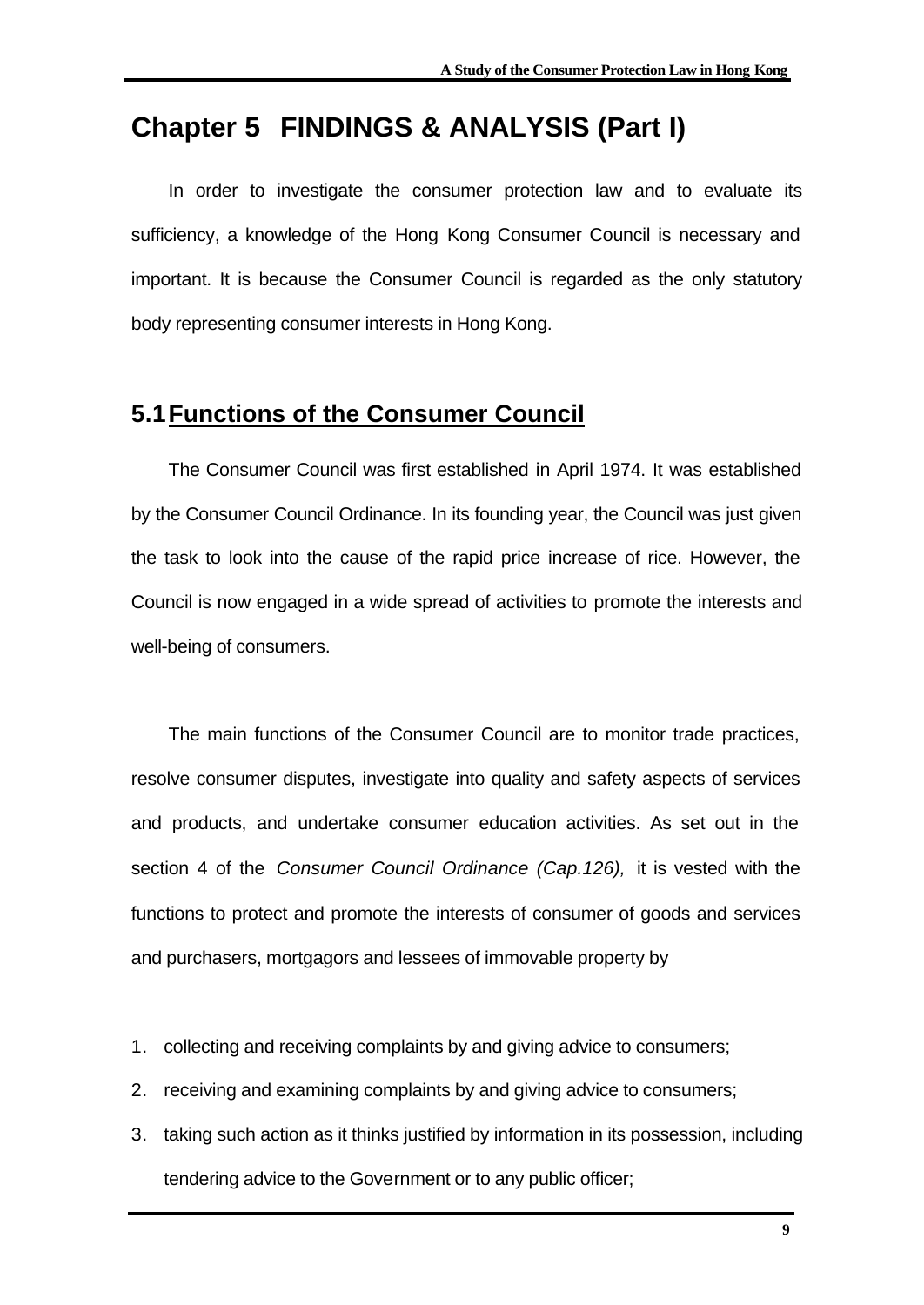- 4. encouraging business and professional associations to establish codes of practice to regulate the activities of their members; and
- 5. undertaking such other functions as the Council may adopt with prior approval of the Governor in Council.

## **5.2Powers of the Consumer Council**

As set out in section 5 of the Consumer Council Ordinance, the Council may do such things as are reasonably necessary to enable to it to carry out its functions. The Council may in carrying out its functions:

- a) acquire, hold and dispose of all kinds of property movable and immovable and in any manner which it thinks fits;
- b) enter into any contract;
- c) undertake the testing and examination of goods and services and inspection of immovable property;
- d) produce or distribute, by way of sale or otherwise, any publication which is of interest to consumers;
- e) do anything which it may do under this Ordinance in association or cooperation with any other person or sponsor any other person to so that thing;
- f) charge for the use of any facility or service provided by the Council;
- g) with the prior approval of the Governor, become a member of or affiliate to any international body concerned with consumer matters.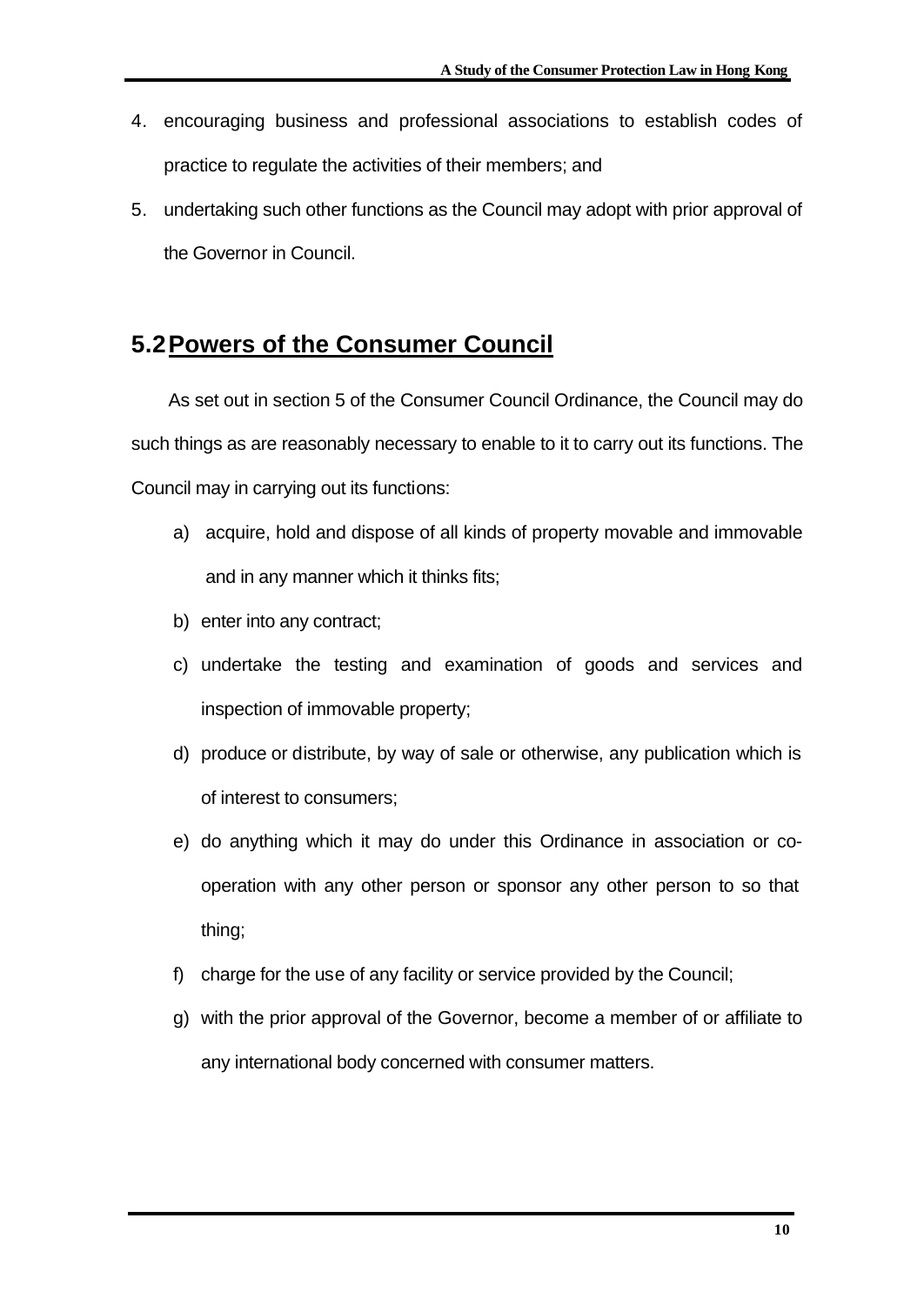## **5.3Limitations of the Consumer Council**

### l **Powers**

After interviewing different people, they all said that the power of the Consumer Council is not enough.

Prof. Edward Chen Kwan-Yiu, the former Chairman of the Consumer Council, said that in other countries, they have their independent departments to protect consumers. They have enforcement power and the government would vest in them authorization power. However, in Hong Kong, the Consumer Council is like a consumer organization. It has neither enforcement power nor investigative power.

Wendy Chan, the Head of the Legal Affairs Division of the Consumer Council, admitted that the power of the Consumer Council is quite limited. The enforcement power of the Consumer Council in Hong Kong is relatively weak if compared to similar bodies in other countries. The Consumer Council, in fact, is only acting as a mediator between traders and complainants. Besides, the Consumer Council has neither investigative power nor enforcement power to monitor trade practices. She also claimed that the Council assists consumers to sue traders only because the Council itself is not able to sue traders on behalf of consumers. Therefore, Consumer Legal Action Fund was established in 1994. (The details of the Fund will be discussed in the next section.) Currently, the Consumer Council is trying to fight for rights and powers, which can enable it to sue traders because many consumers would refuse to sue traders even though the fund was granted.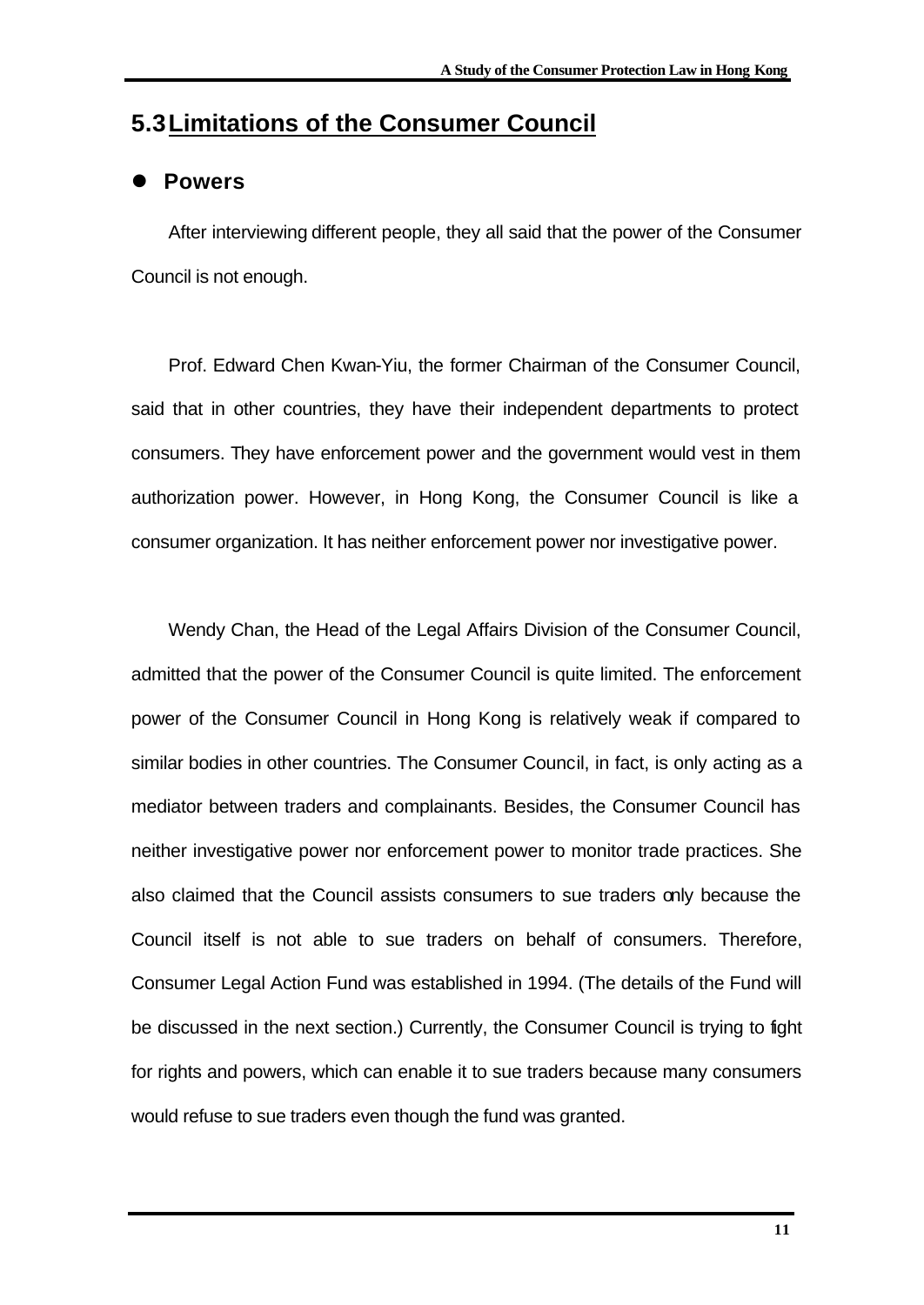Jill Cottrell, Senior Lecturer in Law in the University of Hong Kong, said in a speech<sup>6</sup> that the Consumer Council would not represent a consumer movement, being itself the creature of government. Elsewhere, consumer organizations have been vital in achieving legislative change, and in providing encouragement and advice to individual consumers to press for redress. The irony that the Hong Kong consumer has had to rely upon a government created body has often been remarked on.

Legislator, Hung Chen-ya, also criticized that the council could only advocate changes; it is powerless and it cannot change things by itself.<sup>7</sup>

### l **Resources**

—————————————————————

The Council derives income mainly from a subvention from the Government, with the balance (less than 5%) to be met from proceeds through the sale of publications<sup>8</sup>.

Prof. Edward Chen Kwan-Yiu said that the resources of the Consumer Council are quite limited, especially in terms of funding. Because of the limited resources, it cannot do the best.' He said.

In fact, with reference to the Income and Expenditure Accounts of the Consumer

<sup>&</sup>lt;sup>6</sup> Developing Consumer Law in Asia (1994), proceedings of the Asian Seminar on Consumer Law 9-12 August 1993, speech by Jill Cottrell, Senior Lecture in Law in the University of Hong Kong, P.228-229.

<sup>&</sup>lt;sup>7</sup> Published in the *Far Eastern Economic Review Journal* on 24<sup>th</sup> March, 1994.

<sup>&</sup>lt;sup>8</sup> Consumer Council Annual Report 1997/98, P.12.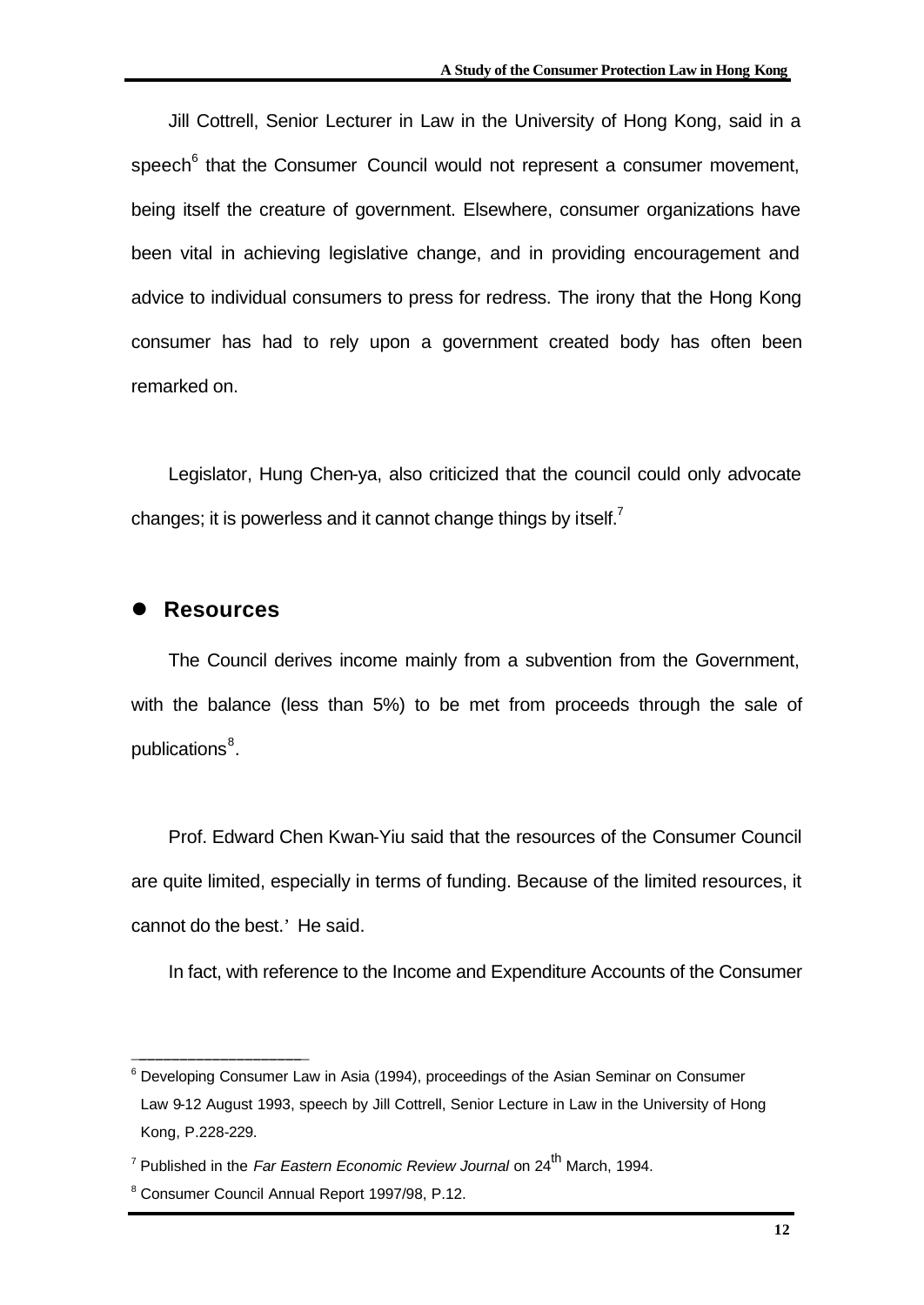Council $^\theta$ , the financial support form the Government is not adequate. Every year, expenditure amount of the Consumer Council exceeds the government subvention. The categories of the expenditures including testing products, staffing, rent and regional informational centers expenses, etc.

<sup>—————————————————————</sup> 9 See Appendix C: Government Subvention and Expenditure of the Consumer Council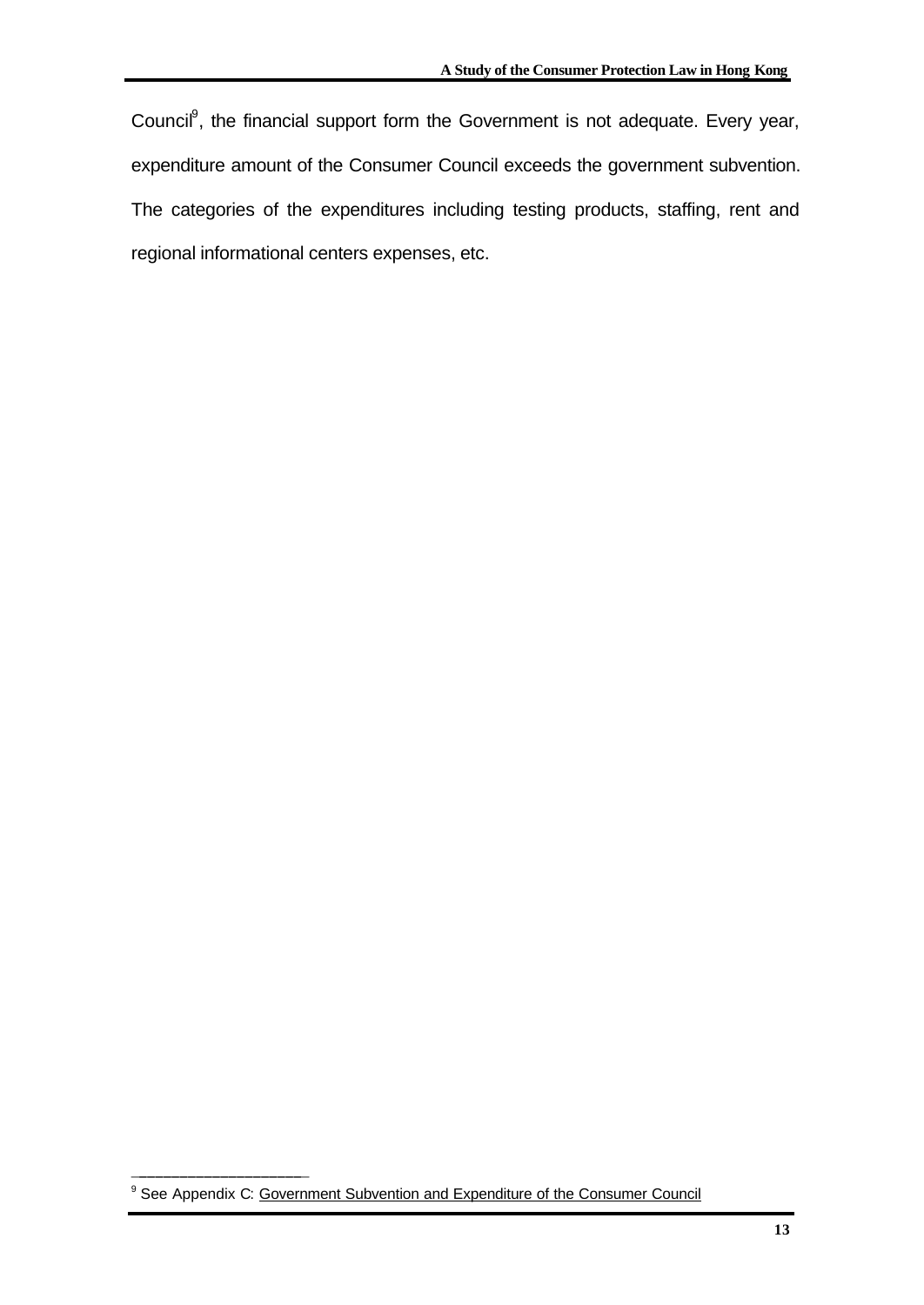## **5.4The Consumer Legal Action Fund**

## $\bullet$  Functions

In spite of its powerlessness, the Consumer Legal Action Fund as mentioned above was established on  $30<sup>th</sup>$  November, 1994. It was given a grant of \$10 million from the Government, where the Consumer Council is the trustee of the Fund and is advised by Management Committee on the eligibility and merits of the cases seeking assistance under the Fund.

The Consumer Legal Action Fund is a trust fund set up to give great consume access to legal remedies by providing financial support and legal assistance. The Fund aims to provide assistance in the following circumstances<sup>10</sup>.

- 1. To assist consumers to bring or defend representative action. This type of action enables one consumer to act on behalf of a group of consumers with the same interest in the manner.
- 2. To assist consumers to pursue joint claims out of same or same series of transaction with a common question of law or fact;
- 3. To group consumers with similar causes of action and claims together administratively and arrange for them to be heard at the same or consecutively;
- 4. To bring action in the interest of the public;
- 5. To handle cases of significant consumer interest.

## **• Effectiveness of the Fund**

—————————————————————

Although the Fund was established with a grant of \$10 million from the

<sup>&</sup>lt;sup>10</sup> The Consumer Council Website: http://www.consumer.org.hk.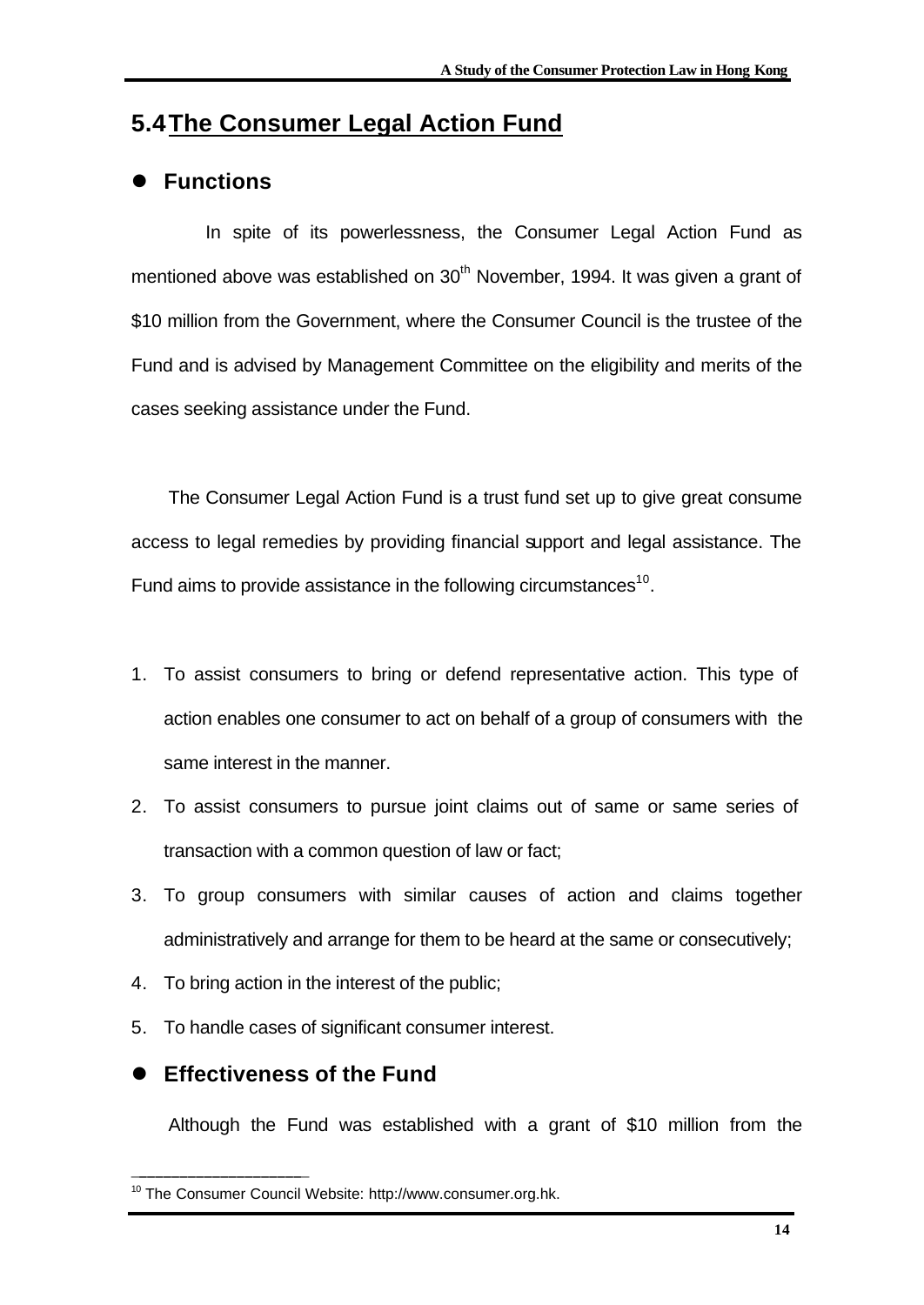Government, the effectiveness of this Fund is not significant.

The Fund was set up on 30 November 1994. Up to 31 December 1998, the Fund has altogether considered 26 groups of cases, whereas only 12 groups of cases were granted assistance<sup>11</sup>. Each group ranges from several to thousands of consumers. Moreover, the Fund is presently considering whether legal assistance should be granted to one group of cases. The following table indicates that only small groups of consumers were granted assistance.

|           | <b>Capital and</b><br><b>Accumulated</b><br><b>Surplus</b> | <b>Expenditure on</b>                            | <b>Percentage</b> |  |
|-----------|------------------------------------------------------------|--------------------------------------------------|-------------------|--|
|           |                                                            | <b>Legal Fee for</b><br><b>Assisted Consumer</b> | <b>Used</b>       |  |
|           |                                                            |                                                  |                   |  |
| 1997-1998 | \$12,081,742                                               | \$120,893                                        | 1%                |  |
| 1996-1997 | \$11,380,850                                               | \$139,593                                        | 1.2%              |  |
| 1995-1996 | \$10,883,446                                               | \$24,000                                         | 0.22%             |  |

Besides, referring to the above table, we also observed that the total granted as legal fee for assisted consumers only costs \$284,486, of which \$24,000 was granted in 1996, \$139,593 was granted in 1997 and \$120,893 was granted in

<sup>&</sup>lt;sup>11</sup> Press release by the Consumer Council on 11 January 1999.

The breakdown of the assistance granted groups of cases please see Appendix D: The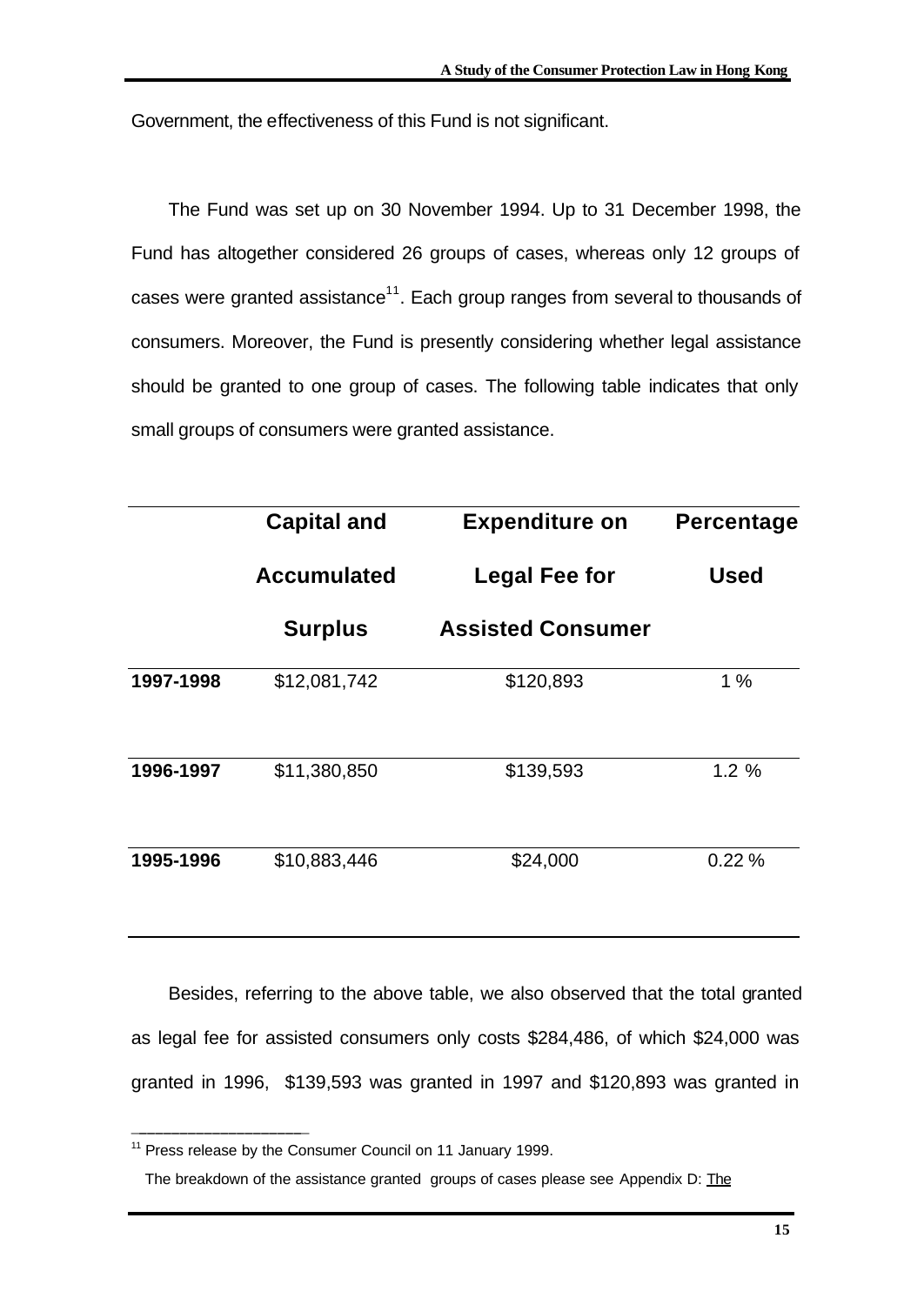1998<sup>12</sup>. Moreover, the percentage used for assisted consumers is very limited. It indicates that despite the \$10 million grant from the Government, only a small proportion of consumers could be granted the assistance in fact.

<sup>——————————————————————</sup> Consumer Legal Action Fund - Breakdown of Group of Cases

<sup>&</sup>lt;sup>12</sup> Consumer Council Annual Report 1996/1997 and 1997/1998, Consumer Legal Action Fund Income and Expenditure Account for the Year Ended 31 March 1997(P.66-67) and 31 March 1998(P.74-75).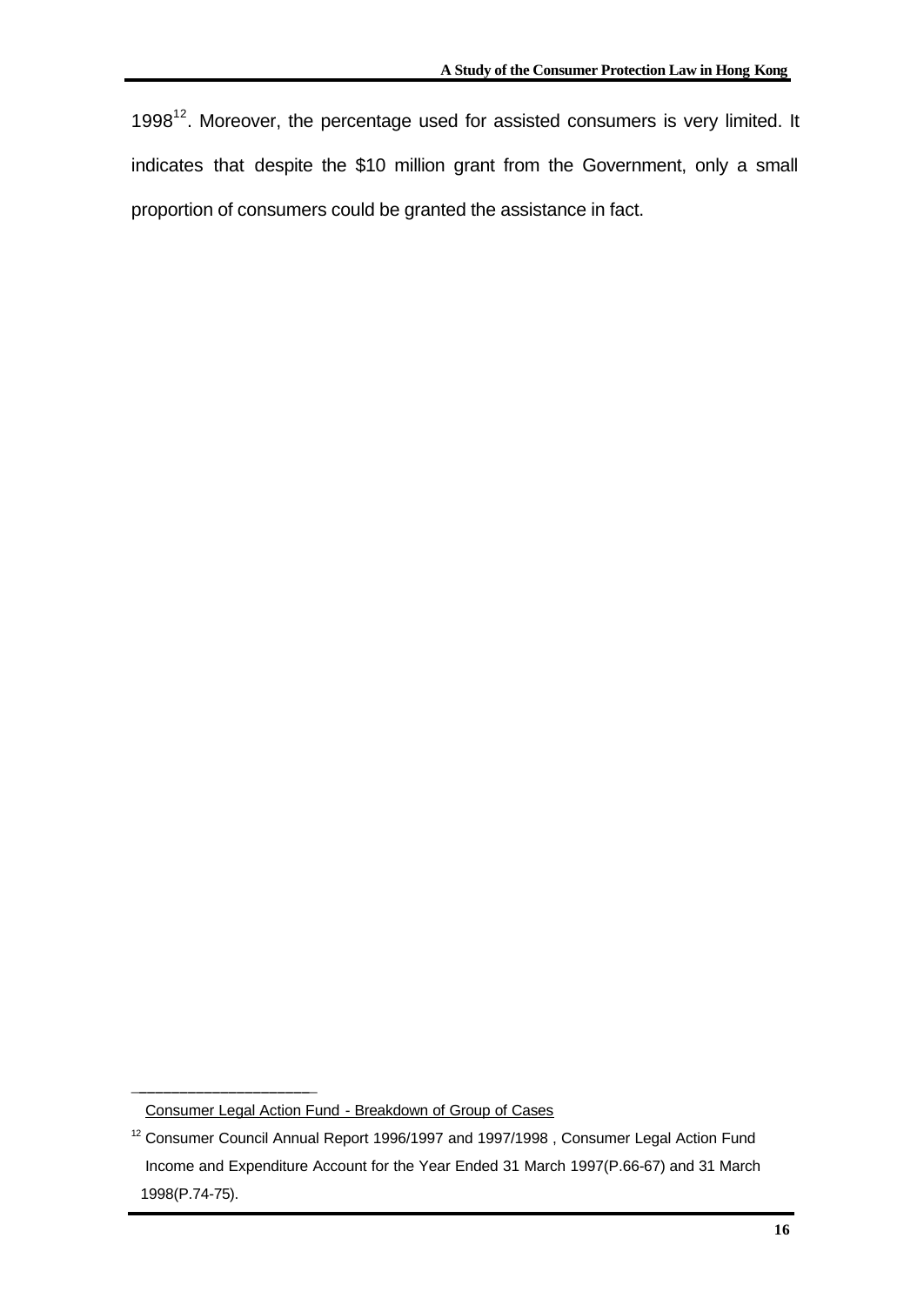## **Chapter 6 FINDINGS & ANALYSIS (Part II)**

## **6.1Sufficiency of Consumer Law**

Hong Kong neither has an omnibus consumer protection statute, nor are there plans to develop one in the near future<sup>13</sup>. However, the government has been developing piecemeal consumer protection law as and when required. And these have been able to meet the basic objectives to certain extent.

Hong Kong has developed some significant laws primary to protect its consumers in response to public demands, as well as in response to developments in the different stages of economic growth. Continuous lobbying by the Consumer Council has resulted in new laws being passed, or existing ones being amended. In analyzing these laws, we would divide these laws into several categories including 1) Consumer Information, 2) Consumer Safety, 3) Fair Trade and 4) Consumer Redress.

## **1. Consumer Information**

### **What we have**

—————————————————————

### *Public Health and Municipal Services Ordinance (Cap. 132)*

Commencement Date: 11<sup>th</sup> November, 1960.

The purpose of this ordinance is to make provision for public and municipal

<sup>&</sup>lt;sup>13</sup> Developing Consumer Law in Asia (1994), proceedings of the Asian Seminar on Consumer Law 9-12 August 1993, speech by Li Kai Ming, the Deputy Chief Executive of the Hong Kong Consumer Council, P.65.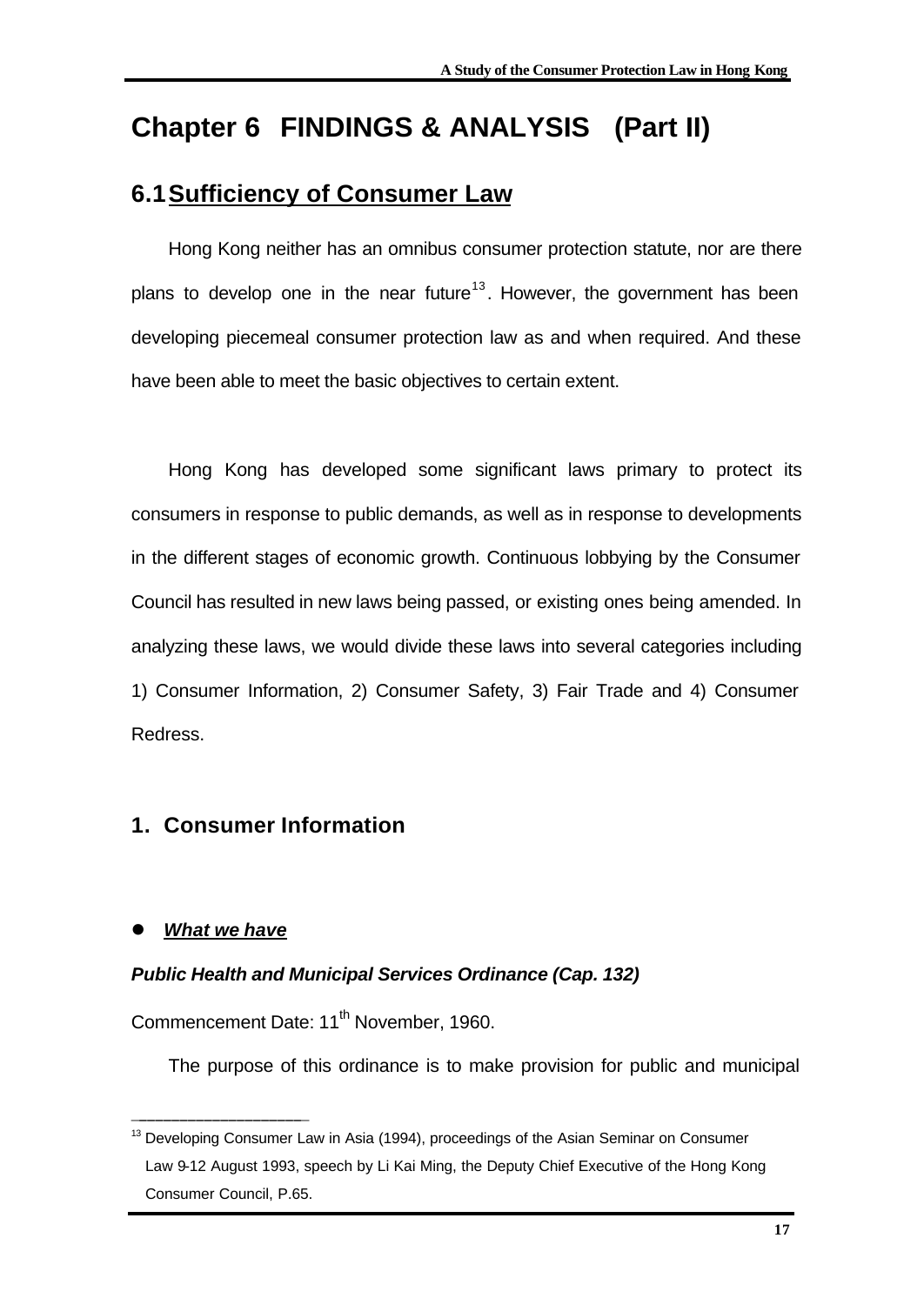services. In which, there is a subsidiary legislation named Food and Drugs (composition and Labeling) Regulations. These impose requirements for the making and labeling of pre-packaged food and drugs in respect of their names, ingredients, minimum durability, conditions of storage or use, net weight and volume, and for provisions regarding their manufacture and country of origin.

#### *Trade Descriptions Ordinance*

Commencement Date: 1<sup>st</sup> April, 1981.

This ordinance prohibits false trade descriptions, false marks and misstatements in respect of goods provided in the course of trade. It also confers power to require information or instruction relating to goods to be marked on, or to accompany the goods.

#### *Money Changers Ordinance*

Commencement Date: 1<sup>st</sup> April, 1985.

This ordinance requires the money changers disclose exchange rates on exchange transaction and for the obtaining of consent thereto.

#### **Our Further Needs**

—————————————————————

#### *Control of Misleading Advertising*

Apart from the medical advertisement and false trade description, there is a lack of effective regulation over misleading advertising  $14$ . Many a consumer complaint has probably stemmed form misleading advertisements or claims.

<sup>&</sup>lt;sup>14</sup> Press released by the Consumer Council on 8 January 1998, the Consumer Council Website: http://www.consumer.org.hk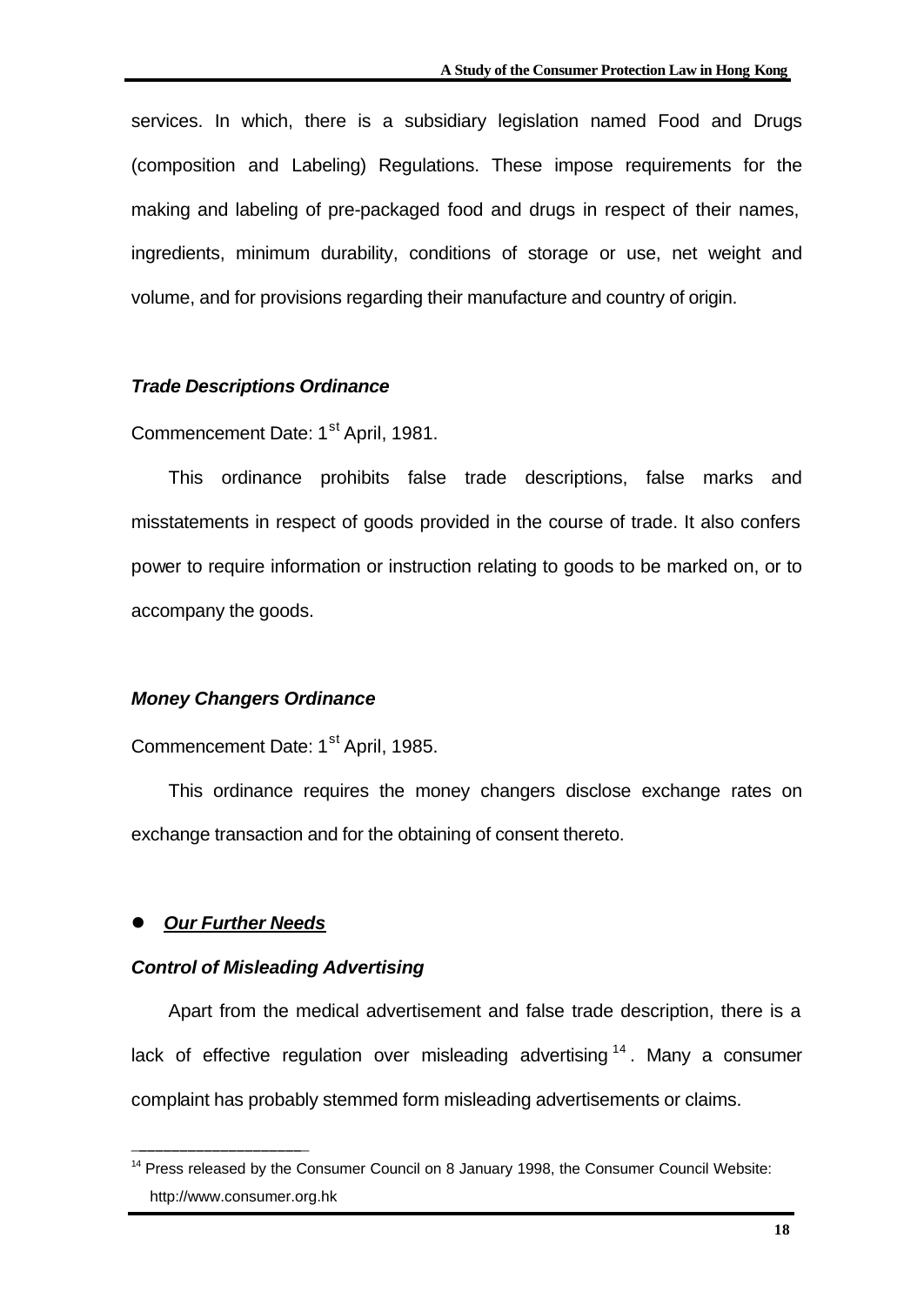The Chairperson of the Consumer Council, Ms. Annu Wu observed that existing law dealing with misrepresentation is inadequate for consumer protection purposes, as it requires an infliction of damage which should be avoided in the first place<sup>15</sup>.

She cited two recent cases in point brought to the attention of the Council for assistance:

- $\triangleright$  One concerned an advertisement offering what appeared to be real bargain rates for telecom services to various destinations. But what actually transpired was that only one of the prices advertised was applicable. Further, it was subject to certain conditions such as the validity period for the bargain and the definition of non-peak hours.
- $\triangleright$  The other was about a sales promotion by an electrical appliance shop. It advertised a Guaranteed Low Price for its goods with promise of refund of the price difference if it is not the case. Again the guarantee and refund promise were applicable only subject to a string of terms and conditions. For example, only the price specified by a department store or electrical appliance company with over 7 branches could be used for comparison and refund in respect of the price difference could only be made before 9:00p.m. on the same day of the purchase.

Said Ms. WU: "In both cases, the advertising was cleverly designed in such a

<sup>&</sup>lt;sup>15</sup> Press released by the Consumer Council on 20 July, 1998, the Consumer Council Website: http://www.consumer.org.hk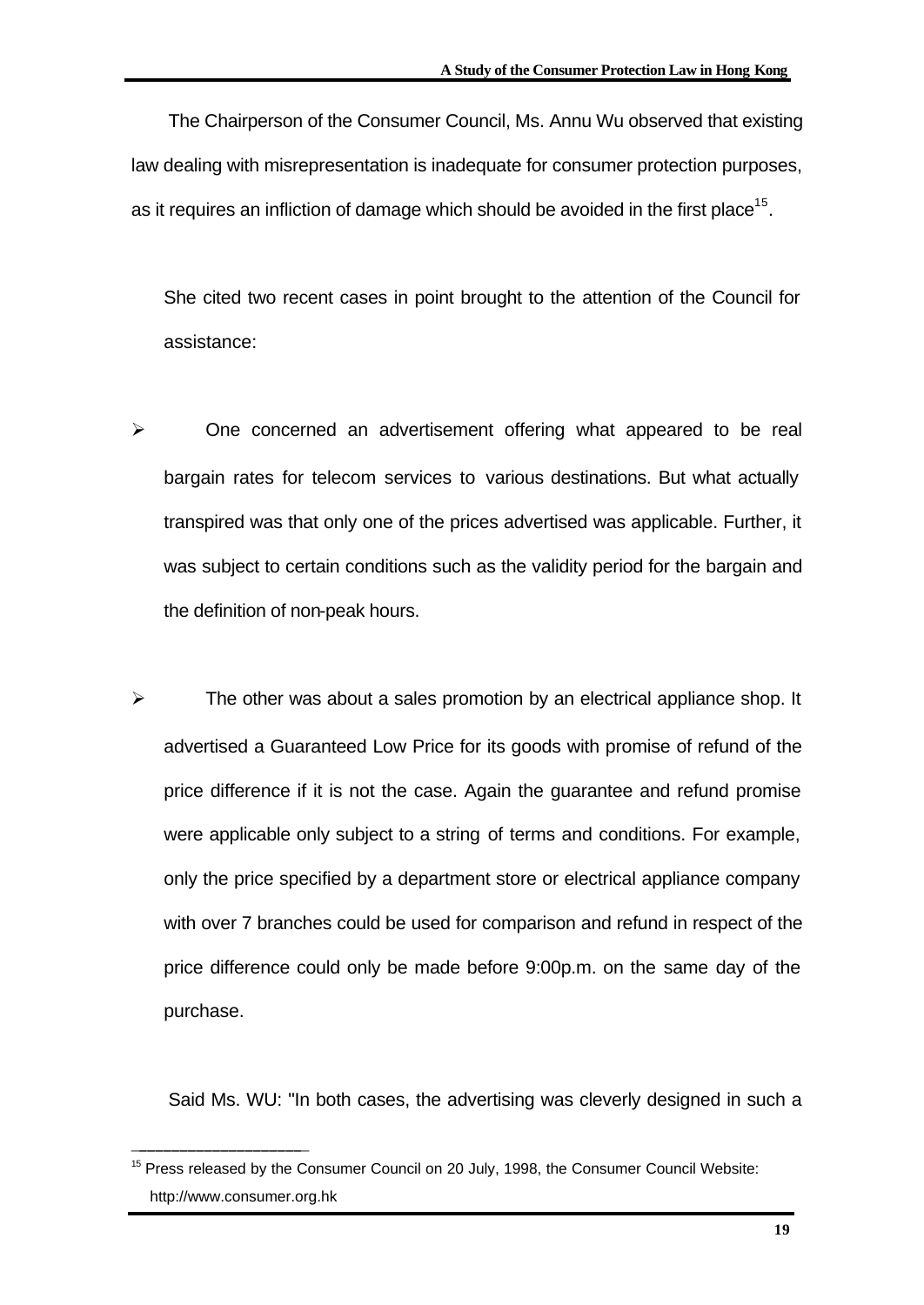way that – if you are not careful in reading the small print – you could be misled and suffer the consequences."

"The advertisements in question may or may not be a case of misrepresentation. That is a matter for the court to rule. But there is little doubt, in my mind, that they are clearly misleading to many consumers. That is what we want to see regulated by the law," she asserted.

#### *Mandatory Product Labeling*

Apart from food and drugs and gold and platinum articles, there is no mandatory requirement for suppliers to disclose the composition or contents of their consumer goods. There is a need for the supply of accurate and adequate consumer information.

#### *Disclosure of Information for Web Shoppers*

Shoppers on the Internet may not be protected when they buying from medium and small-sized enterprises, especially from those overseas. Issues such as genuineness of offer, product quality, security of payment and privacy issues, etc, have been raised. "How do they know their goods will be delivered? And that they are not open to fraud? And the service is there?" Mr. Adrian Walker-Smith, the head of Consumer Council's trade practices division, said<sup>16</sup>. Consumer protection should be extended to shoppers on the Internet.

#### *Disclosure of Information in Property Transactions*

<sup>&</sup>lt;sup>16</sup> Hong Kong Standard "Web Shoppers Need Protection: Council", 8<sup>th</sup> July, 1998.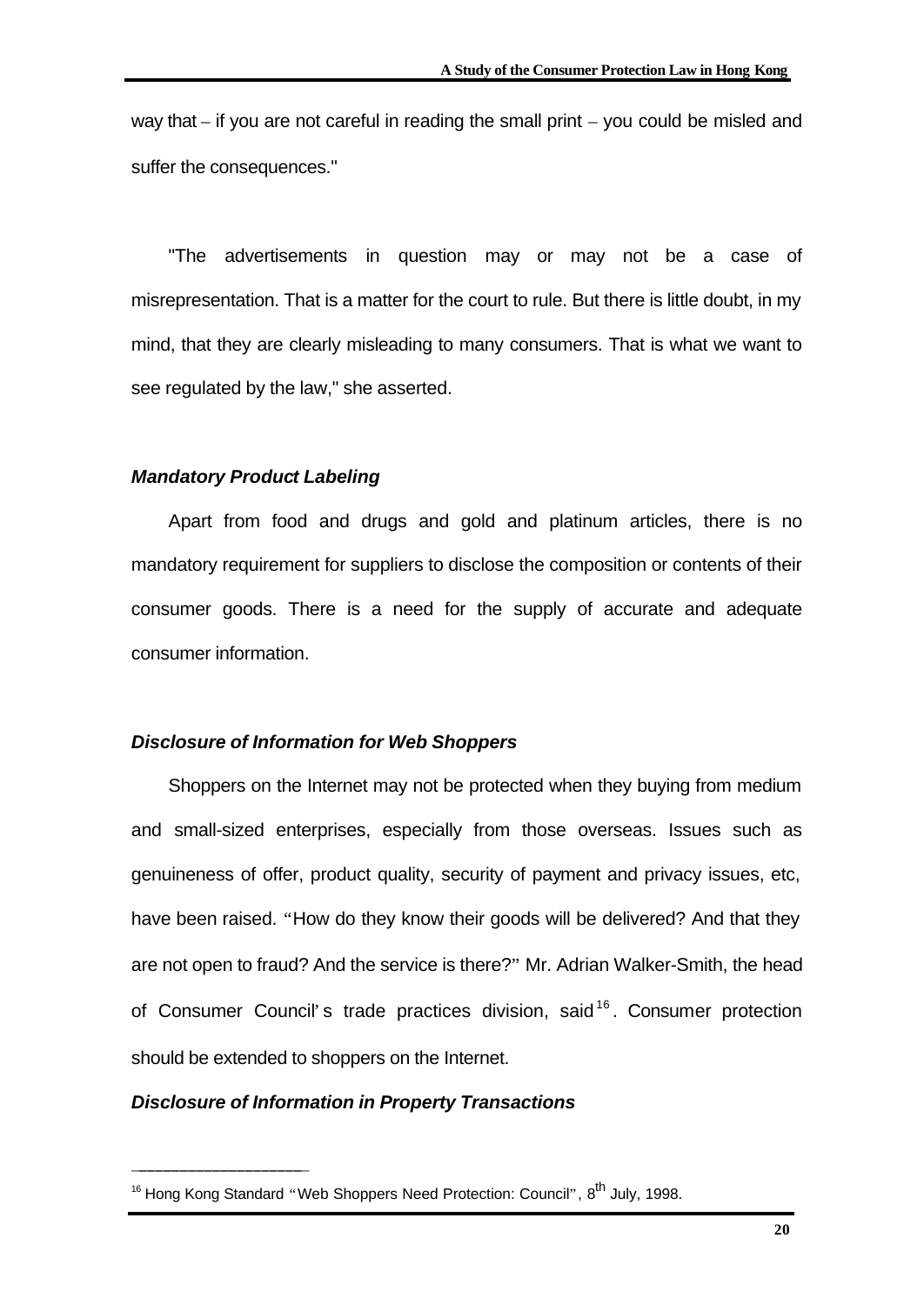Consumers are now committed to purchasing a piece of property from developers before its completion without sufficient information, on aspects such as floor area, finishes and fittings, environment, etc.

## **2. Consumer Safety**

### **What we have**

#### *Pharmacy and Poisons Ordinance (Cap.138)*

Commencement Date: 1<sup>st</sup> January, 1970.

It provides for the registration of pharmaceutical products and restrictions on the sale of poisons, requirements of labeling, the disclosure of composition of medicines; and the classifications of poisons for the purpose of control.

#### *Gas Safety Ordinance (Cap. 51)*

Commencement Date: 1<sup>st</sup> April, 1991.

It controls the importation, manufacture, storage, transport, supply and use of gas.

## *Toys and Children's Products Safety Ordinance (Cap. 424)*

Commencement Date: 1<sup>st</sup> July, 1993

This Ordinance to provide for safety standards for children's toys and safety standards for specific chattels used in association with children, and to provide for other powers to enhance the safety of children.

#### *Consumer Goods Safety Ordinance (Cap. 456)*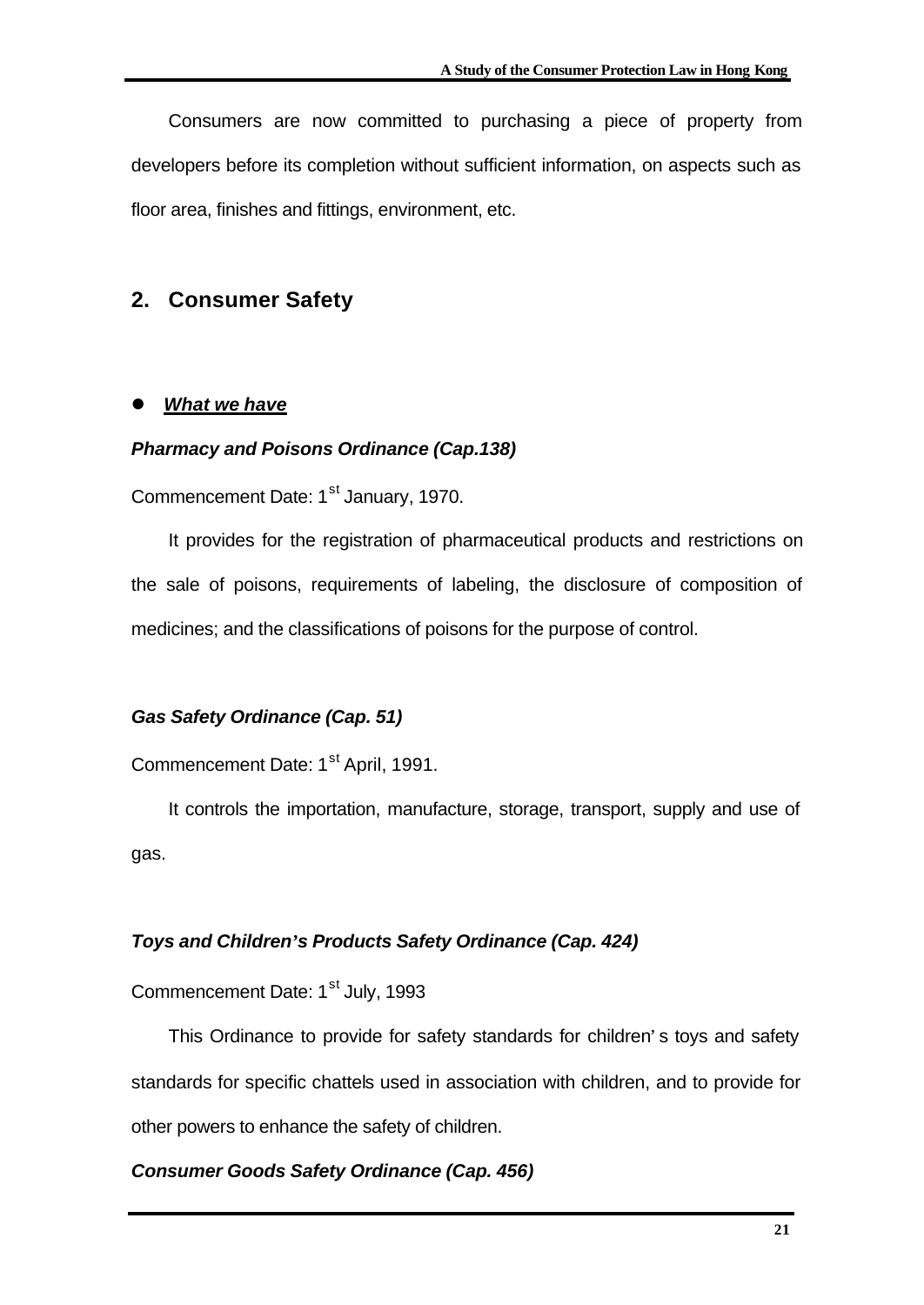Commencement Date: 20<sup>th</sup> October, 1995.

This Ordinance had been recommended by the Consumer Council as long ago as 1981. This Ordinance imposes a duty on manufacturers, importers and suppliers of certain consumer goods to ensure that the consumer goods they supply are safe and for incidental purposes.

### **Our Further Needs**

#### *Strict Product Compensation*

Strict Compensation should be imposed on the supplier of a product, for injury or damage suffered by the consumer from the use of such product. It is because the existing law is unsatisfactory. Under the principle of privity of contract, only the immediate contracting party can sue. Therefore, if the injured person is not the one who paid the retailer, he cannot have a claim against the retailer<sup>17</sup>.

## **3. Fair Trade**

#### **What we have**

—————————————————————

### *Sale of Goods Ordinance (Cap. 26)*

Commencement Date: 1<sup>st</sup> August, 1896.

This legislation governs all contracts for the sale of goods. It provides a legal framework for the relationship between the buyer and the seller of goods, implies certain rights and duties on the part of the buyer and the seller, and provides

<sup>17</sup> Consumer Council Annual Report 1997/1998, P22.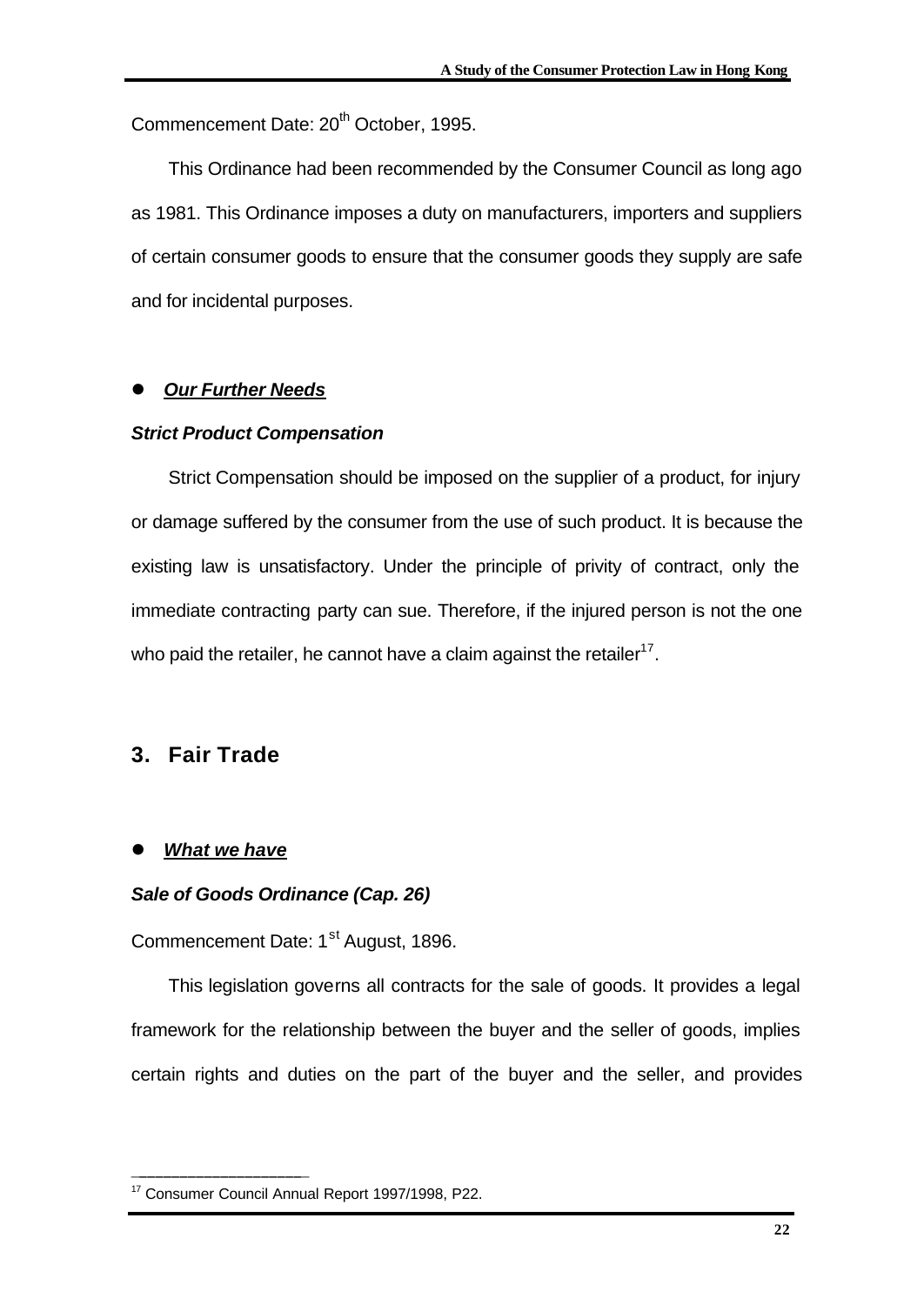remedies in the event of either the buyer or the seller breaching the contract<sup>18</sup>.

Sale of Goods Ordinance deals with the minimum conditions as to description, merchantable quality, fitness for a particular purpose, and correspondence with sample, which a consumer relying on a product's good name might expect. The Control of Exemption Clauses Ordinance provides that the obligations of the seller under sections 14 to  $17^{19}$  of Sale of Goods Ordinance cannot be excluded as regards consumers.

These implied terms in Sale of Goods Ordinance are summarized as follows:

**Section 14** – concerns the seller's right to sell the goods. For example, if the seller is in possession of stolen goods, he does not have the right to sell them because he is not the owner.

**Section 15** – says that the goods must correspond with their description. For example, if a buyer receives goods which do not correspond with their description, the goods are different from those described in the contract and the buyer can claim damages for breach of contract or reject the goods and perhaps also have a claim for damages if there is loss suffered that is not too remote<sup>20</sup>.

**Section 16** – provides that the goods must be of merchantable quality and fit for the

 $18$  Hong Kong Business Law (1998),  $4<sup>th</sup>$  Edition, Anne Carver, Longman, P.250.

<sup>&</sup>lt;sup>19</sup> Appendix E: Sale of Goods Ordinance Sections  $14 - 17$ 

 $20$  Hong Kong Business Law (1998),  $4<sup>th</sup>$  Edition, Anne Carver, Longman, P.263.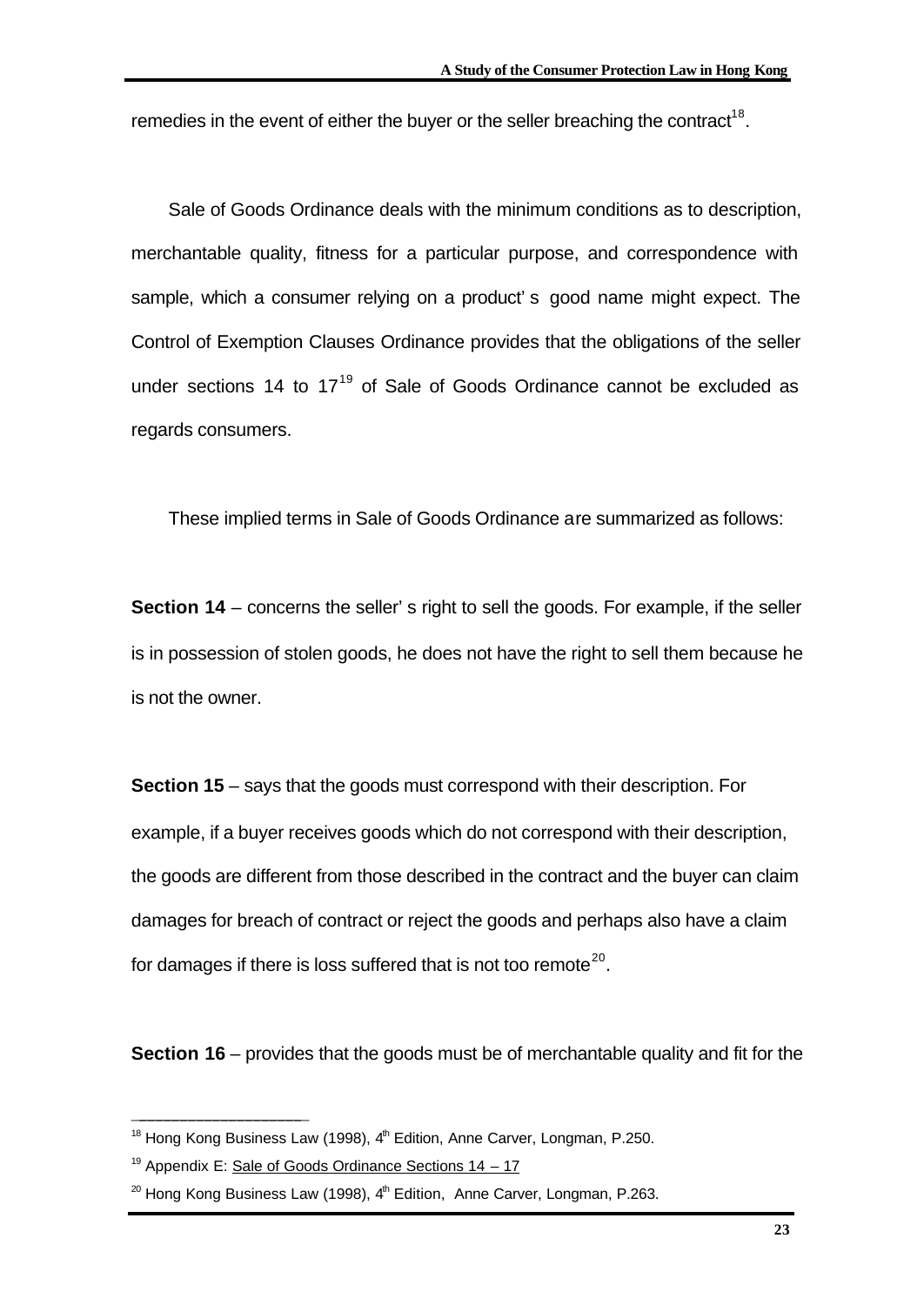buyer's purpose, if the buyer informs the seller the purpose for buying the goods.

**Section 17** – that a contract is for sale by sample, then three conditions are implied into that contract:

- that the bulk of the goods will correspond in quality with the sample
- that the buyer will have a reasonable opportunity of comparing the bulk of the goods with the sample
- that the goods will be free from any defect which would not appear on reasonable examination of the sample and which renders the goods unmerchantable<sup>21</sup>.

## *Undesirable Medical Advertisements Ordinance (Cap. 231)*

Commencement Date: 1<sup>st</sup> April, 1953.

It restricts certain advertisements relating to medical matters.

## *Travel Agent Ordinance (Cap.218)*

Commencement Date: 1<sup>st</sup> February, 1986.

It provides for the control and regulation of travel agents providing travel services in respect of travel outside or outward from Hong Kong.

## *Weights and Measures Ordinance (Cap. 68)*

Commencement Date: 1<sup>st</sup> January, 1989.

—————————————————————

This ordinance regulates trade transactions regarding goods supplied by

<sup>&</sup>lt;sup>21</sup> An Introduction to Hong Kong Business Law(1997), 2<sup>nd</sup> Edition, Vanessa Stott, Longman, P.125.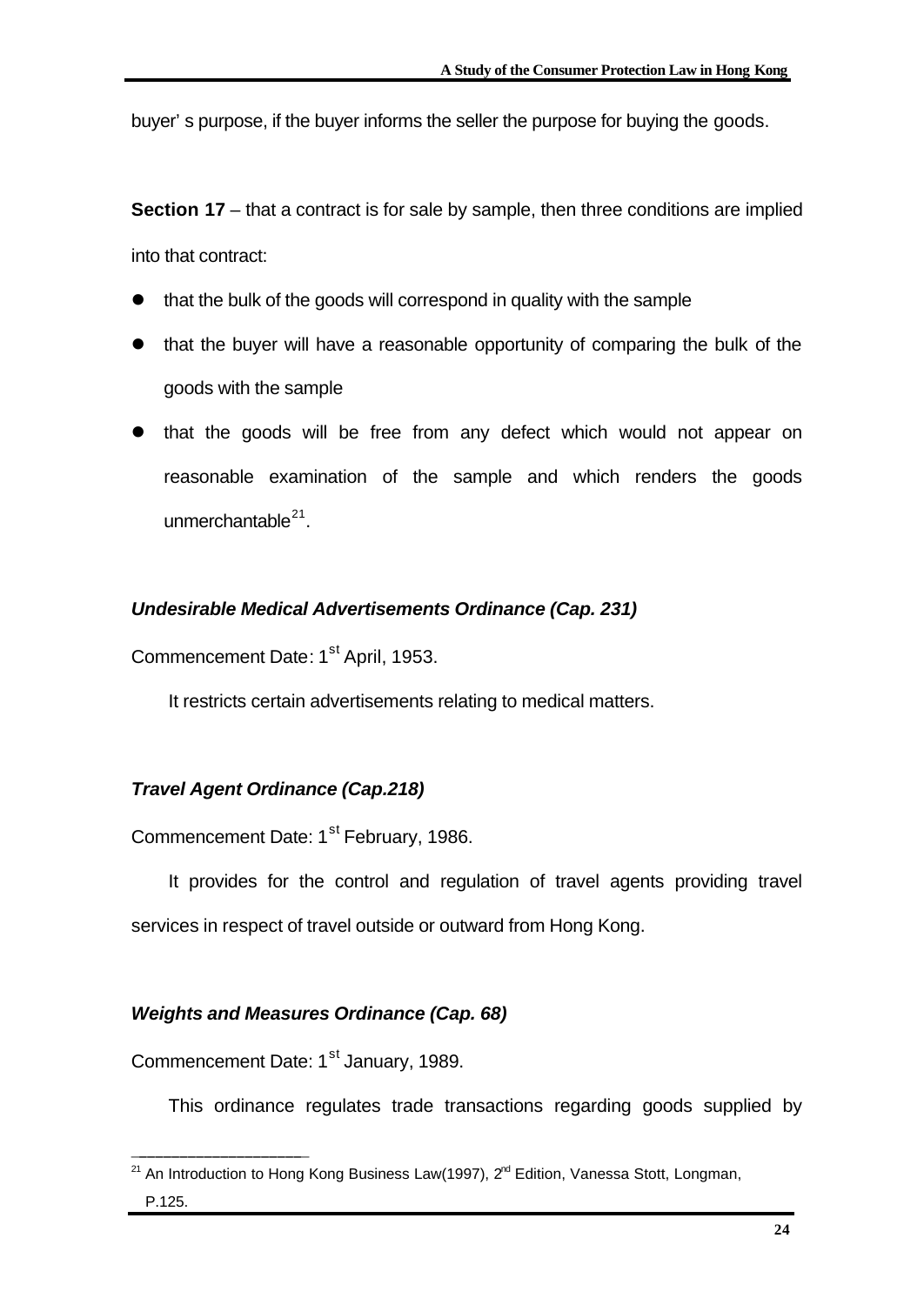weight or measure.

#### *Control of Exemption Clauses Ordinance (Cap. 71)*

Commencement Date: 1<sup>st</sup> December, 1990.

This Ordinance provides that any exclusion clause which exempts the sellers obligations under sections 14 -17 is void. It limits the extent to which civil liability for breach of contract, or for negligence or other breach of duty, can be avoided by means of contract terms and otherwise; and to restrict the enforceability of arbitration agreements.

#### *Supply of Services (Implied Terms) Ordinance (Cap 457)*

Commencement Date: 21<sup>st</sup> October, 1994.

The Ordinance consolidates and amends the law with respect to the terms to be implied in the contracts for the supply of services. Terms implied relate to care and skill, time for performance and consolidation $^{22}$ .

#### *Unconscionable Contracts Ordinance (Cap.458)*

Commencement Date: 20<sup>th</sup> October, 1995.

This Ordinance empowers courts to determine whether a contract was unconscionable at the time it was made and to strike down or rewrite the contract<sup>23</sup>.

#### **Our Further Needs**

### *Competition Policy*

 $^{22}$  Hong Kong Business Law (1998),  $4^{\text{th}}$  Edition, Anne Carver, Longman, P.252-253.

 $23$  An Introduction to Hong Kong business Law(1997),  $2^{nd}$  Ed, Vanessa Stott, Longman, P.106.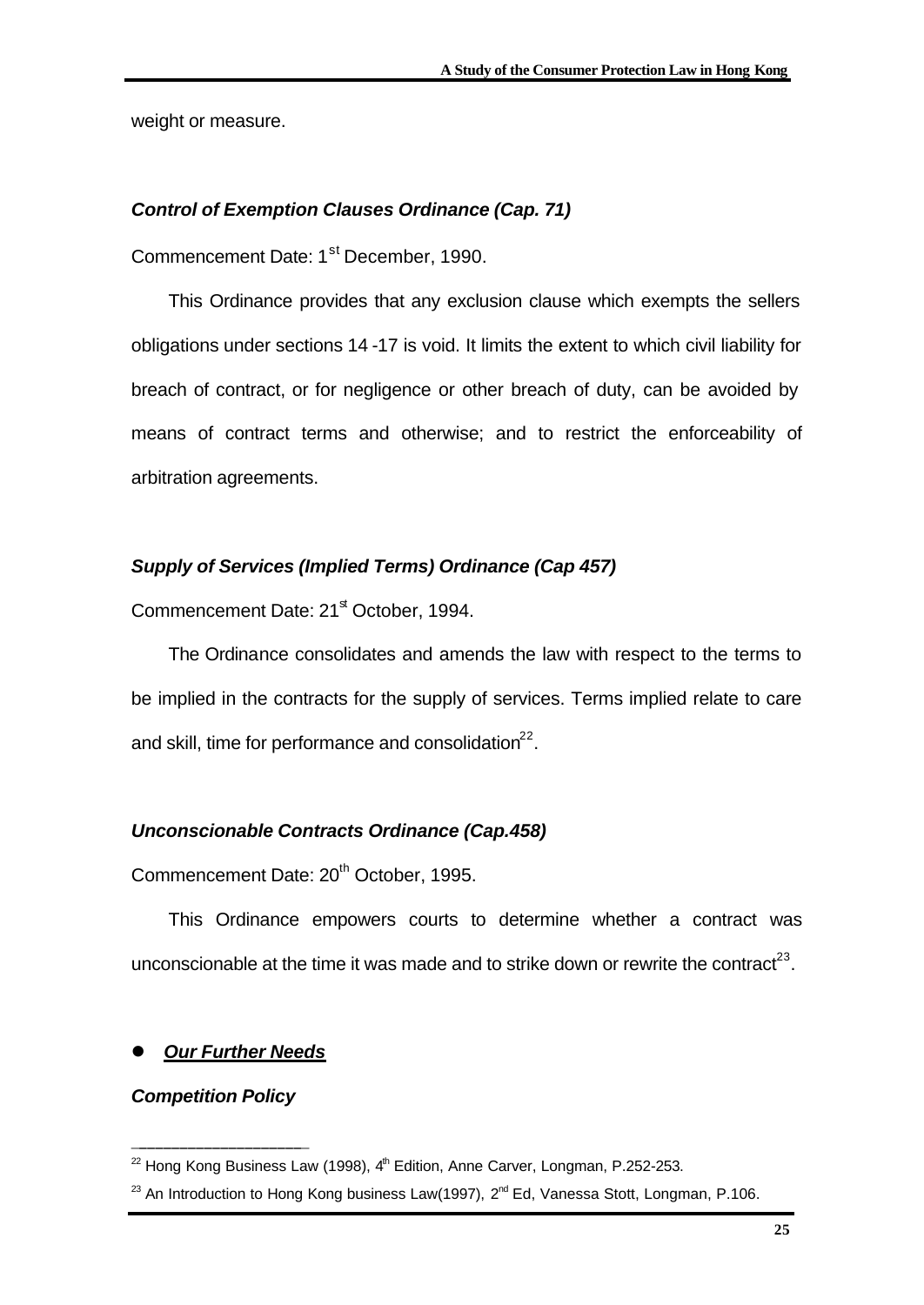Hong Kong needed a comprehensive policy and related laws to promote fair competition $24$ . The enactment of competition law is needed to cover horizontal and vertical collusive agreements and abuse of a dominant position.

*Prepaid Coupons Guidelines*

The Council has received, for the year 1996 to 1998, 7,878 consumer complaints involving prepayment purchases $25$ . Of these, 5,197 complaints arose from video rental chains largely due to closure of their of their branches. The remainders of prepayment-related complaints were from cake coupon largely due to the closure of the Maria Bakery which went to liquidation on  $29<sup>th</sup>$  April, 1998. These indicate that guidelines are needed to monitor business using pre-paid coupons.

## **4. Consumer Redress**

#### l *What we have*

—————————————————————

### *Small Claims Tribunal Ordinance (Cap.338)*

Commencement Date: 1<sup>st</sup> October, 1976

The Tribunal, which has jurisdiction to deal with monetary claims involving amounts not exceeding HK\$15,000, provides the consumer a simple, informal and

<sup>&</sup>lt;sup>24</sup> Consumer Council Annual Report 1996/1997, P.9.

 $25$  Press released by the Consumer Council on  $31<sup>st</sup>$  December, 1998, the Consumer Council Website: http://www.consumer.org.hk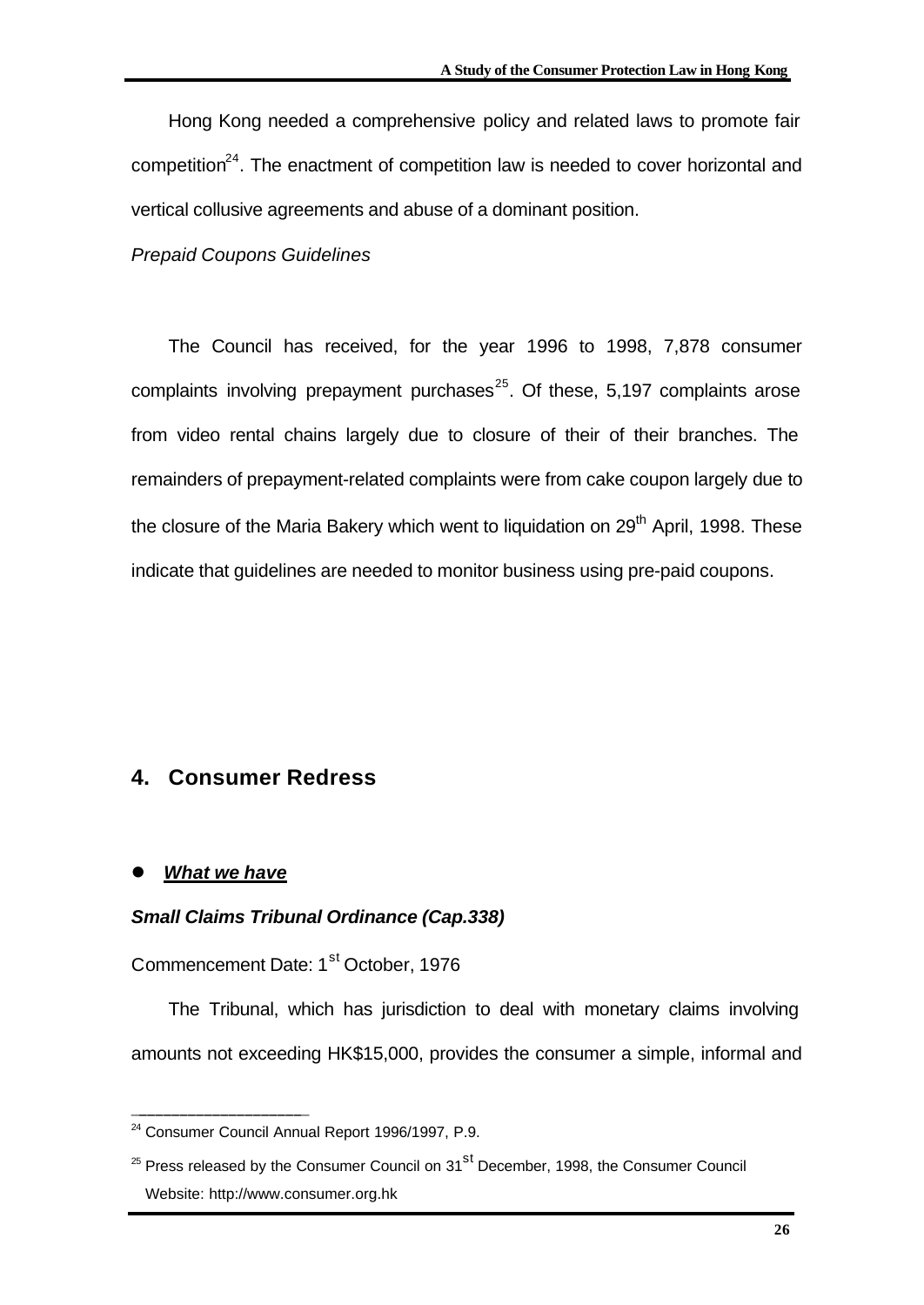inexpensive forum for small monetary claim to be heard. Claims for goods valued at more than HK\$15,000 will have to be heard in the District Court. Legal aid is available, for those who pass the means and merit tests.

### *Consumer Council Ordinance (Cap. 216)*

Commencement Date: 15<sup>th</sup> July, 1977

This Ordinance defines the Consumer Council's functions and powers. The Council receives and examines consumer complaints and assists consumers to obtain redress.

### l *Our Further Needs*

#### *Class Action or Consumer Representative Action*

The legal system in Hong Kong does not provide for class actions to for the consumer organization to represent consumers in court proceedings<sup>26</sup>.

### *Fair Trade Authority*

—————————————————————

Hong Kong lacks a consumer protection authority vested with power to investigate consumer complaints against sharp trade practices and to cease illegal activities.

<sup>&</sup>lt;sup>26</sup> Developing Consumer Law in Asia (1994), proceedings of the Asian Seminar on Consumer Law 9 – 12 August 1993, speech by Li Kai Ming, the Deputy Chief Executive of the Hong Kong Consumer Council, P.65.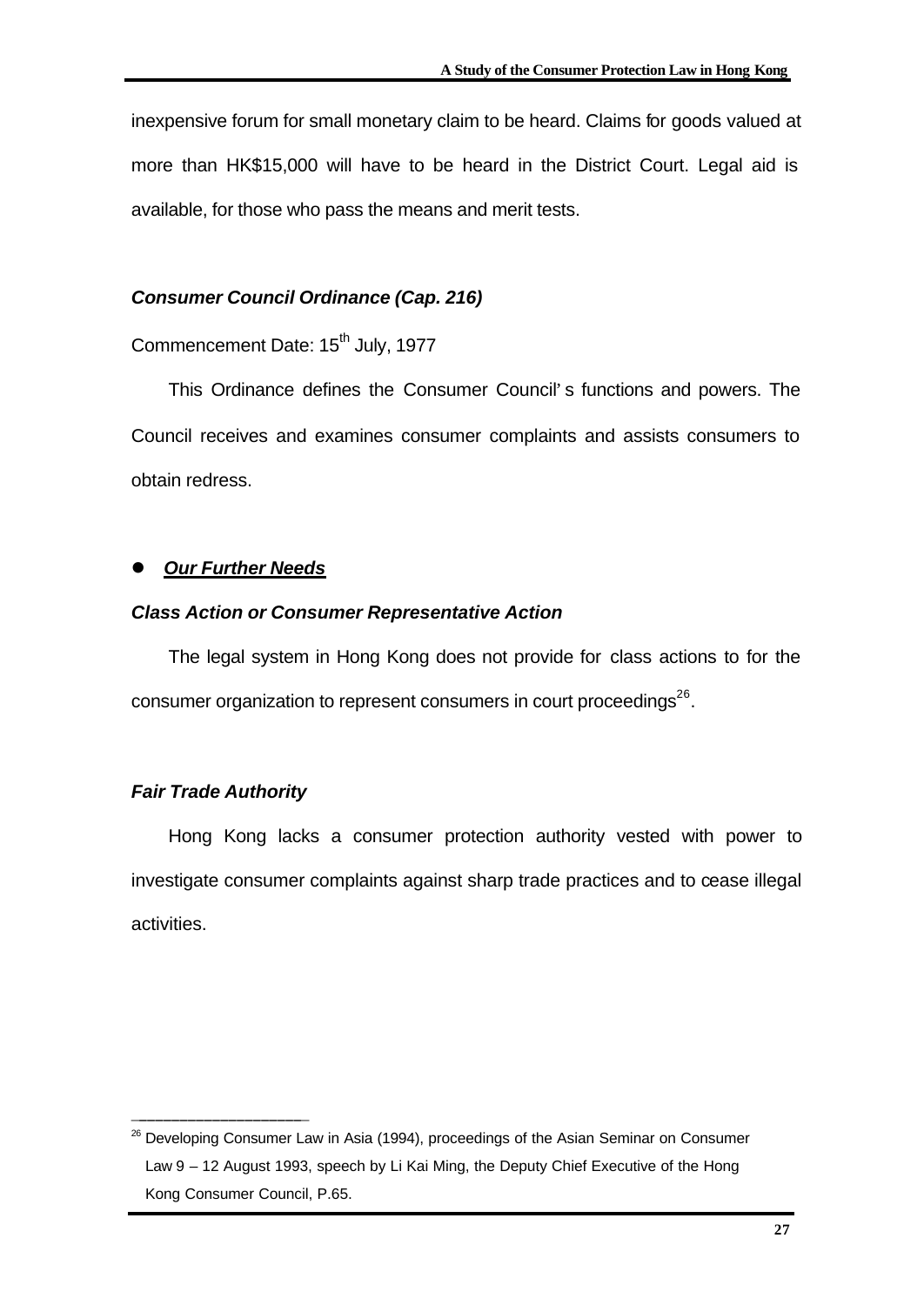## **6.2Proposed Consumer Laws**

A principal task of the Consumer Council is not only to ensure that consumers have adequate protection under the law, but also to identify areas where improvement is needed to further the interests of consumers.

The Council believes that there is a need for clearly established legal right as the basis for producing redress to consumers. The Council therefore always places much emphasis on lobbying for better consumer protection laws. The Major proposed laws were:

### l **Medical Advertisement**

The Undesirable Medical Advertisements Ordinance restricts certain advertisements relating to medical matters. However, according to the Department of Health, information supplied inside any container or package containing any medicine, surgical appliance or treatment is not considered to be an advertisement<sup>27</sup>.

Dr Micheal Tsui Fuk-sun, the Council's Publicity and Community Relations Committee Vice-Chairman claimed that the loophole is that the infringing medical claims appear in informational pamphlets and leaflets inserted into the package of the products and are beyond the reach of the  $law^{28}$ . The Council believes that these should be brought under the sanction of the Ordinance. Therefore, the Council is

<sup>&</sup>lt;sup>27</sup> Consumer Council Annual Report 1997/1998, P.21.

 $^{28}$  Hong Kong Standard, "Medical Claims Slip Though", 15<sup>th</sup> August, 1998.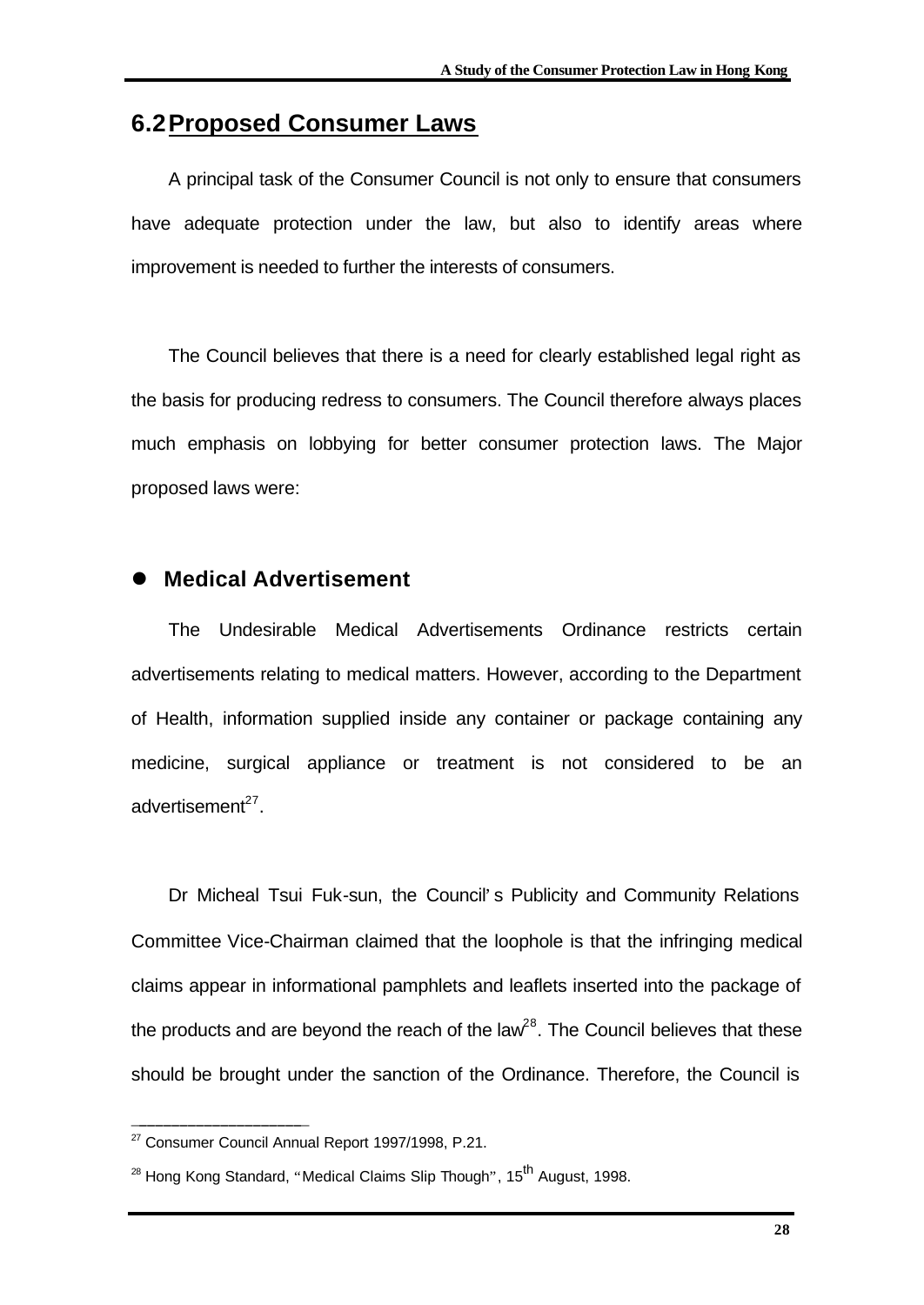continuing its effort in urging the Government to consider its recommendation.

### l **Misleading Advertisement**

Misleading advertisement is a long standing concern of the Council. It is because a lack of effective regulation over misleading advertising. Many a consumer complaint has probably stemmed from misleading advertisements or claims.

Since the present statutory and self-regulatory controls fail to achieve an overall protection to consumers against misleading advertising, the Council is examining relevant laws in other jurisdictions with a view to proposing a new legislation that will strengthen consumer protection in this area<sup>29</sup>.

The Council is presently directing its efforts in a large scale survey on over 1,000 questionable advertisements in the media of newspapers, periodicals and television, with a view to identify the problem areas and putting forward recommendations for appropriate measures to safeguard consumer interests. The advertisements in the survey cover six categories of products and services: health, food, beauty saloons and fitness clubs, beauty products and cosmetics, private tutorial and training centre, travel agent and properties $^{30}$ .

## **•** Prepayment

<sup>29</sup> Consumer Council Annual Report 1997/1998, P.22.

<sup>30</sup> Press Released by the Consumer Council on 11 January, 1999. Consumer Council Website: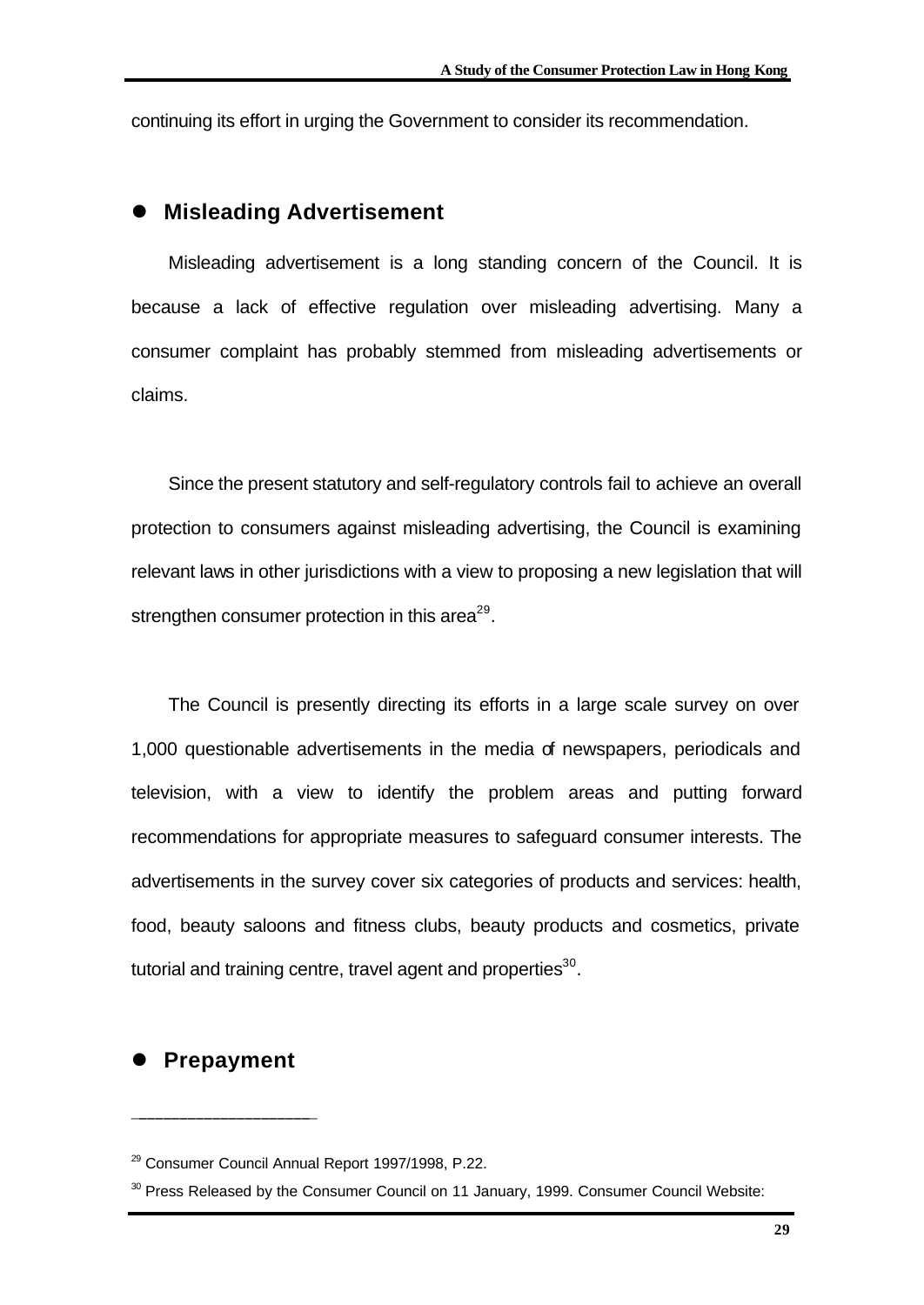The Consumer Council has put forward a package of voluntary measures aimed at reducing the chances of consumers suffering loss in prepayment schemes or purchasing coupons. Proposal on this subject had been submitted to the Government in 1992 and 1996 $^{31}$ .

A survey<sup>32</sup> about prepayment was conducted by the Council. It showed that consumers were holding in their possession cake and video shop coupons amounting to around \$310 million and \$170 million. On average, each household held 7.9 cake coupons and 27.6 video shop coupons. Results indicated that prepayment was increasingly common in Hong Kong.

Therefore, the Trade and Industry Bureau has requested the Secretary for Justice to consider conducting a study, through the Law Reform Commission, on the feasibility of legislative protection for consumer prepayments $^{33}$ .

## $\bullet$  Competition Policy

In November 1996 the Consumer Council produced a report, entitled *Competition Policy: the Key to Hong Kong's Future Success.* In this Report, the Consumer Council argued for the case of establishing a legal framework for a comprehensive competition policy that is consistent across different sectors of the

http:/www.consumer.org.hk

<sup>&</sup>lt;sup>31</sup> Consumer Council Annual Report 1997/1998, P.17.

<sup>32</sup> Consumer Council Annual Report 1997/1998, P.33.

 $33$  Press released by the Consumer Council on  $13<sup>th</sup>$  October, 1998, the Consumer Council Website: http://www.consumer.org.hk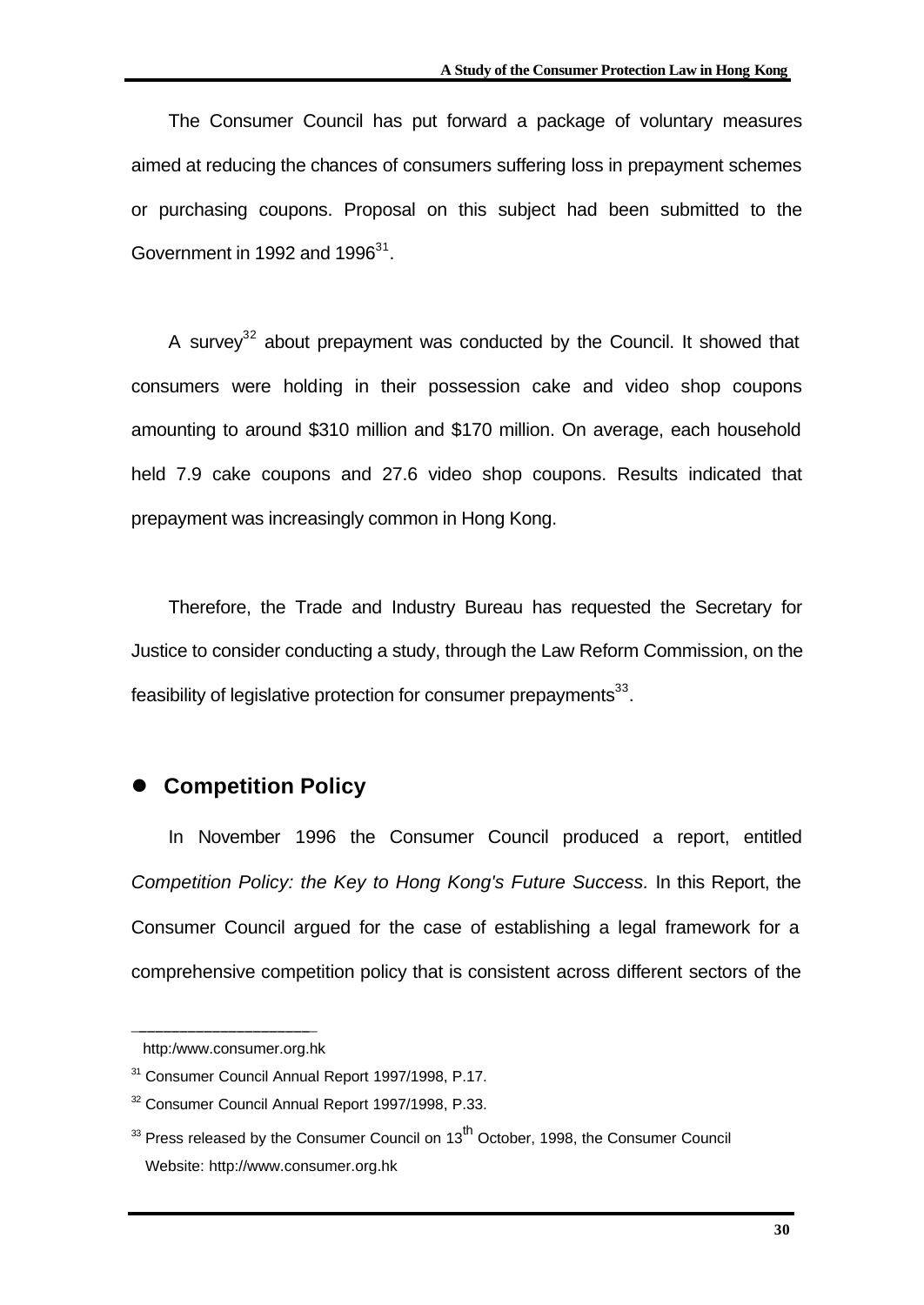economy. This is better than the sector specific and piece meal approach that is now adopted by the government.

The competition law would provide an overall, transparent, and non-arbitrary "rule of the game" promoting competition and guarding against various forms of restrictive behavior and the abuse of market power that artificially inflate prices. The law should be administered by a competition authority serving as an impartial referee, who could allow waivers in justifiable circumstances $^{34}$ .

## **• Product Liability Law**

—————————————————————

At the moment, a person who is injured by faulty goods can wither sue the retailer under contract law or the manufacturer for negligence. But the onus is on the consumer to prove negligence, which can be costly and complicated if expert evidence is required.

The Law Reformed Commission published a report on 24<sup>th</sup> February, 1997<sup>35</sup> on proposals to reform the law governing compensation for injury and damage caused by defective or unsafe goods.

The Commission proposed changes in product liability law of Hong Kong in terms of liability, standard of safety, liability of manufacturers, producers, ownbranders, importers, wholesalers, distributors and retailers, and the right to sue of

 $34$  Submission on Motion on 'Anti-monopolization' to be moved at the Legislative Council on Wednesday, 27 January 1999, from the Consumer Council Website: http://www.consumer.org.hk

<sup>&</sup>lt;sup>35</sup> "Help for Victims of Faulty Goods", 25 February 1997, South China Morning Post.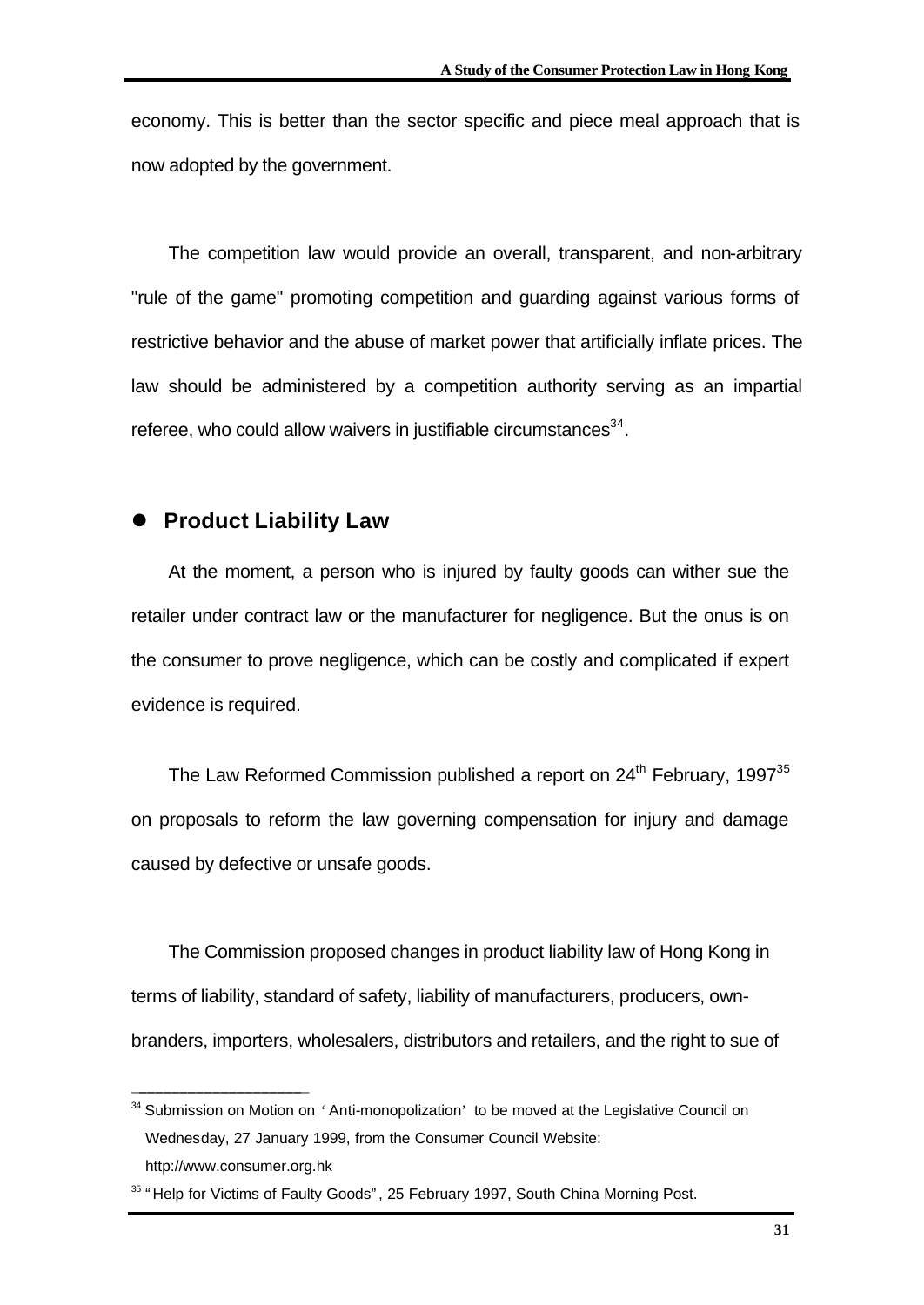injured person<sup>36</sup>. Therefore, under the new proposal, victims would only have to show they had been injured by the product.

<sup>—————————————————————</sup> <sup>36</sup> Consumer Council Annual report 1997/1998, P.22.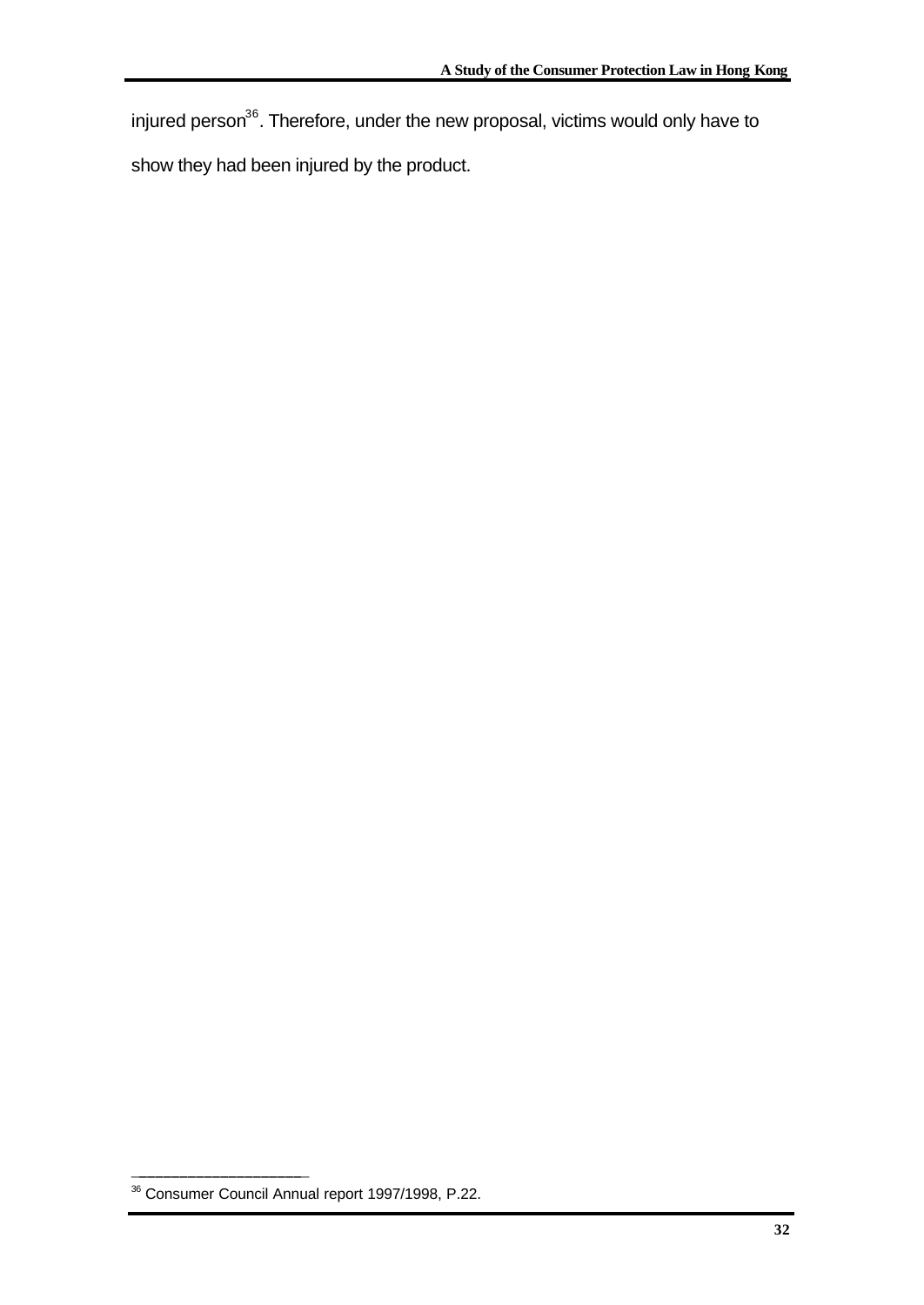#### **Chapter 7 ANALYSIS (Part III)**

#### **Comparison of consumer protection system between Hong Kong and Australia**

#### **The Role of the Consumer Protection Unit**

In Hong Kong, Consumer Council is the only organization to protect consumers. It receives government's resources to operate. Neither a government department nor a consumer organization (pressure group) does it belong to. Thus, its role is unclear, as it is not an independent department.

In Australia, on the other hand, the Commonwealth Government has established, by executive action, a National Consumer Affairs Advisory Council, which is the combination of the Consumer Affairs Council and the Consumer Affairs Bureau<sup>37</sup>. It is a representative and purely advisory body to deal with the matters about consumer protection. Another organizations, such as the Trade Practices Commission, also help to handle the consumers' difficulties. They separate consumer organization and government department into two kinds. Their roles are very clear and they are absolutely independent from each other.

#### **• Powers of the Consumer Protection Unit**

—————————————————————

 From the interview of Professor Edward Chen Kwan Yiu, the President of Lingnan College, he commented that in Hong Kong, Consumer Council is like a

 $37$  Consumer Portection Law (1993),  $4<sup>th</sup>$  Ed, Goldring, Maher and Mckeough, the Federation Press, P.375.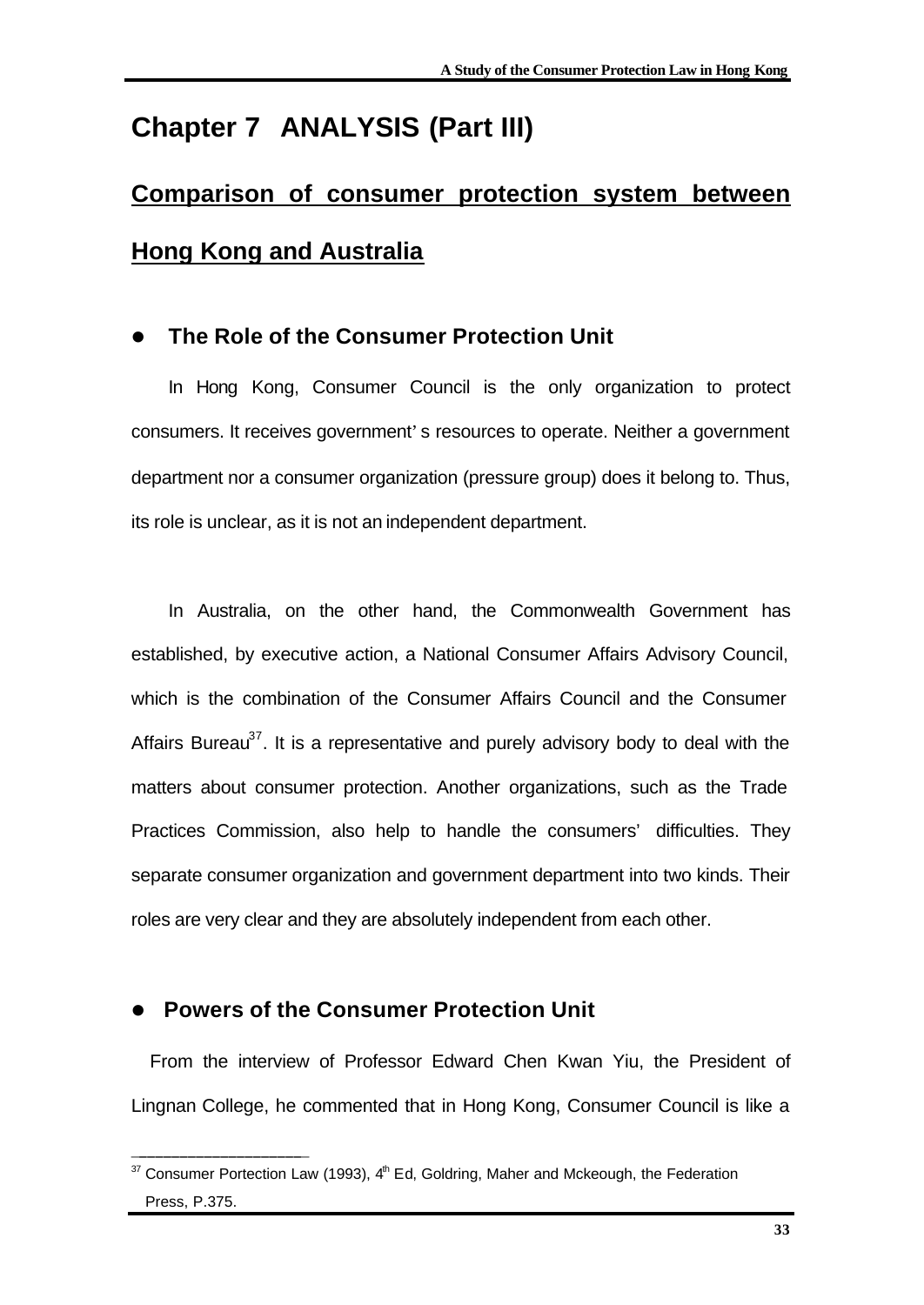consumer organization. Its powers are quite limited and it has no enforcement power. The existing Consumer Council is too loose. Actually, no formal independent organization or board carries out the functions of legislative, enforcement and investigative powers for those who violate the regulations.

However, in Australia, consumer organization and government department are independent from each other. The former one is a pressure group and the latter one has the investigative, legislative and enforcement powers for consumer protection. Besides, the government gives them authorization power and the power of questioning and search. Under all Acts, failure to give information or impeding an authorized officer is a criminal offence.

#### **Example of handling complaints**

When dealing with the complaints from the consumers, both Hong Kong and Australia have different ways, as their powers are different.

In Hong Kong, the Consumer Council acts as a mediator between complainants and unscrupulous traders, Miss Wendy Chan One, the Head of Legal Affairs Division of Consumer Council, expressed. The officers of the complaint division record complaints from consumers and try to contact the related traders. If the complaints are about professionals, eg. law and medical, they will transfer the complaints to the relevant professional association for them to judge and handle. However, some cases may not be compromised between traders and consumers.

Besides, Professor Edward Chen Kwan Yiu, the President of Lingnan college,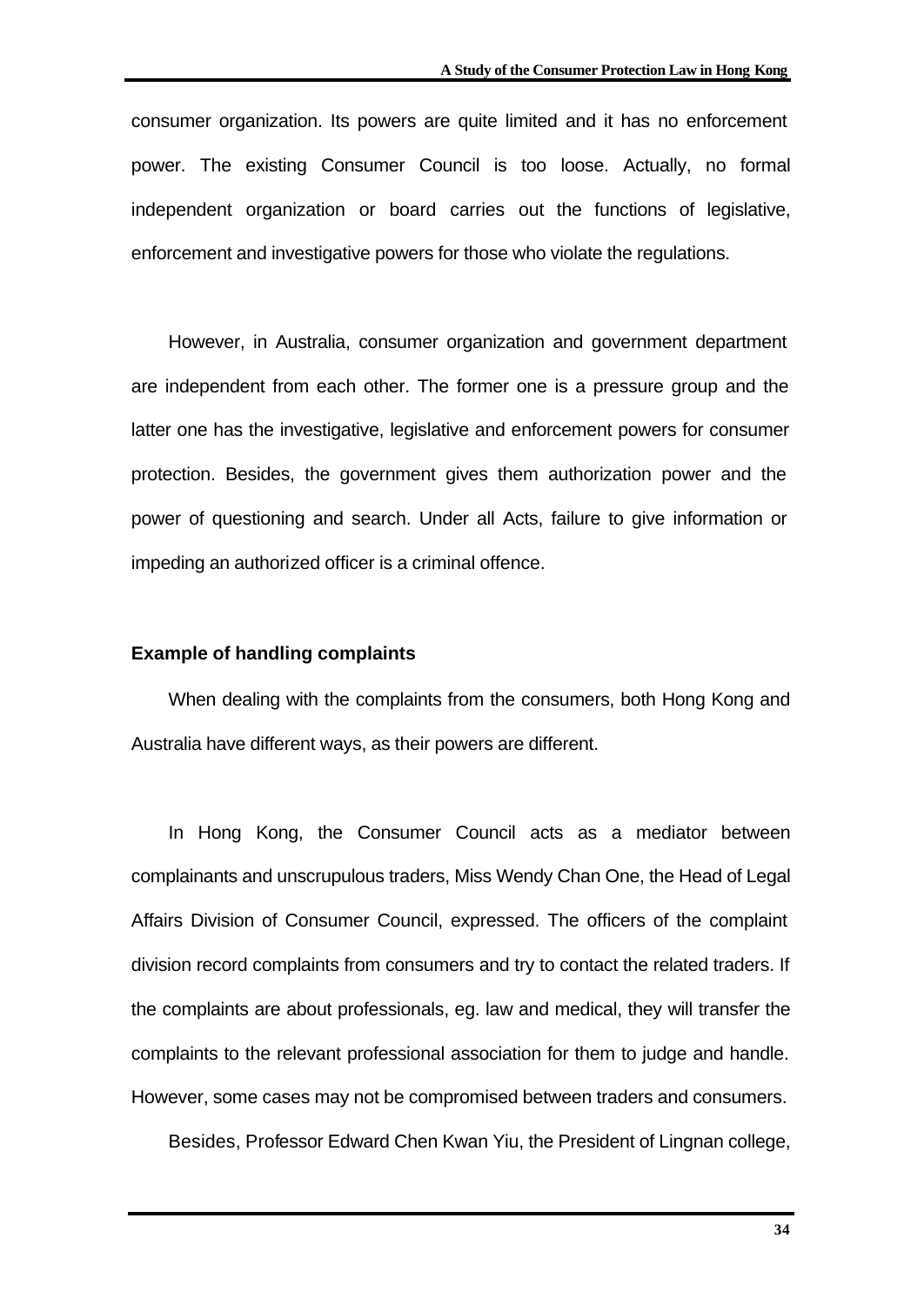also said that as the government is business interest dominant, it does not put much intervention on the Consumer Council and gives little power for it to carry out its functions. They are afraid that the economic development would be distorted. As it does not have investigative and enforcement power to control the activities of the traders, the only way it could do is to make Voluntary Code to remind and advise traders on how should they behave. However, the Consumer Council cannot guarantee the traders' compliance on the code.

Once the Consumer Council is not able to sue directly against traders, it tries hard to persuade traders to behave themselves and holds press conference to label some unscrupulous trades. These kinds of actions will only have some impact on traders in order to force them to behave themselves.

However, in Australia, as the Council has enforcement, legislative and investigative powers, it has powers to sue against the unscrupulous traders directly. Besides, at the Commonwealth level, the Trade Practices Act,  $s28^{38}$ , gives Trade Practices Commission the functions of conducting research, and disseminating information in relation to matters affecting the interests of consumers in cases where the federal parliament has the powers to make laws $^{39}$ .

When the Council receives complaints from the consumers, it uses the given resources to investigate and negotiate with the related parties on behalf of the consumers. If the complaints remain unjustified, the Council will represent

<sup>&</sup>lt;sup>38</sup> See Appendix F: Trade Practices Act

 $39$  Consumer Protection Law (1993),  $4<sup>th</sup>$  Ed, Goldring, Maher and Mckeough, the Federation Press, P.375.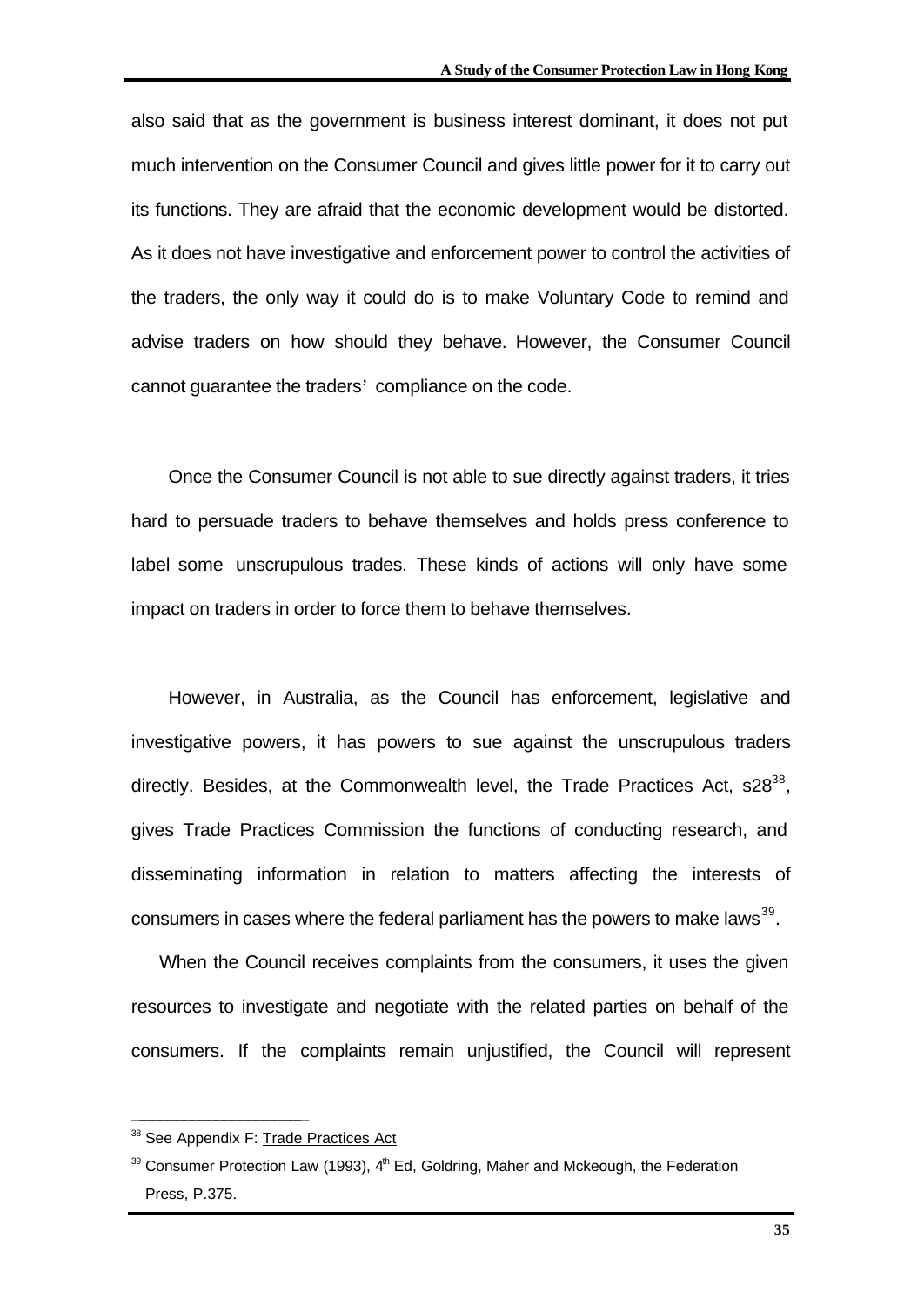consumers in litigation, provided that the matter involved does not exceed a specified amount<sup>40</sup>. Besides, the commissioner may grant legal assistance to the consumers by assigning their case to a solicitor employed by the Department.

#### • **The Effectiveness of the Consumer Protection Laws**

From Miss Wendy Chan One's interview, she said that Hong Kong Consumer Council does not have any powers to legislate laws. And the government only make piecemeal consumer protection laws as and when required. So far, the existing laws can fulfill the basic objectives of a Consumer Protection Law to a certain extent, but still not adequate. In the past, the Consumer Council has put much effort on promoting the consumer protection law in Hong Kong, such as competition law, misleading advertisement, etc. But the government did not promote it for fear that it would distort the market. Thus, the only way it can do is to advocate new legislation, without any legislative power.

As we have mentioned in the previous chapter about the ordinances of consumer protection, we know that Hong Kong lacks competition policy and specific ordinance for the misleading advertisement. However, it is very important for the consumers in their daily life.

However, in Australia, there is Trade Practices Act, which is effective in protecting consumers. It would be reflected in any piece of well-designed consumer protection legislation. It has its features: flexibility, focus, universality,

 $40$  Consumer Protection Law (1993),  $4<sup>th</sup>$  Ed, Goldring, Maher and Mckeough, the Federation Press, P.378.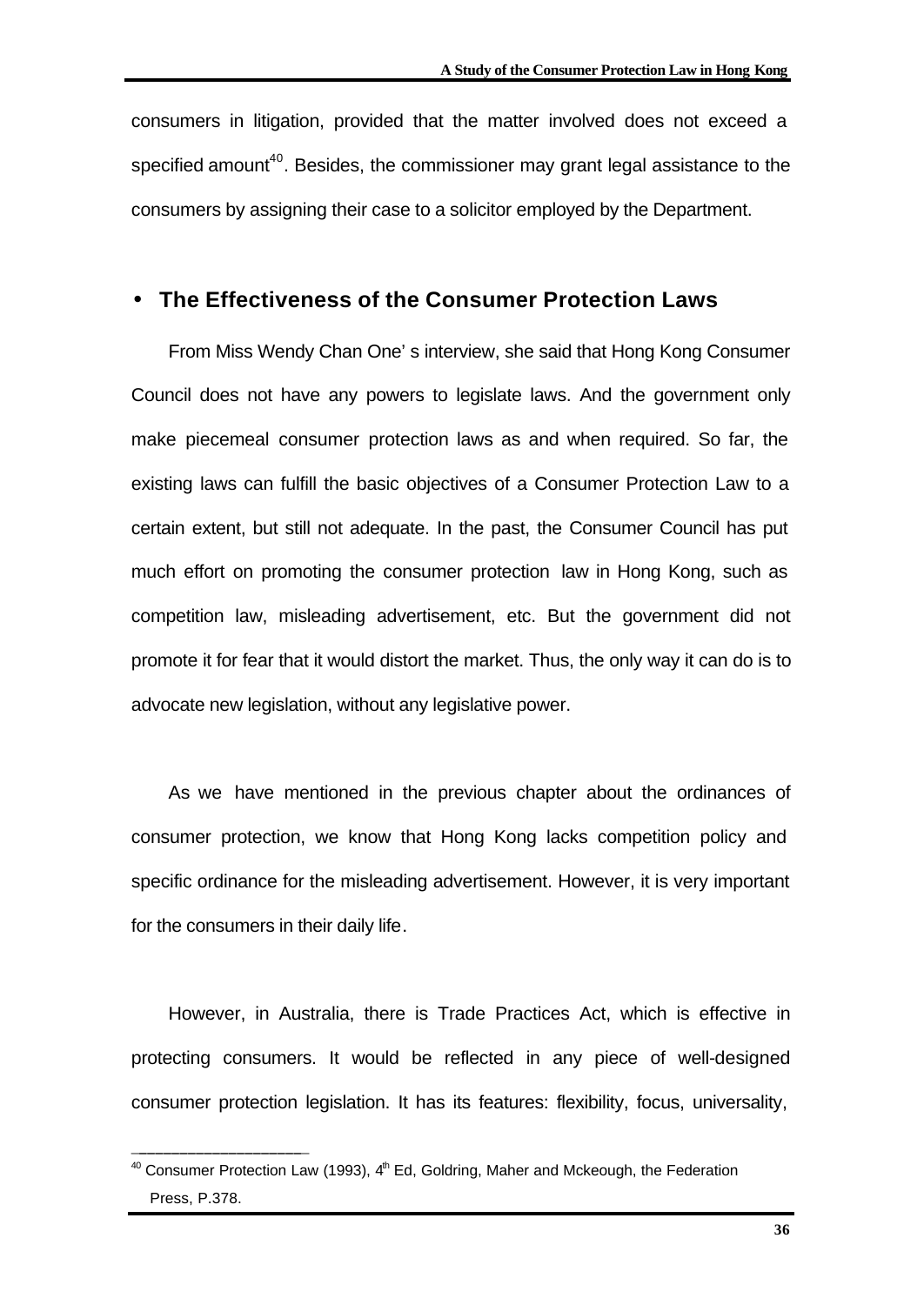completeness and linkage to competition policy $41$ . It is a sound framework for building a responsive regulatory environment that asserts and strengthens the eight fundamental consumer rights. It includes competition policy and the specific legislation for the misleading advertisement.

#### **Example of competition policy**

For the competition policy, its main purpose is to utilize the society's resources efficiently and to limit market (or monopoly) power. Competition constrains firms to try to meet the demands of those dealing with them and to do so at the lowest price. If those demands are not met, persons dealing with the firm may turn to a competitor. The objective is the protection and advancement of a competitive environment and competitive conduct. The implementation of an effective competition policy helps restore competitiveness, ensuring that no parties can gain abnormal profits through restrictive practices, rather than efficiency enhancing measures.

#### **Example of misleading advertisement**

Although the potential purchaser has no remedy against the advertiser in contract law, there may be other remedies available under consumer protection laws (eg. under section 53e of the Trade Practices  $Act^{42}$ ) which relates to false or misleading statements about price<sup>43</sup>. The consumers also have the right to claim damages for loss suffered if the misrepresentation is fraudulent or negligent.

<sup>&</sup>lt;sup>41</sup> Global Trends of Consumer Laws in a Changing World (Papers from the Japan Seminar on Consumer Affairs) [JASCA], P.18-19, 2-4<sup>th</sup> August, 1994.

<sup>42</sup> See Appendix F: Trade Practices Act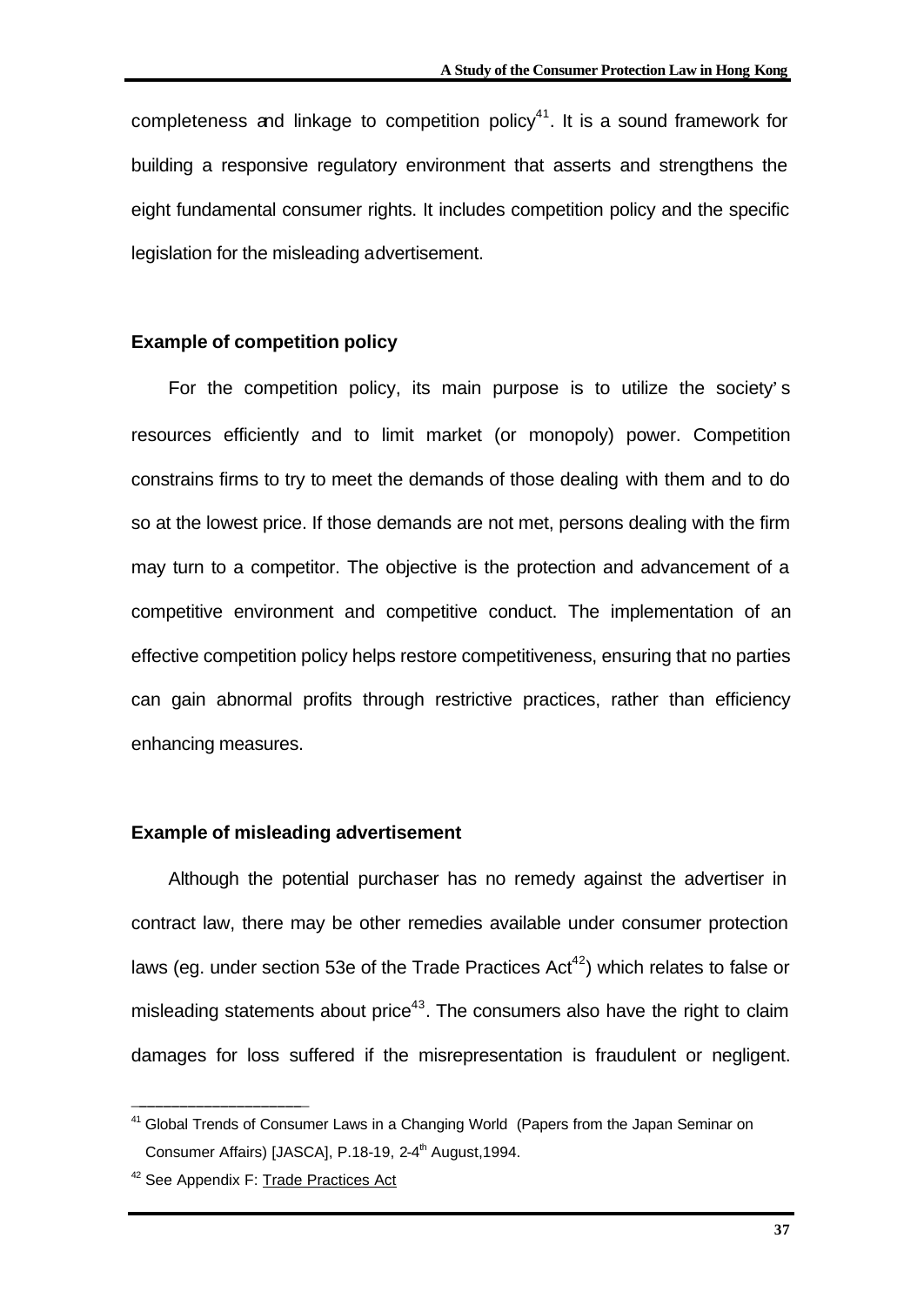Besides, section 52 of the  $TPA<sup>44</sup>$  prohibits suppliers from engaging in conduct that is misleading or deceptive or is likely to mislead or deceive<sup>45</sup>. The legislation covers a wider range of activity than common law misrepresentation because 'conduct' covers more than just statements.

#### • **Government's Attitude towards Consumer Protection**

In our interview, Professor Chen Kwan Yiu said that the Hong Kong Government, the government gives limited resources and powers to the Consumer Council for operation, especially in financial part. Every year, the Consumer Council receives about \$50,000,000 from the government<sup>46</sup>. It includes product testing which is very expensive, rent, staff salary, regional information center's expenses, etc. All of these expenditures should be over the given amount as it covers over 6,000,000 consumers.

Because the resources are limited, what the Consumer Council could do is also limited. Besides, as the government is business interest dominant, it is no doubt that it always takes the business side. For example, when the Consumer Council proposes to have competition policy, the government's attitude towards it is non-intervention. It is afraid that the business interest will be affected. Also the government rejects the setup of trade commission for arbitration. What the government believes is that non-legislative approach is more appropriate for the economy and non-interventionist comprehensive competition policy, moderated

 $43$  The Law Handbook (January, 1995),  $5<sup>th</sup>$  Ed, Redfern Legal Centre Publishing, P.343

<sup>44</sup> See Appendix F: Trade Practices Act

 $45$  The Law Handbook (January, 1995),  $5<sup>th</sup>$  Ed, Redfern Legal Centre Publishing P.349.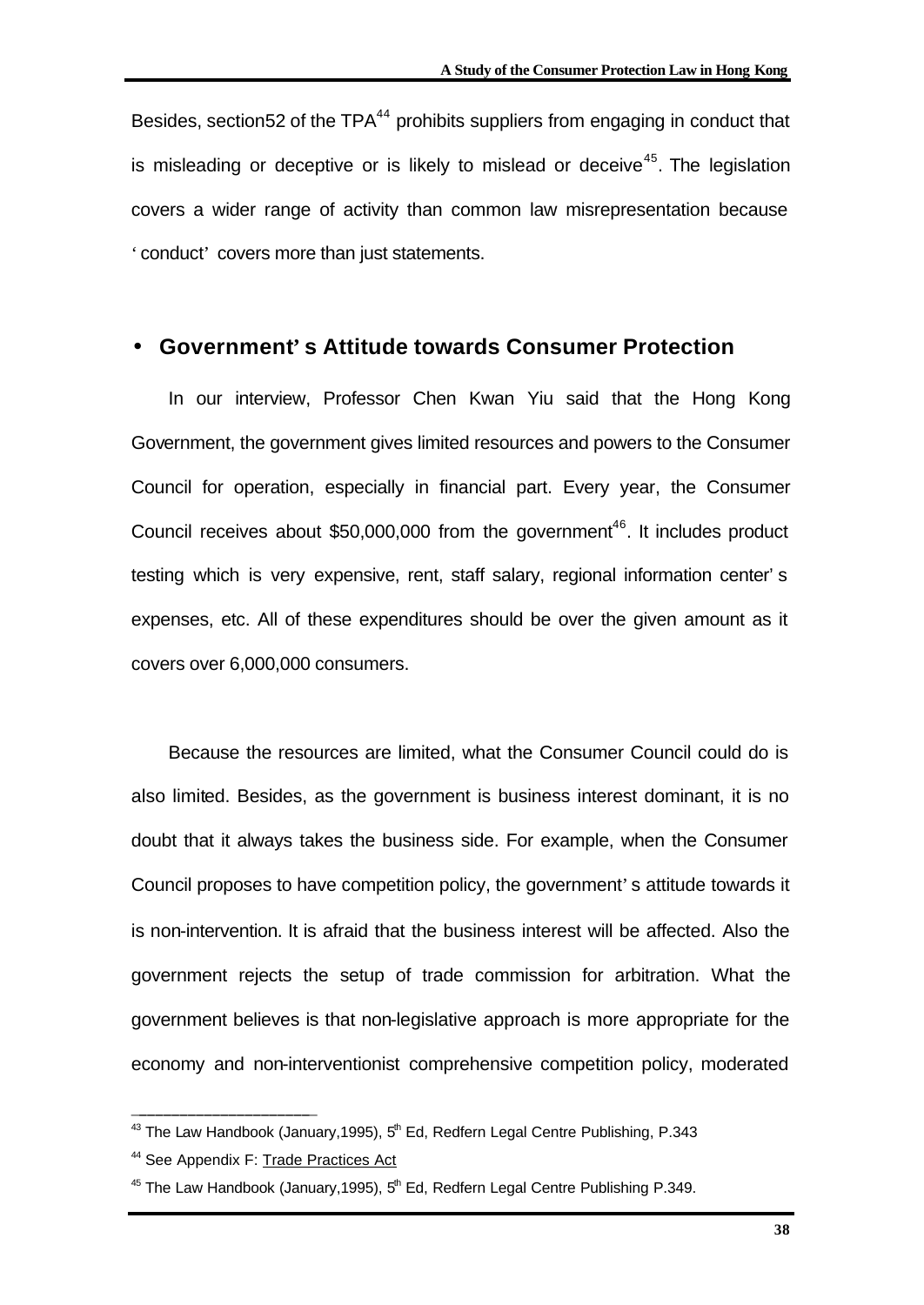with need-based sector-specific regulations best suits the needs of Hong Kong at this stage of economic development $^{47}$ .

However, in Australia, the government pays much attention on how to protect consumers in the best way. Thus, it promotes competition among firms and seeks to promote fair-trading. It also prohibits and regulates unfair practices against consumers. Besides, as restrictions on competition are required in relation to natural resources which are not privately owned, such as forests, government intervene to limit assess these resources and to regulate the manner of their exploitation. Then optimal resources management can be achieved.

<sup>&</sup>lt;sup>46</sup> See Appendix C: Government Subvention and Expenditure of the Consumer Council

<sup>47</sup> Consumer Council Annual Report 1997/1998, P.13.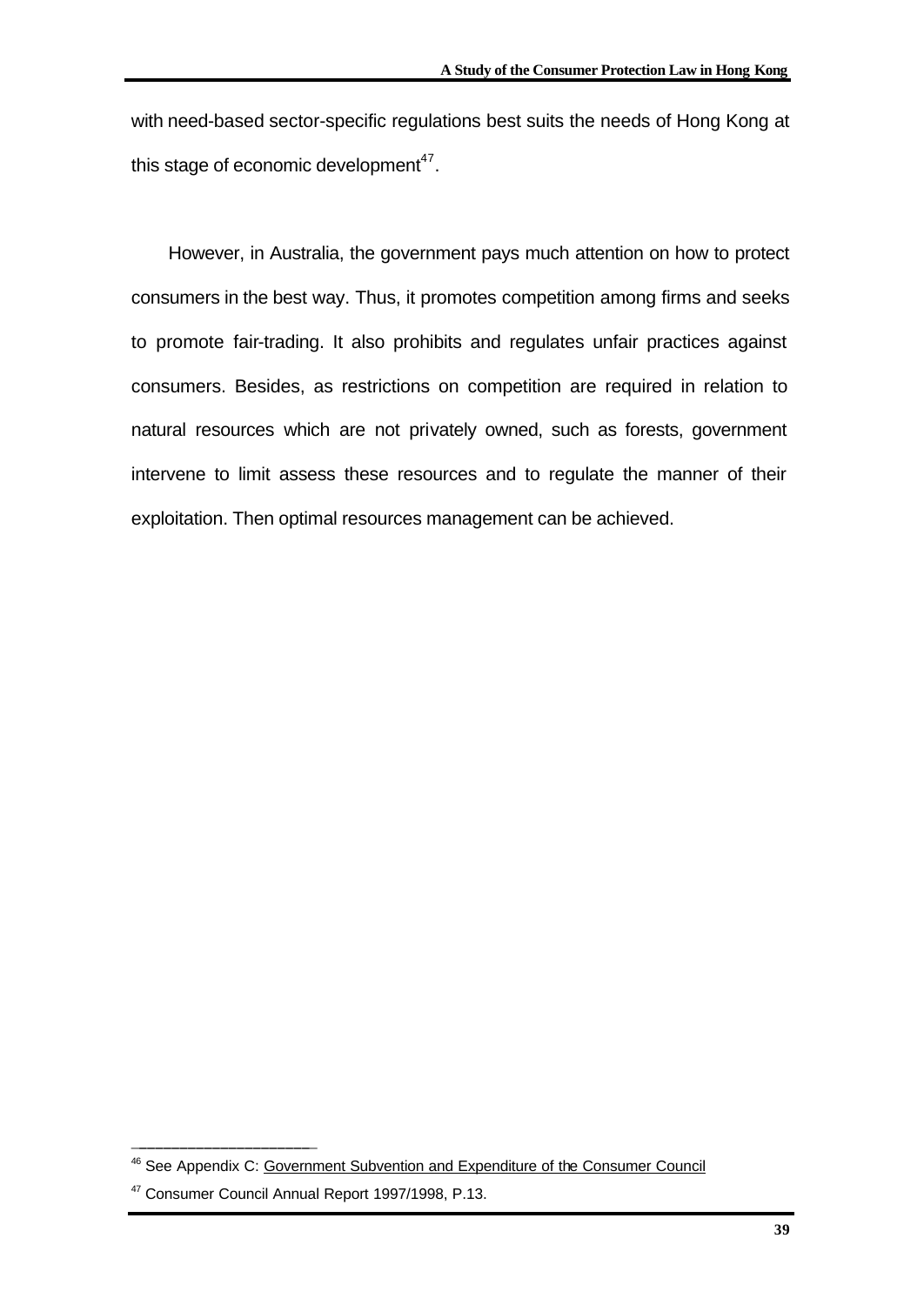#### **Chapter 8 CONCLUSIONS**

In the previous chapters, we have analyzed the limitations on the Consumer Council, the effectiveness of the Consumer Legal Action Fund and the sufficiency of the consumer protection law in Hong Kong.

From all of these, the one really significant redress mechanism in Hong Kong seems to be the Consumer Council. However, in fact, the Council is "toothless" because it does not has investigative, legislative and enforcement powers. It can only advocate changes in the law and acts as a mediator between traders and complainants.

In spite of its advocacy of changes in the consumer law, the government $\dddot{\mathbf{g}}$ response to the proposed changes is not rapid enough to keep pace with changes in the consumer market. For example, the proposed law of the Consumer Safety Goods Ordinance was finally passed after 14 years and the legislation concerning prepayment issue is still under consideration by a government working party since 1992.

Concerning the Consumer Legal Action Fund, its establishment seems to give great consume access to legal remedies by providing financial support and legal assistance. However, the effectiveness of the Fund is not obvious since only a small groups of consumers could grant assistance. Besides, the Council seems cannot make good use of the Fund to help consumer.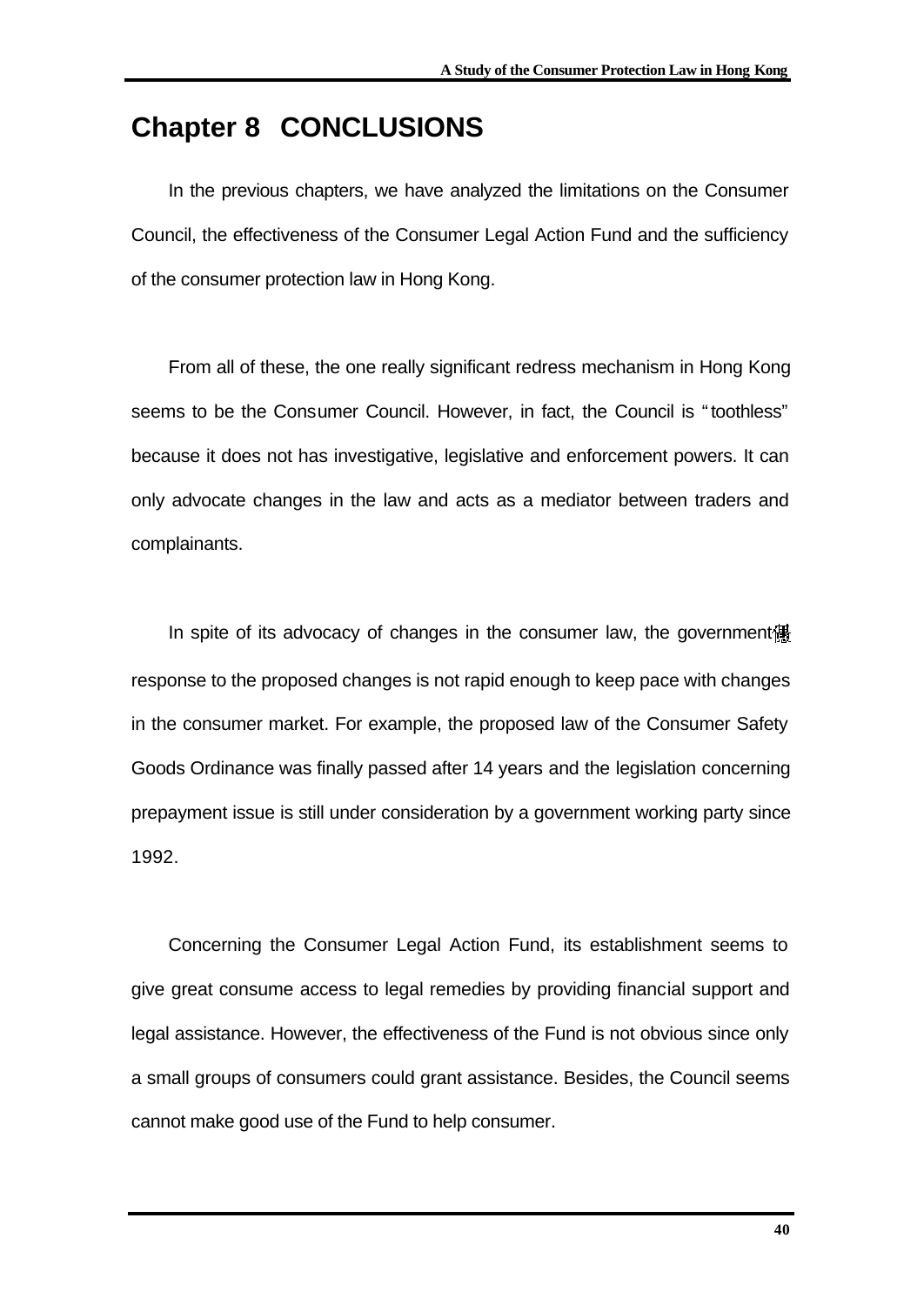After analyzing the consumer protection laws in Hong Kong, we now realize that what are the existing consumer laws and what our further demands on consumer protection are.

Form our research, it can be seen that our laws are still far from adequate to provide comprehensive protection to consumers in Hong Kong. The government has just been developing piecemeal consumer protection laws as and when required. Even though they are inadequate, these have been able to meet the basic objectives to a certain extent.

The Sale of Goods Ordinance governs contract for the sale of goods is a very important piece of consumer protection law. Whereas the supply of services is governed by the Unconscionable Contracts Ordinance, the Supply of Services (Implied terms) Ordinance, and the Control of Exemption Clauses Ordinance, which also aim to protect consumers. But there are other aspects of consumer protection which are not regulated.

After making the comparison of consumer protection system between Hong Kong and Australia, the role of the consumer organization in Australia is more clear than Hong Kong Consumer Council. The consumer organization in Australia is absolutely independent from government. It not only has investigative, legislative and enforcement power, but also it has comprehensive competition policy to protect consumers.

**41**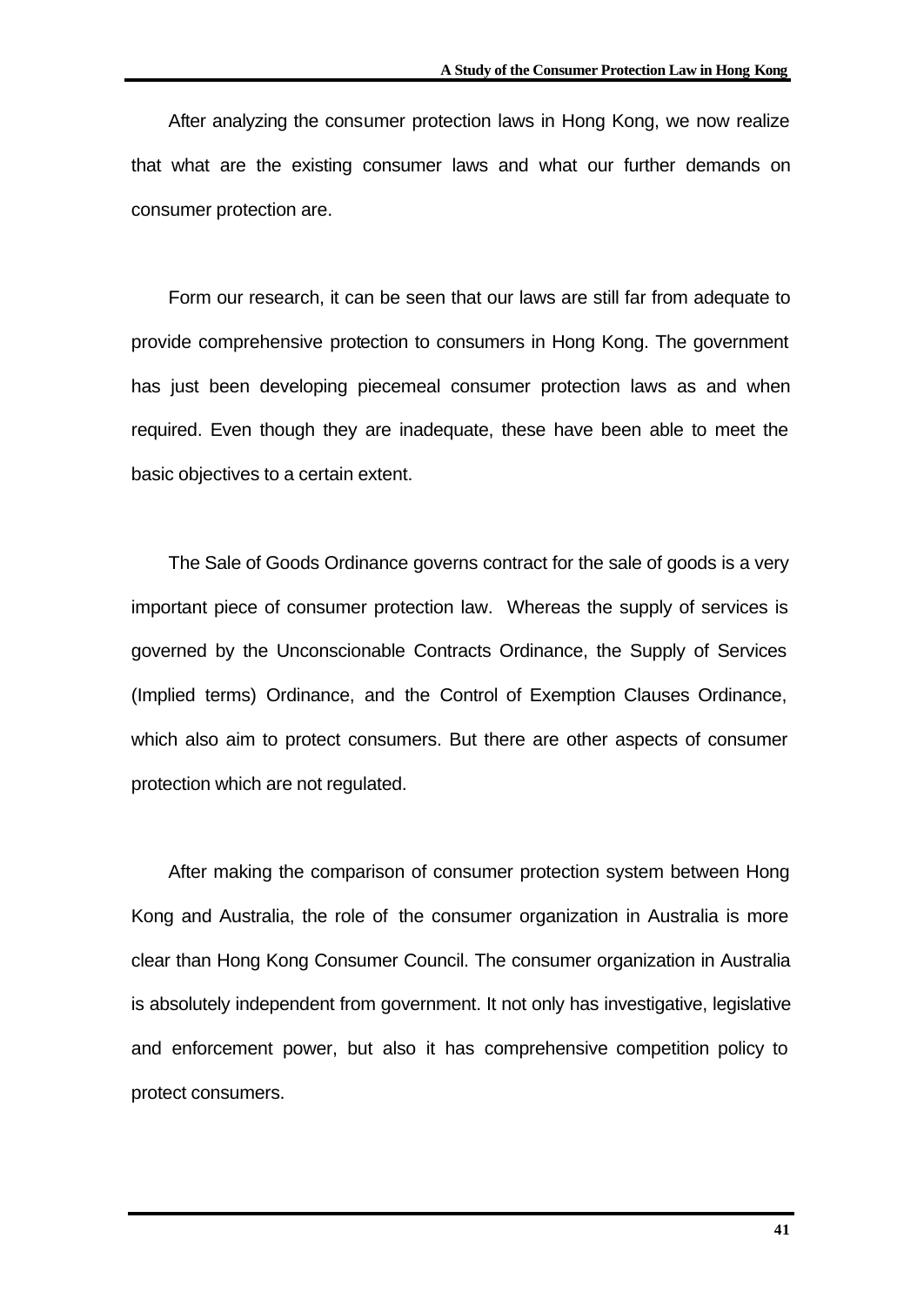However, the recommendation of establishing a comprehensive competition policy by the Consumer Council was rejected by the government since the government's attitude towards consumer protection is non-intervention as it is business interest dominant.

Following this conclusion, we would like to give some possible recommendations in the following chapter to improve Hong Kong consumer protection.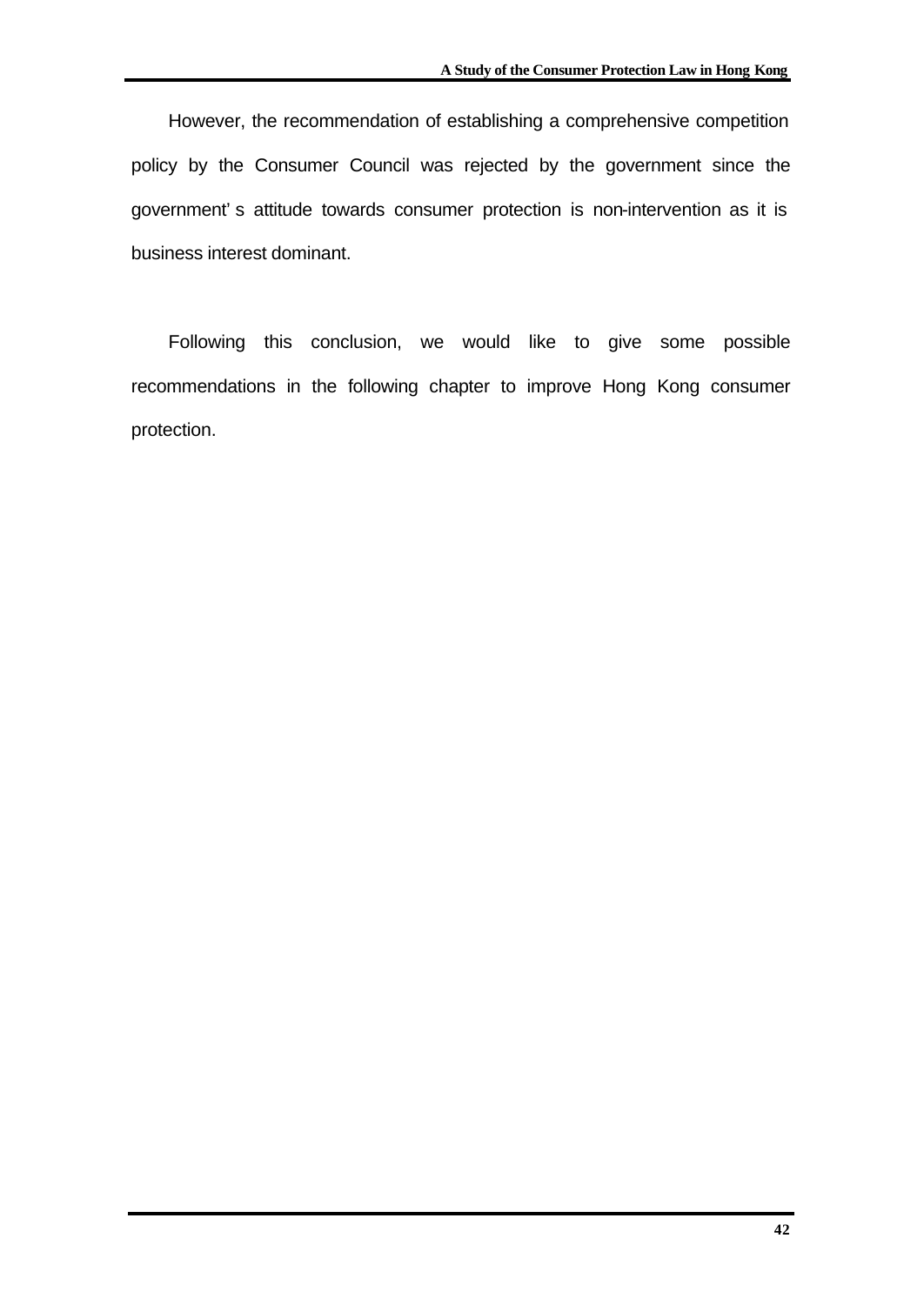#### **Chapter 9 RECOMMENDATIONS**

Many countries around the world have their own consumer protection policies and systems. They continuously improve the system to be the best to protect the consumers' interest. Different parties, including government, non-government consumer organization, businessmen and consumers, co-ordinate to work for the consumers. However, from the analysis mentioned in the previous chapters, we know that Hong Kong consumer protection system is quite incomplete and too loose. It lags behind the other countries. Thus, we suggest some ways to help improve the consumer protection in Hong Kong.

#### **The Implementation of Comprehensive Competition Policy**

Actually, competition policy can benefit both businessmen and consumers. For businessmen, it acts against anti-competitive practices that can drive efficient and well-run companies out of business or prevent new companies from entering a market $^{48}$ .

Besides, consumers can benefit in terms of choice, quality of service, price and product innovation. It will maintain low prices and high service standards for the consumers.<sup>49</sup> Thus, the Consumer Council should try to act more to promote an understanding of the aims of competition policy to the Government and persuade it to carry out the policy.

<sup>&</sup>lt;sup>48</sup> Competition Policy: The Key To Hong Kong's Future Economic Success (November 1996), Consumer Council, P.45.

<sup>49</sup> Competition Policy: The Key To Hong Kong's Future Economic Success (November 1996 ), Consumer Council, P.49.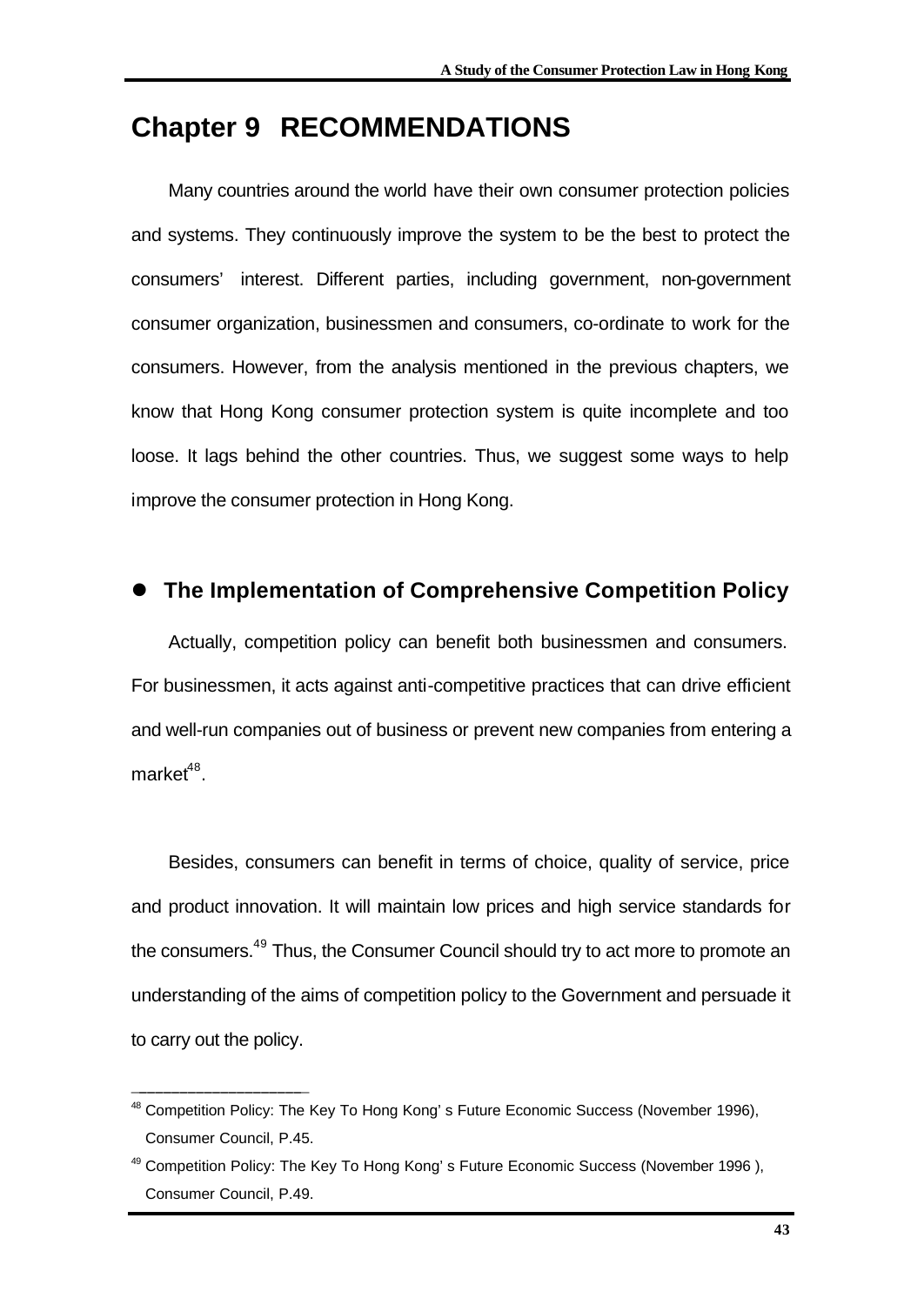#### **Competition Policy**

 To achieve this, action should be taken to promote an understanding of the aims of competition policy within Government as a whole and in the business community a member of the public. Besides, a new system or procedure is necessary to ensure that Government decisions and the design of all Government policies and decisions give regard to the implications on competition. New proposals for regulation should be scrutinized to filter out those that are not strictly necessary. In additions, the existing regulations should be scrutinized to ensure that they are still necessary, effective and their objectives could not be achieved by other means, e.g. a review of statutory monopolies and procedures for awarding franchises with the aim of increasing competition at the earliest possible opportunity.

#### ⇒ **Competition law**

It should be enacted to prohibit horizontal and vertical collusive agreements and abuse of dominant position. Horizontal agreements include price-fixing cartels, bid-rigging, etc. Vertical agreements include retail price maintenance, exclusive dealership, tie-in sales, long-term supply contracts, etc.  $50$  As the competition law covers these issues to protect consumers, the setup of the law will be very useful on the consumers' interests.

#### ⇒ **Competition authority**

—————————————————————

The authority should be and independent body outside the civil service.

<sup>&</sup>lt;sup>50</sup> Competition Policy: The Key To Hong Kong's Future Economic Success (November 1996), Consumer Council, P.76.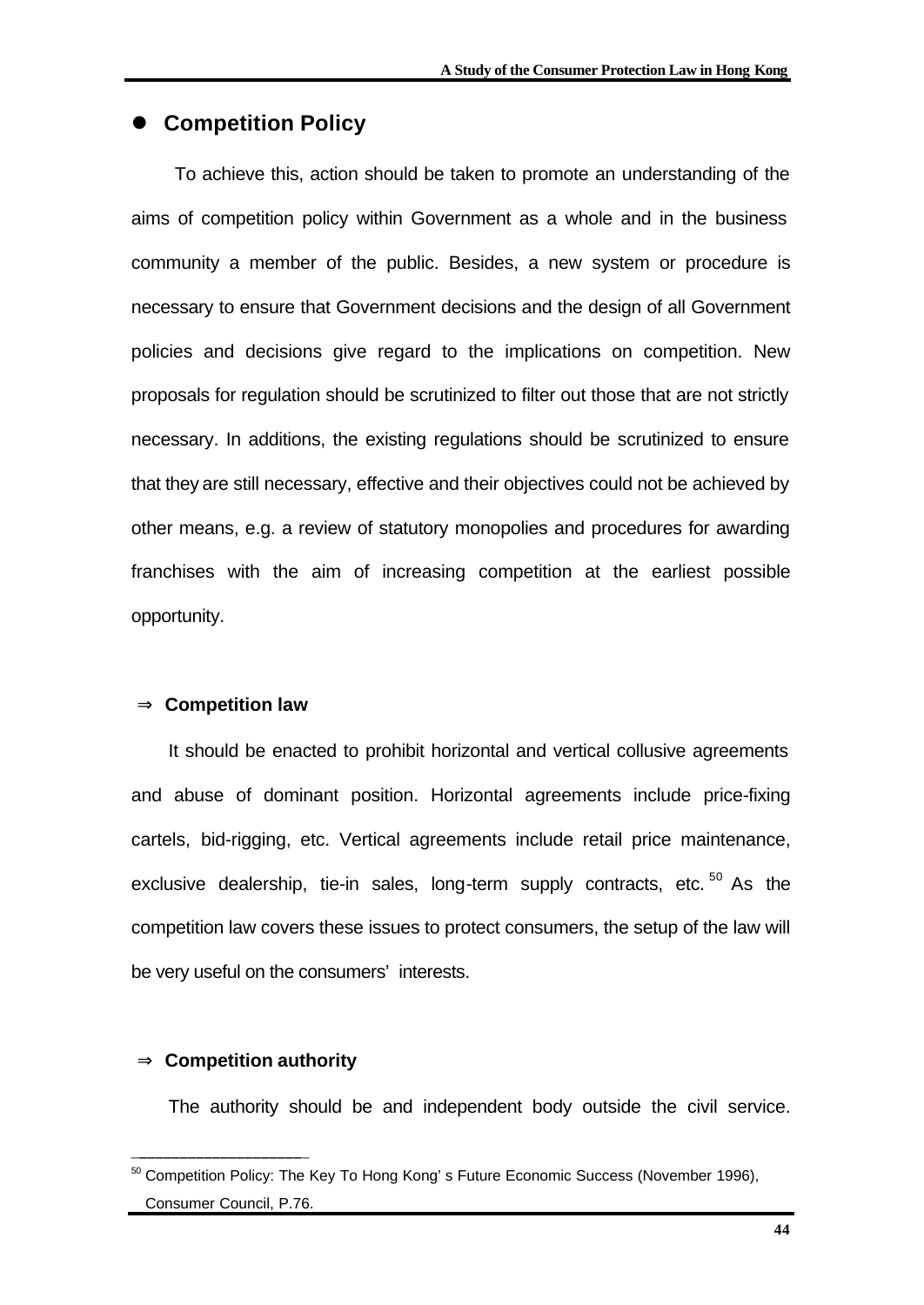Besides, it should have a full-time chairman and other members appointed by the Chief Executive of the Hong Kong Special Administrative Region.

In addition, it should be given the following duties:

- 1. to advise the Government on competition policy
- 2. to ensure compliance with the law
- 3. to consider and suggest reforms to the relevant legislation
- 4. to have a widely defined general public interest ' deregulation' duty, to become aware of circumstances leading to lack of market contestability and, in the performance of this or his specific duties, to recommend to Government changes to regulation to facilitate competition I the public interest. Such recommendations should be made public.

It should also be given the following powers:

- 1. To initiate investigations, or to act on the recommendations of others
- 2. To issue notices requiring the company to cease and desist from a practice deemed to be illegal, if in the course of its investigation, the Authority is satisfied that such a practice is illegal.

#### **• The Increase in Resources to the Consumer Council**

Every year, only limited amounts of resources are given to the Consumer Council. It will limit what they require to do for the interest of consumers. Thus, the government should put more resources to let them do better on product testing, research, complaints from the consumers, etc. Besides, more resources should be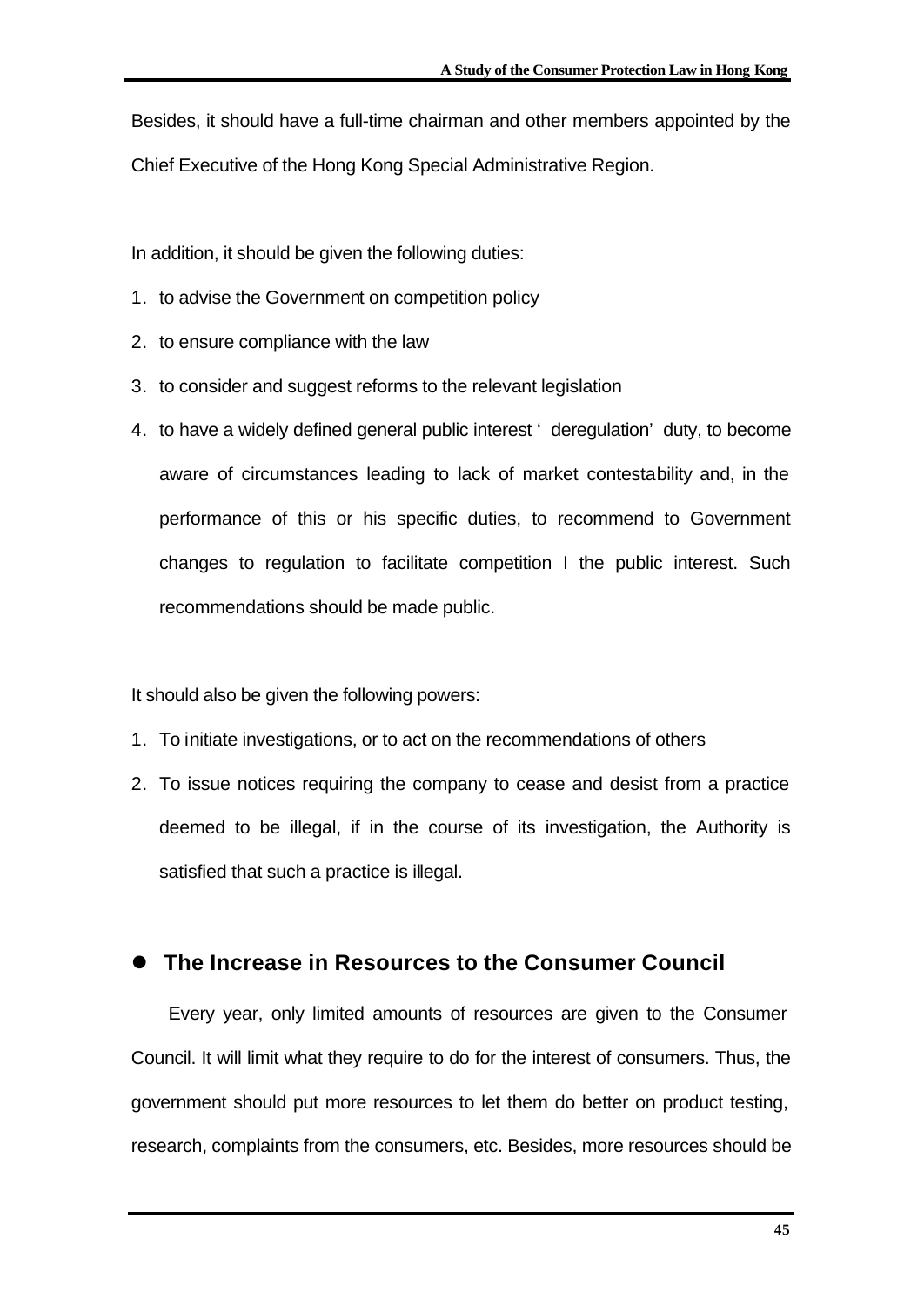added to the Legal Action Fund to take litigation on behalf of the consumers.

#### **• Consumer Education for the Public about Their Rights**

The Consumer Council should put more emphasis on the dissemination of information material concerning the rights and remedies of consumers. Besides, it should have extensive school and community education programs. If possible, it should work in hand with the media to advertise extensively to inform consumers of their rights and the need to take care of their interest, provided that the media is independent from the related advertisers.

#### **Clarification on the Role of the Consumer Council**

Since the Consumer Council depends on the government resources to operate and the government is more business interest dominant, then the government may have biases on the proposals set by the Consumer Council. We suggest that the Consumer Council should act more independent, adopt Australia's consumer protection system as an example, to divide consumer protection unit into government department and consumer organization to carry out its own functions and powers. Then the Consumer Council's decision would not depend too much on the government.

#### **• Enlargement on the Powers of the Consumer Council**

As the powers of the Consumer Council is very limited, the government should enlarge the Council's powers by giving them legislative, enforcement and investigative powers. If it has these powers to operate, it can force the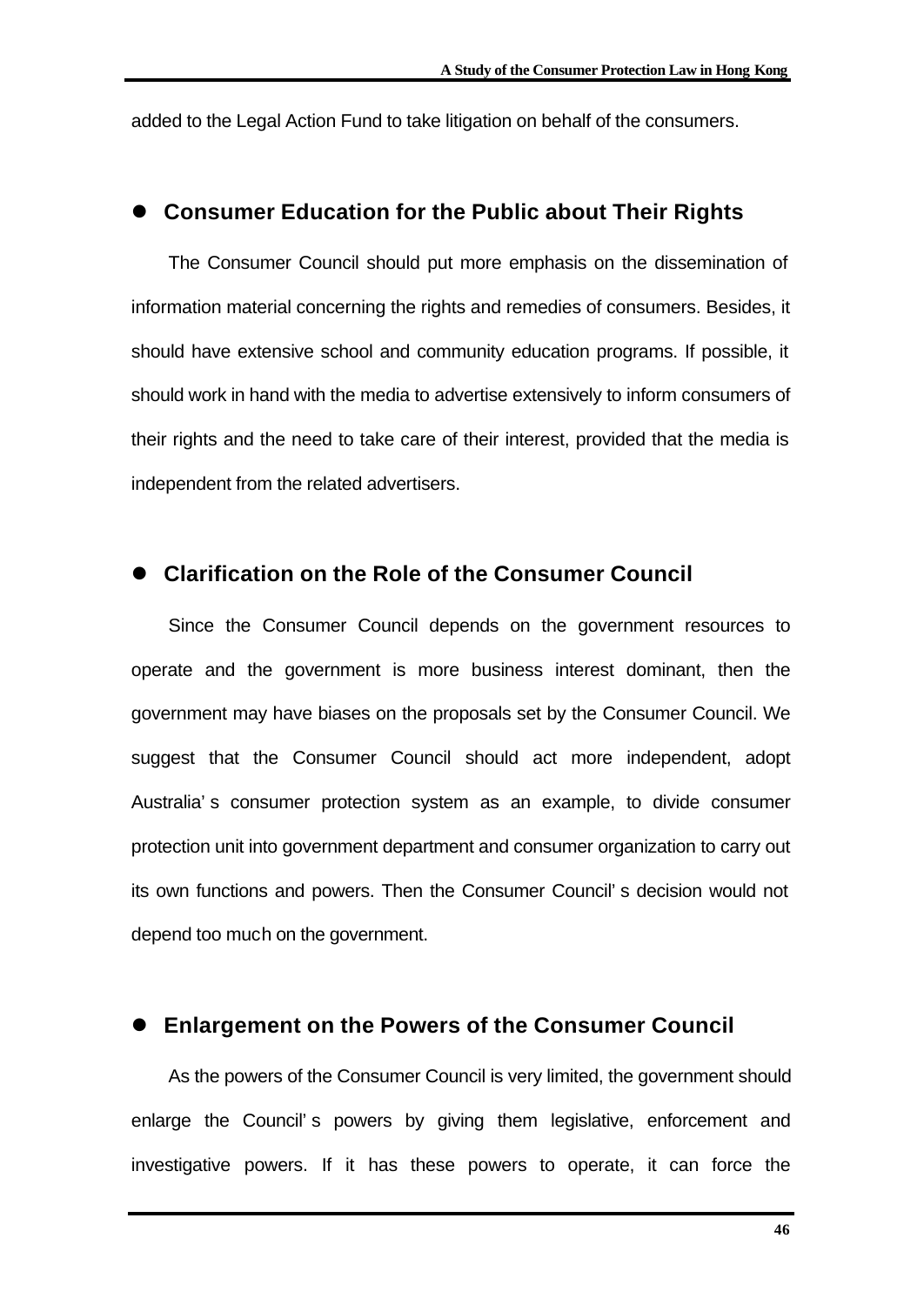unscrupulous traders to act in compliance with the consumer protection ordinances. For example, when dealing with the complaints from the consumers, the Consumer Council should not act as a mediator anymore. The government should give them the powers to prosecute or sue directly against the unscrupulous traders on behalf of the consumers.

#### **• Fully Utilize the Consumer Legal Action Fund**

Every year, the government gives certain amount of funds to the Consumer Council to help the consumers. We suggest that the Consumer Council should make good use of the given funds if any consumers have problems on their litigation. Besides, it should consider more cases about the consumers' complaints.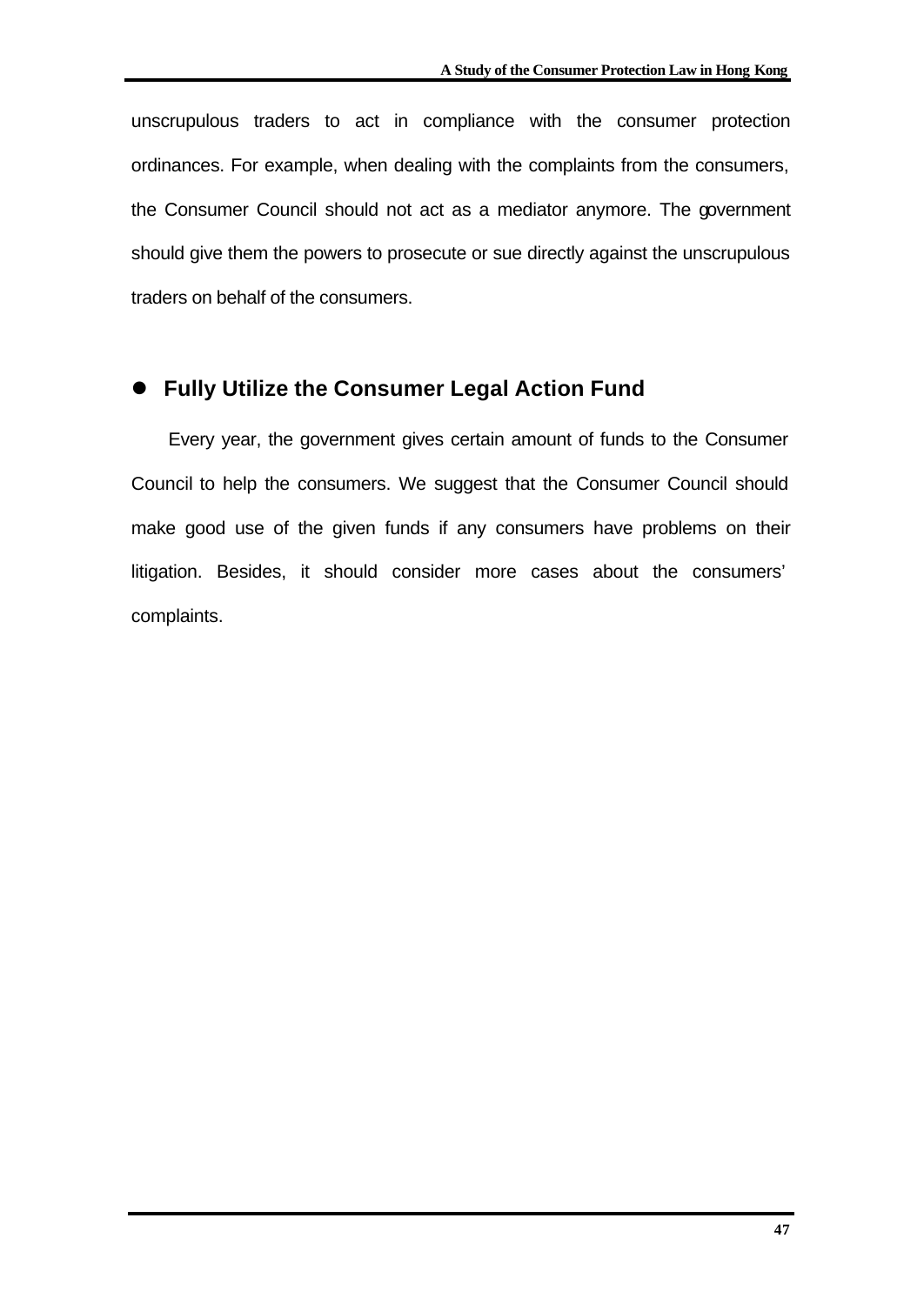#### **BIBLIOGRAPHY**

Australian Trade Practices Legislation, 14<sup>th</sup> Edition, 1 January 1998.

An Introduction to Hong Kong Business Law, Vanessa Stott,  $2^{nd}$  Edition, Longman, 1997.

"Big Fines Planned for Flat Cheats", 20 September 1998, South China Morning Post.

"Boosting Competition", 5 November 1997, South China Morning Post.

"Buyers Have No Recourse on Coupons", 17 March 1998, Hong Kong Standard.

"Call for Single Consumer Law", 16 Nov 1997, South China Morning Post.

"Come Clean on Coupon Problems, KPS Urged", 7 August 1998, South China Morning Post.

"Competition Law Call Renewed", 15 November 1997, Hong Kong Standard.

Competition Policy: The Key To Hong Kong's Future Economic Success, the Consumer Council, November 1996.

Consumer Council Annual Report 1993/1994.

Consumer Council Annual Report 1994/1995.

Consumer Council Annual Report 1995/1996.

Consumer Council Annual Report 1996/1997.

Consumer Council Annual Report 1997/1998.

"Consumer Body Weighs up Coupon Guidelines", 20 August 1998, South China Morning Post.

Consumer Legislation, the Consumer Council Website:

http://www.consumer.org.hk

Consumer Protection (Or Lack of it) in Hong Kong, Suk-Ching Ho, Chinese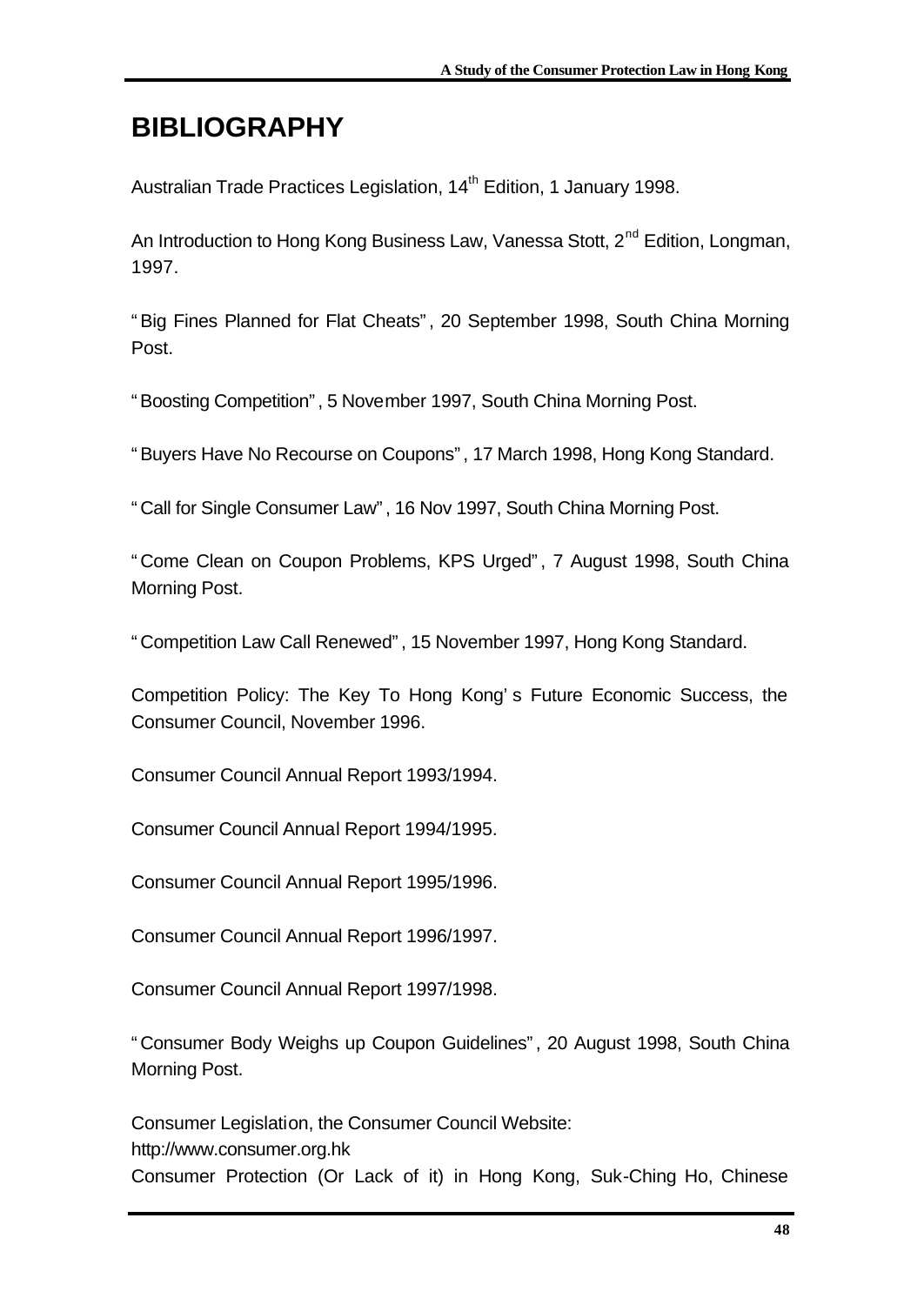University of Hong Kong, Faculty of Business Administration, WP-84-06.

Consumer Protection Law.  $4<sup>h</sup>$  ed. John Goldring, Laurence W Maher and Jill McKeough. The Federation Press,1993.

Consumer Legislation in the EC Countries (A Comparative Analysis). Prof. Dr. Norbert Reich/ Hans-W. Micklitz. Van Nostrand Reinhold Company.

"Consumer Watchdog Probes Hong Kong Monopolies", 24 March 1994, Far Eastern Economic Review Journal.

"Crisis Drives up Consumer Complaints", 4 June 1998, South China Morning Post.

Developing Consumer Law in Asia(1994), proceedings of the Asian Seminar on Consumer Law 9-12 August 1993.

"Frugal Shoppers Board Coupons Worth \$480m", 17 March 1998, South China Morning Post.

"Gas Row raises Heat on Competition Law", 1 February 1999, Hong Kong Standard.

Global Trends of Consumer Laws in a Changing World [ Papers from the Japan Seminar on Consumer Affairs (JASCA) ] Allan Asher. 2-4 August,1994.]

"Help for Victims of Faulty Goods", 25 February 1997, South China Morning Post.

Hong Kong Business Law, Anne Carver, 4<sup>th</sup> Edition, Longman, 1998.

"Law Needed in Name of Fair Play", 26 November 1996, Hong Kong Standard.

Laws of Hong Kong.

"Legislators Welcome Proposals for Competition Authority", 26 November 1996, Hong Kong Standard.

"Loophole on Advert Laws - Medical Claims Slip Through", 15 August 1998, Hong Kong Standard.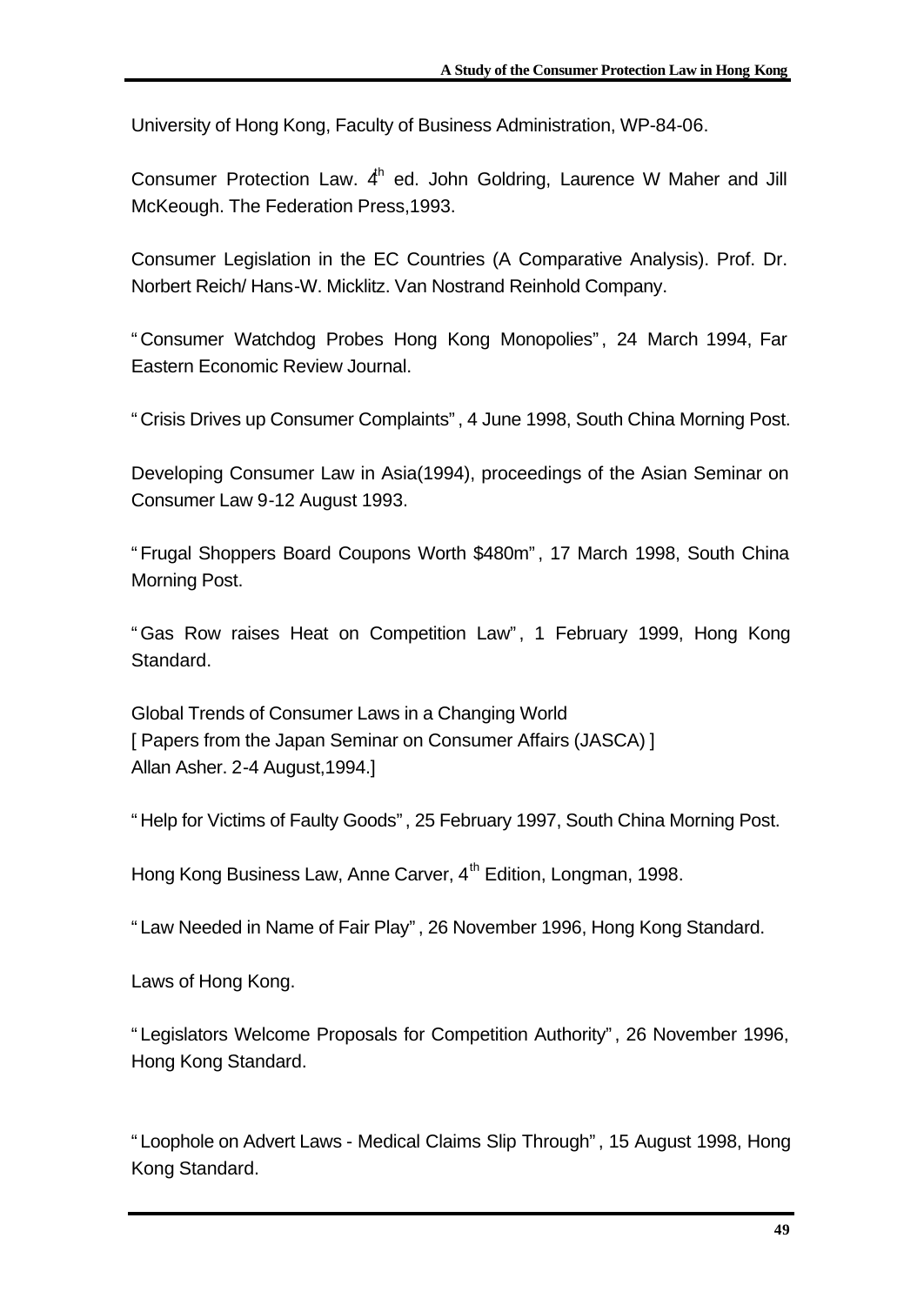"New Laws on Coupons Ruled out", 14 November 1998, South China Morning Post.

"No More Deals Planned for angry KPS Coupon Holders", 15 August 1998, Hong Kong Standard.

Press Release by the Consumer Council on 3 June 1998, the Consumer Council Website: http://www.consumer.org.hk

Press Release by the Consumer Council on 8 January 1998, the Consumer Council Website: http://www.consumer.org.hk

Press Release by the Consumer Council on 11 January 1998, the Consumer Council Website: http://www.consumer.org.hk

"Squeezed Public in Mood to Complain", 9 January 1998, Hong Kong Standard.

"Talks on Protection for Coupon Holders", 8 May 1998, South China Morning Post.

The Law Handbook. 5<sup>th</sup> ed. Redfern Legal Centre Publishing, 1995.

Trade Practices and Consumer Protection Cases and Materials. John Duns. Mark J Davison. Butterworths.

"Web Shoppers Need Protection: Council", 8 July 1998, Hong Kong Standard.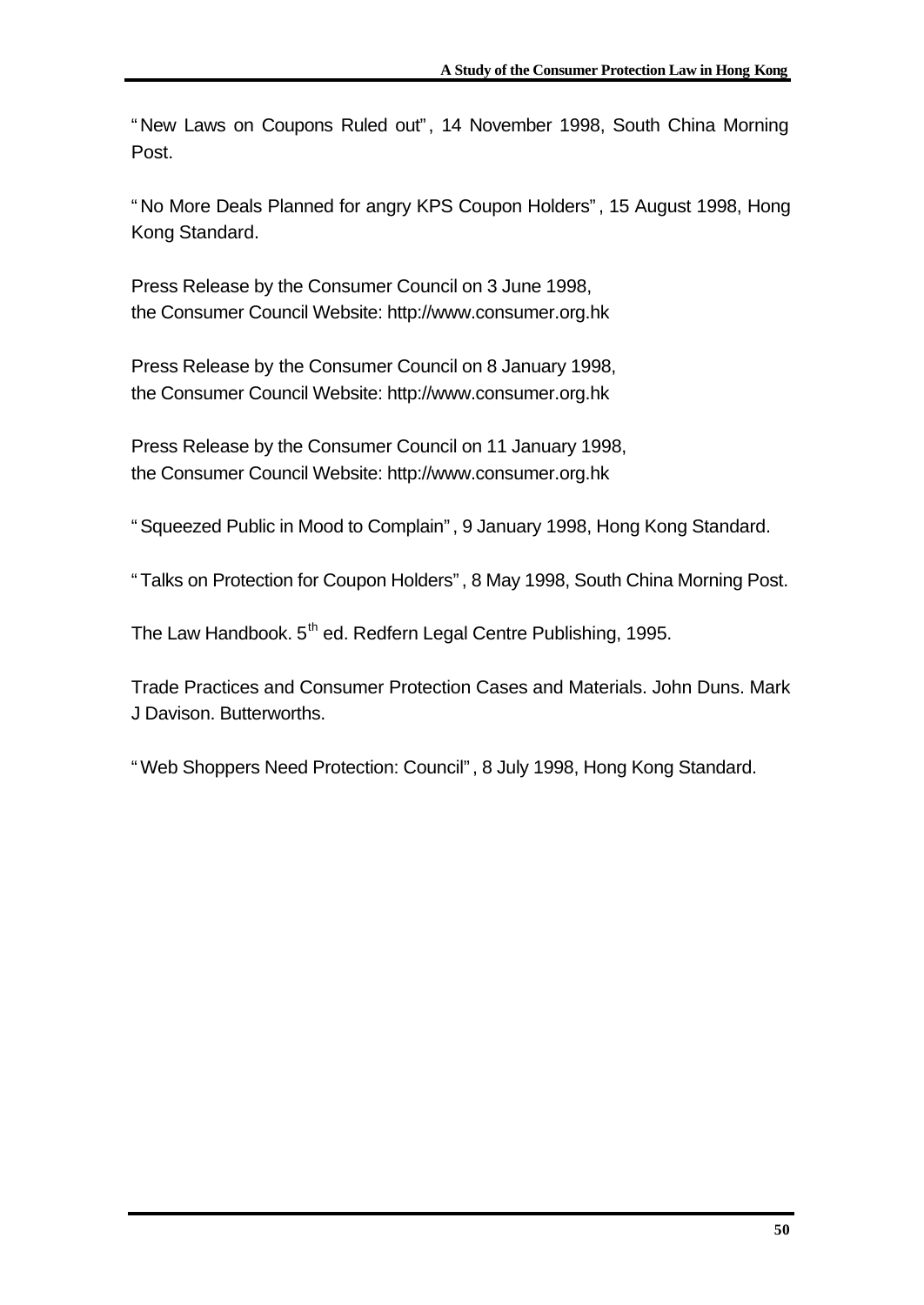## APPENDICES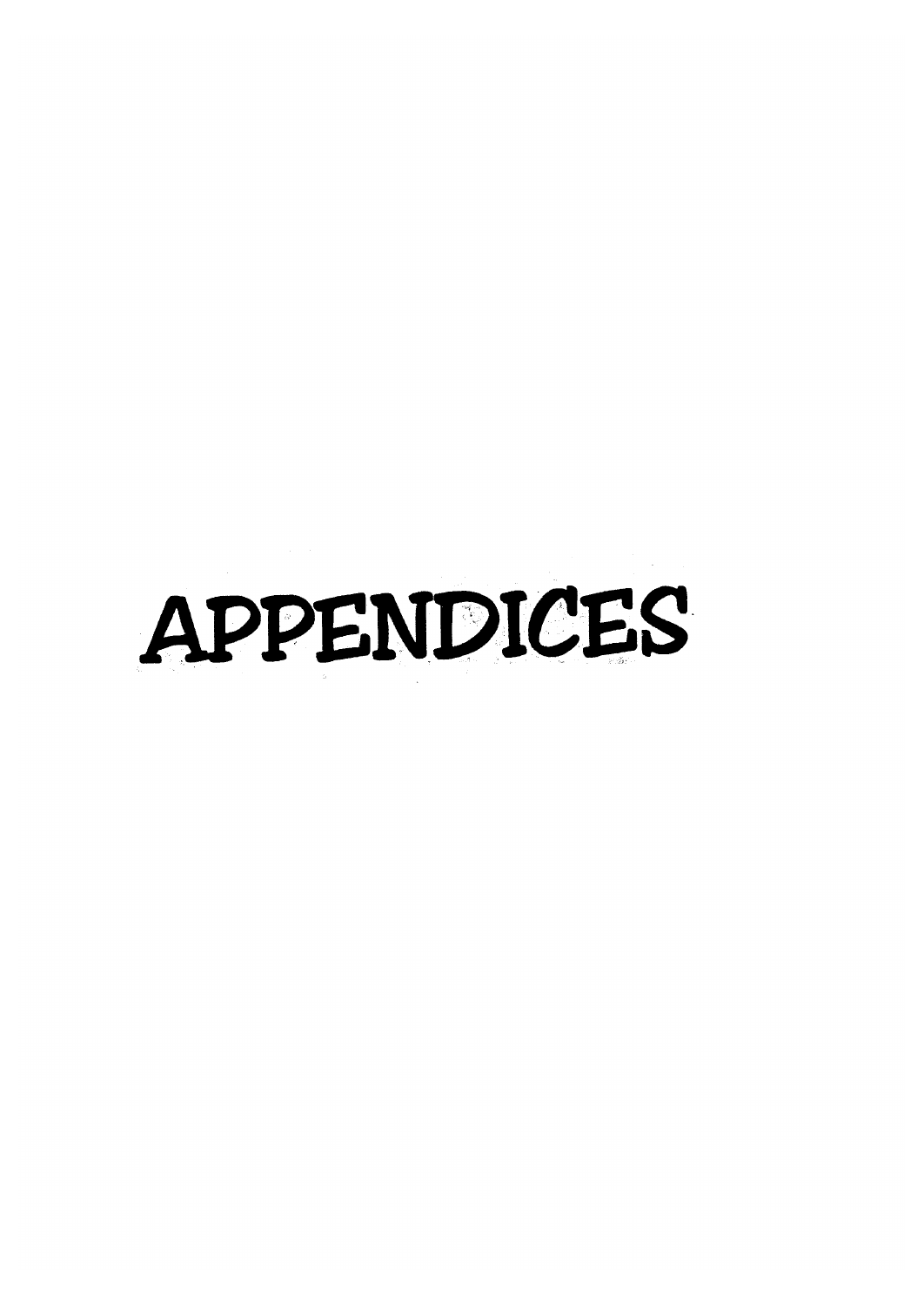#### **LIST OF APPENDICES**

| Appendix A        | Complaint Statistics For the Year 1996 to 1999'                                                              |  |  |
|-------------------|--------------------------------------------------------------------------------------------------------------|--|--|
| Appendix B        | Letter and interview questions to Mrs. Chan Wong Shui,<br>1.<br>the Chief Executive of the Consumer Council  |  |  |
|                   | Letter and interview questions to Professor Chen Kwan<br>2.<br>Yiu, Edward, the President of Lingnan College |  |  |
|                   | Letter and interview questions to Ms. Anna Wu Hung Yuk,<br>3.<br>the Chairperson of the Consumer Council     |  |  |
|                   | Requisition Letter for Entering into the Consumer Council<br>4.<br>Library                                   |  |  |
| Appendix C        | Government Subvention and Expenditure of the<br>Consumer Council <sup>ii</sup>                               |  |  |
| Appendix D        | The Consumer Legal Action Fund - Breakdown of<br>Group of Cases <sup>"</sup>                                 |  |  |
| <b>Appendix E</b> | Sale of Goods Ordinance (Cap 26)<br>- Section 14 to 17 $^{\prime\prime}$                                     |  |  |
| <b>Appendix F</b> | Trade Practices Act 1974 - Section 28 & 52                                                                   |  |  |

<sup>&</sup>lt;sup>i</sup> From the press released by the Consumer Council on 11 January 1999, the Consumer Council Website: http://www.consumer.org.hk

<sup>&</sup>quot; From the Income and Expenditure Accounts of the Consumer Council for the Year 1993 to 1998, Consumer Council Annual Report 1993/1994 - 1997/1998.

iii From the press released by the Consumer Council on 11 January 1999, the Consumer Council Website: http://www.consumer.org.hk

<sup>&</sup>lt;sup>iv</sup> Extract from the Laws of Hong Kong.

<sup>&</sup>lt;sup>v</sup> Extracted from Australia Trade Practices Legislation(1 January 1998), 14<sup>th</sup> Edition.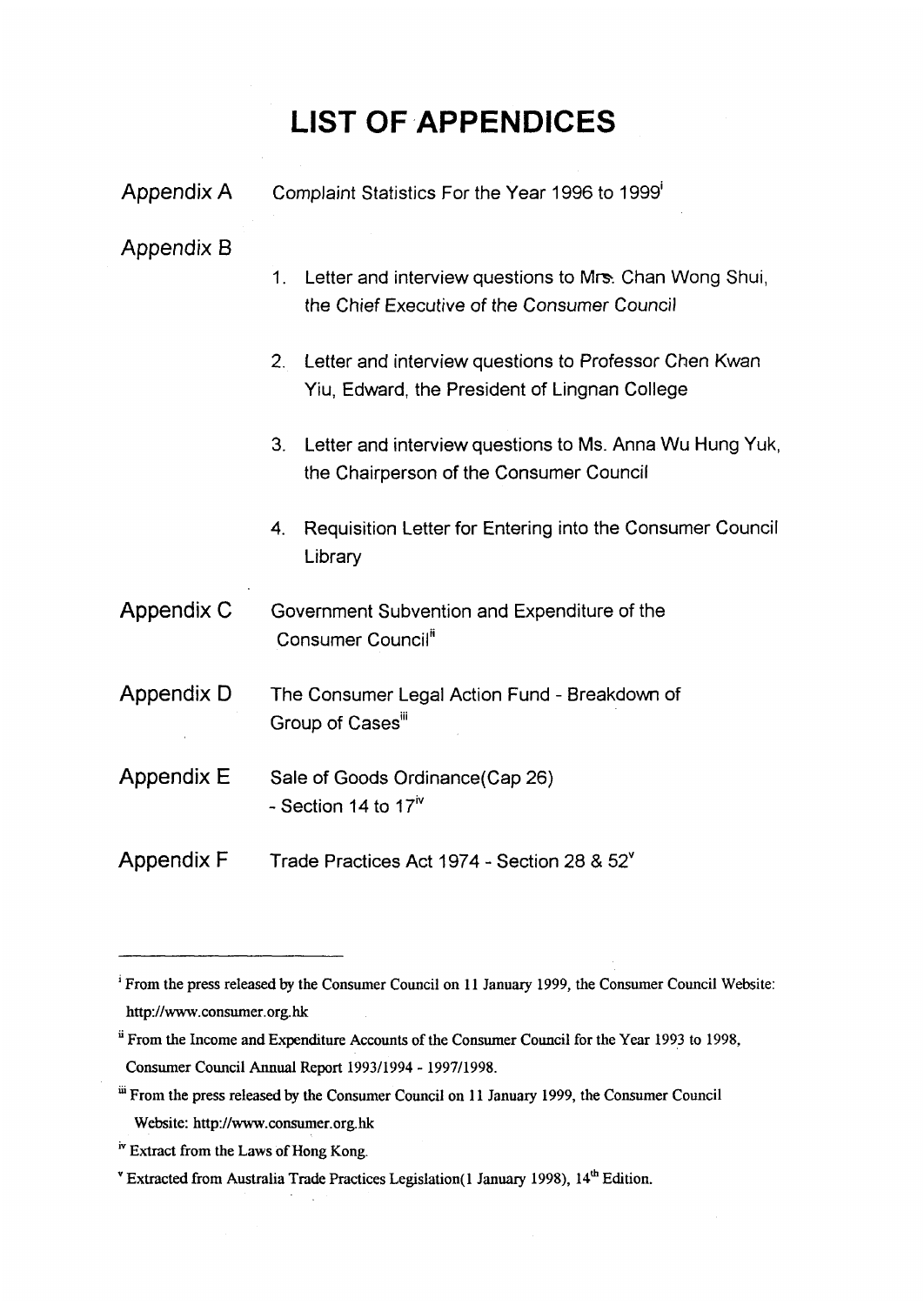| <b>CLASS</b>                                                                                                                                                                                                                                                                                                                                | 1996            | 1997                  | 1999                            | <b>BRICHANCE</b>                   |
|---------------------------------------------------------------------------------------------------------------------------------------------------------------------------------------------------------------------------------------------------------------------------------------------------------------------------------------------|-----------------|-----------------------|---------------------------------|------------------------------------|
| VIDEO CLUB · .                                                                                                                                                                                                                                                                                                                              | 42c             | `155 -                | 5,197.                          | $+3,253%$                          |
| CAKE COUPON                                                                                                                                                                                                                                                                                                                                 | э               | 7                     | 2.681                           | +38,200%                           |
| $\mathcal{L}$<br>ELECTRICĂL APPLIANCE                                                                                                                                                                                                                                                                                                       | 1,455           | 1,813                 | 2,171'                          | $+20%$                             |
| PROPERTY                                                                                                                                                                                                                                                                                                                                    | 649.            | 789                   | 1,300                           | +65%                               |
| TELECOMMUNICATION NETWORK<br>ු ව                                                                                                                                                                                                                                                                                                            | ,401            | $563$ $\rightarrow$   | $\sim 1,010$                    | $+79%$                             |
| TRAVEL AGENT                                                                                                                                                                                                                                                                                                                                | B45             | 861                   | 969                             | $+13%$                             |
| <b>FURNITURE &amp; FIXTURE 18</b><br>ತನ ಸ                                                                                                                                                                                                                                                                                                   | .754            | $994 -$               | $-824$                          | $-17\%$                            |
| FOOD & DRINK                                                                                                                                                                                                                                                                                                                                | 320             | 497                   | 716                             | $+44%$                             |
| PHOTOGRAPHIC EQUIPMENT.                                                                                                                                                                                                                                                                                                                     | 325             | 386                   | 643                             | +67%                               |
| MISCELLANEOUS SERVICES                                                                                                                                                                                                                                                                                                                      | 83              | 192                   | 602                             | +214%                              |
| $\overline{\mathcal{O}_{\mathcal{A}}\left(\mathcal{A}\right)}=\overline{\mathcal{O}_{\mathcal{A}}\left(\mathcal{A}\right)}=\overline{\mathcal{O}_{\mathcal{A}}\left(\mathcal{A}\right)}=\overline{\mathcal{O}_{\mathcal{A}}\left(\mathcal{A}\right)}=\overline{\mathcal{O}_{\mathcal{A}}\left(\mathcal{A}\right)}$<br>COMPUTER <sup>*</sup> | \$349.          | 379 -                 | . 554 ءَ                        | 446%                               |
| FINANCIAL SERVICE                                                                                                                                                                                                                                                                                                                           | 297             | 341                   | 533                             | $+56%$                             |
| $\mathcal{L}$<br>$\bullet$ .<br><br><br><br>-<br>CLOTHING & APPAREL                                                                                                                                                                                                                                                                         | .356≜           | $\therefore$ 415      | $478 -$                         | $\mathcal{A}^{\mathcal{A}}$<br>15% |
| LAUNDRY                                                                                                                                                                                                                                                                                                                                     | 350             | 319                   | 364                             | $+14%$                             |
| FURTHER EDUCATION SERVICE.<br>$\frac{1}{N}\left.\frac{S^2}{S}\right _{\mathcal{G}}$                                                                                                                                                                                                                                                         | 166             | 247                   | ុ352                            | $+43%$                             |
| <b>RESTAURANT</b>                                                                                                                                                                                                                                                                                                                           | 140             | 265                   | 343                             | +29%                               |
| MODELLING/SINGER = 's <sup>2</sup> "<br>$\pi/\sigma$<br>$m_1$ and $m_2$ and $m_3$                                                                                                                                                                                                                                                           | 203             | ਾ 599 ਵਿੱ             | -290                            | $-52%$                             |
| <b>AUTOMOBILE</b>                                                                                                                                                                                                                                                                                                                           | 91              | 136                   | 273                             | $+101\%$                           |
| DRUG & CHINESE HERBAL MEDICINE                                                                                                                                                                                                                                                                                                              | $-196$          | 221                   | 254                             | +15%                               |
| <b>JEWELLERY</b>                                                                                                                                                                                                                                                                                                                            | 170             | 146                   | 222                             | +52%                               |
| 가능함 시<br>PARKING SERVICE THE PARTIES<br>المهاجر المرادي                                                                                                                                                                                                                                                                                     | € 29.           | ొ34 బేడ               | ୍219 ୍                          | $*544%$                            |
| RECREATION/HEALTH CLUBS                                                                                                                                                                                                                                                                                                                     | 22              | 31                    | $215$ <sup><math>+</math></sup> | $+594%$                            |
| <b>INSURANCE</b><br>医上部 医外面                                                                                                                                                                                                                                                                                                                 | ្ងា 80 ⊁        | $\therefore$ 104      | 206.4                           | $\mu^4$<br>498%                    |
| PUBLIC UTILITIES                                                                                                                                                                                                                                                                                                                            | 82.             | 75                    | 205                             | $+173%$                            |
| DOMESTIC APPLIANCE                                                                                                                                                                                                                                                                                                                          | 151             | $159^{\circ}$         | 180                             | $+13%$                             |
| MISCELLANEOUS GOODS                                                                                                                                                                                                                                                                                                                         | 84              | 304                   | 177                             | $-42%$                             |
| PUBLIC TRANSPORT A MILE TO THE<br>$\sqrt{2}$                                                                                                                                                                                                                                                                                                | $30 -$          | $+74.7$               | $158$ $\degree$                 | $+114\%$                           |
| PHOTO TAKING/FINISHING                                                                                                                                                                                                                                                                                                                      | 91              | 85                    | 148                             | $+74%$                             |
| BOOK/MAGAZINE/NEWSPAPER<br>чý                                                                                                                                                                                                                                                                                                               | 47.             | 42.                   | $\sim$ 132 $\%$                 | $+214%$                            |
| <b>BROADCASTING SERVICE</b>                                                                                                                                                                                                                                                                                                                 | 30.             | 34                    | 117                             | +244%                              |
| <b>WATCH &amp; CLOCK</b><br>$\mathcal{L}^{(K)}$ , and                                                                                                                                                                                                                                                                                       | $\lesssim 73$ . | $\sim$ 77. $_{\odot}$ | ុះ្ន104 $\frac{1}{2}$           | $-35%$                             |
| PERSONAL CARE PRODUCTS                                                                                                                                                                                                                                                                                                                      | 36              | 42                    | 97                              | $+131%$                            |
| <b>BEAUTY SALOON</b><br>بالمتفهر                                                                                                                                                                                                                                                                                                            | ≥53 ⊁           | $\therefore$ 97       | : 94∞'                          | 3%                                 |
| <b>EMPLOYMENT AGENCY</b>                                                                                                                                                                                                                                                                                                                    | 82              | 83                    | 93                              | $+12%$                             |

#### Complaint Statistics For the Year 1996 To 1998<br>(In order of the number of complaints)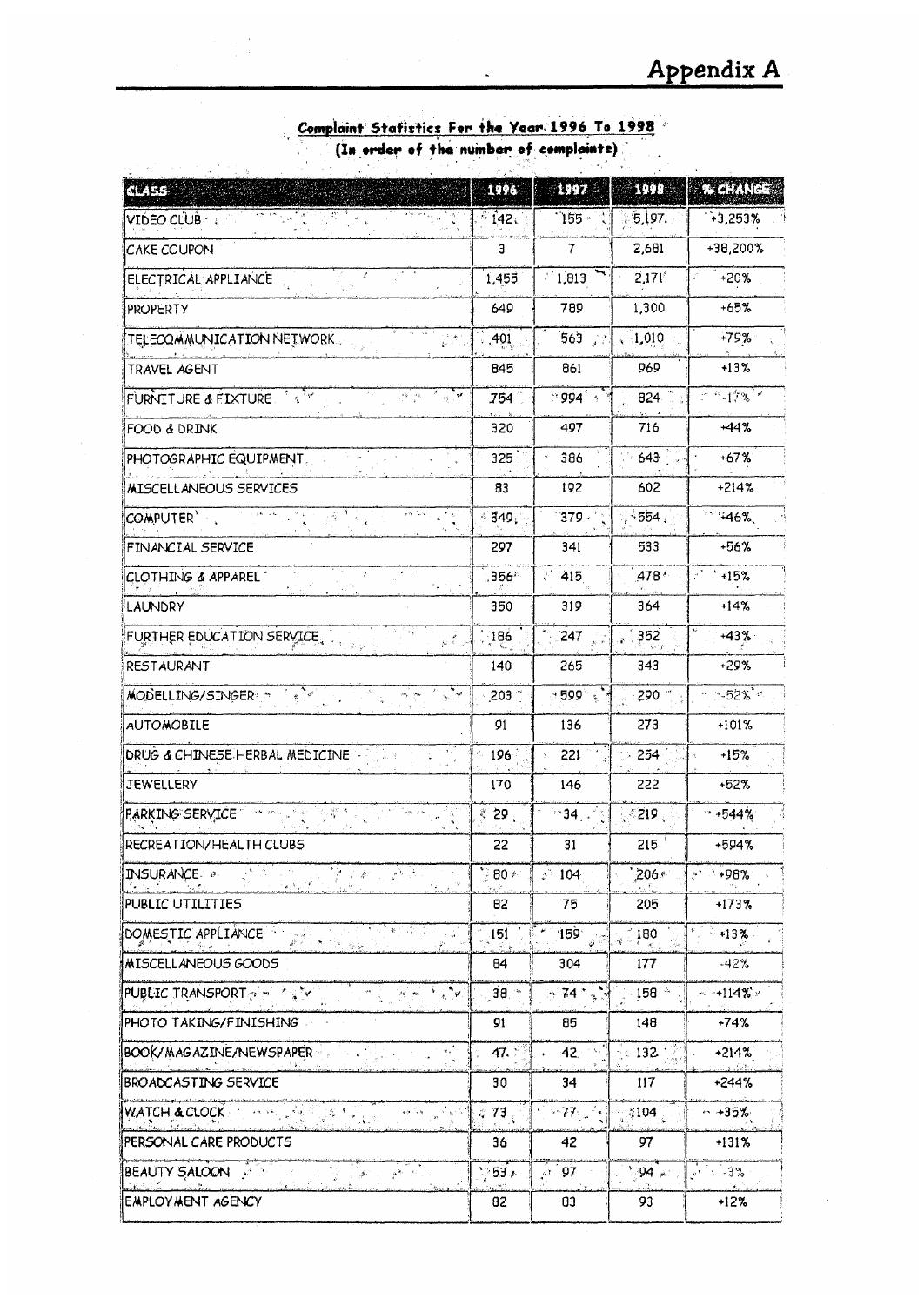#### Appendix A

| ちょうけいかい<br>MEDICAL SERVICE A PART                                                                                 | 47                                                               | - 51<br>٠ø.                | 86              | +69%          |
|-------------------------------------------------------------------------------------------------------------------|------------------------------------------------------------------|----------------------------|-----------------|---------------|
| OPTICAL                                                                                                           | 106                                                              | 96                         | 83              | $-142$        |
| SCHOOL MATTERS And the New<br>无论说                                                                                 | 20                                                               | - 34 - 14                  | 65              | $-191\%$      |
| STATIONARY & OFFICE EQUIPMENT                                                                                     | 25                                                               | 37                         | 58              | +57%          |
| HAIR DRESSING`                                                                                                    | 28. :                                                            | 34.                        | 58.             | $+71%$        |
| BABY PRODUCT                                                                                                      | 51                                                               | 50                         | 54              | +8%           |
| RECORD & TAPE<br>an kelurahan<br>Kabupatèn Ka                                                                     | $\approx$ 93                                                     | $~\sim$ 43 $~\sim$ $~\sim$ | ે કર્           | $-121\%$      |
| <b>FUEL</b>                                                                                                       | 34                                                               | 26                         | 49              | +88%          |
| $\mathsf{LAWYER} \subseteq \mathbb{R}$<br>$\frac{1}{\sqrt{2}}\sqrt{\frac{1}{4}\left(\frac{1}{2}\right)^{2}$<br>d. | $\sim$ 7 $_{\rm \star}$                                          | 137.                       | $47^\circ$ .    | $+27%$        |
| SPORTING GOOD                                                                                                     | 29                                                               | 298                        | 33              | $-89%$        |
| ನಿ. ಕನ್ನಡ ಸ<br>OLD-AGE AFFAIRS of the little<br>માં પશુ                                                           | $\pm 10^{-11}$                                                   | $-12.$<br>$\mathcal{A}$    | - 331           | $-175%$       |
| LOCAL REMOVAL SERVICE                                                                                             | 35                                                               | 33                         | 32              | $-3%$         |
| EMMIGRATION CONSULTANT.<br>$\sim$ $\times$ $\approx$ $\approx$ $\approx$                                          | <b>g</b>                                                         | $\sim 15 \times 10^{-4}$   | 291             | ્રે÷93%`્     |
| CINEMA/THEATRE                                                                                                    | 19                                                               | 51                         | 28              | $-45%$        |
| 33<br>PET :<br>e sina.<br>Ngjarje                                                                                 | $27 -$                                                           | $23 - 12$                  | $21 - 1$        | $-9%$ .       |
| <b>MUSICAL INSTRUMENT</b>                                                                                         | 8                                                                | 21                         | 17              | -19%          |
| OVERSEAS REMOVAL SERVICE                                                                                          | $\frac{1}{\lambda}$ 16 $\frac{3}{\lambda}$                       | $, 12^{^{\circ}}$          | $\approx 16$    | $+33%$        |
| OVERSEAS DELIVERY SERVICE                                                                                         | 13                                                               | 7                          | 15              | $+114%$       |
| ARTISTIC COMMODITIES                                                                                              | $\langle \begin{array}{c} \mathbf{B}^{\star}\end{array} \rangle$ | $\sim 31$                  | $\cdot$ 12 $^*$ | 5 T. 461%     |
| <b>MONEY CHANGER</b>                                                                                              | 15                                                               | 11                         | 12              | +9%           |
| ADVERTISEMENT WELL ASSESSED TO THE                                                                                | 14                                                               | ** 19.                     | $10^{\circ}$    | $-47%$        |
| PUB.                                                                                                              | 15                                                               | 13                         | 6               | $-54%$        |
| LOCAL RESORT HOUSE A LAU<br>ులు స <sup>ం</sup> శేశ                                                                | $16 -$                                                           | $\sim 6$ and $\sim$        |                 | $-0\%$ $\sim$ |
| PRIVATE DETECTIVE                                                                                                 | 4                                                                | 4                          | 4               | 0%            |
| FUNERAL SERVICE                                                                                                   | $\frac{1}{3}$                                                    | 5.                         | $3 +$           | -40%          |
| <b>TOTAL</b>                                                                                                      | 8,805                                                            | 11,535                     | 1.22.750        | $+97%$        |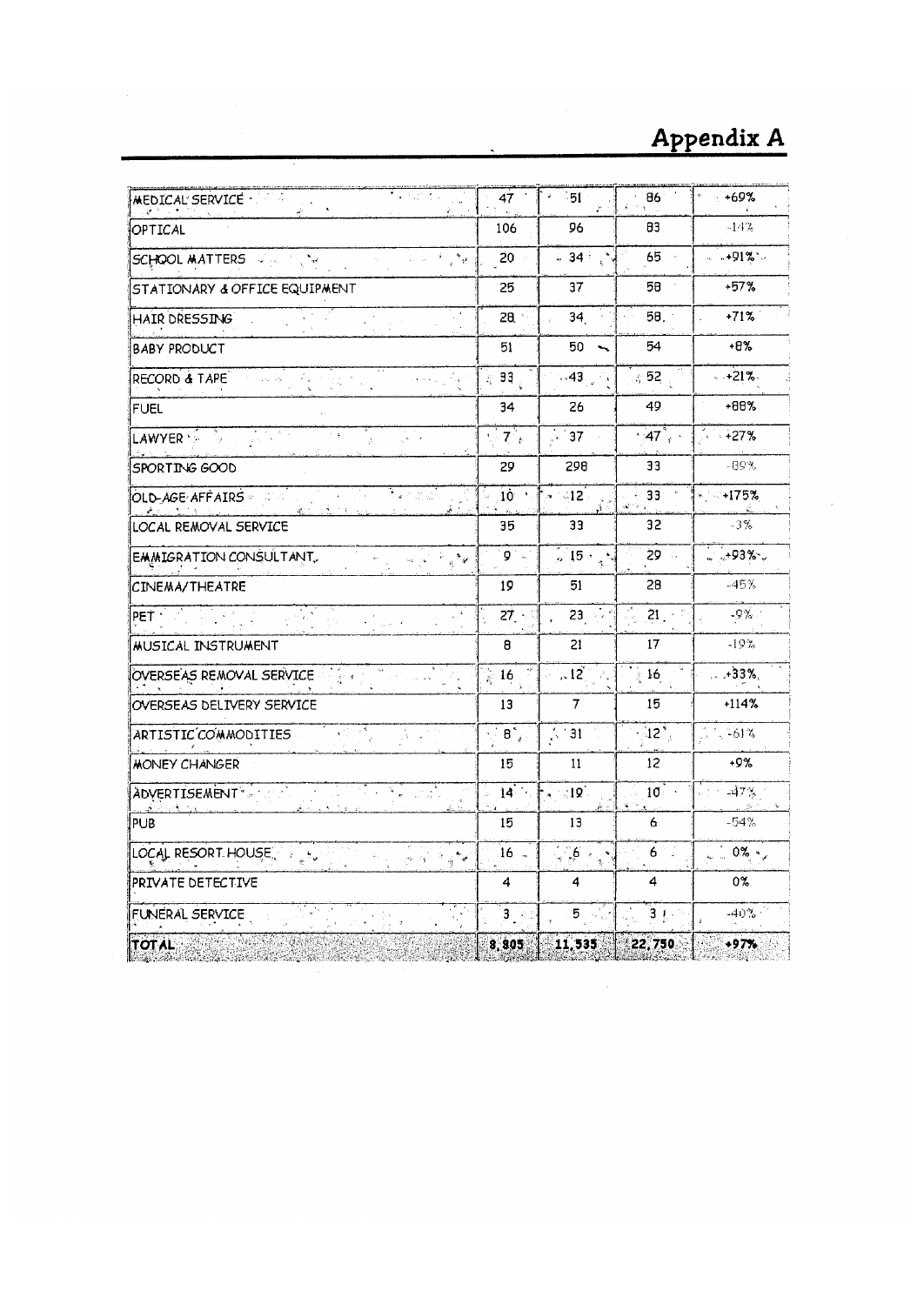#### **Letter to Mrs. Chan Wong Shui** (The Chief Executive of the Consumer Council)

Lingnan college A509, Block A Fu Tei. Tuen Mun Tel: 9211 9231 9093 4422 5<sup>th</sup> November, 1998

Mrs. Chan Wong Shui, Pamela **Chief Executive Consumer Council** 22/F, K. Wah Centre 191. Java Road. North Point, Hong Kong

Dear Mrs. Chan<sup>1</sup>,

We are 2 Year three students of Lingnan College. We are doing an honours project entitled Consumer Protection Law in Hong Kong.

In the project, we would like to know more about the functions and powers of the Consumer Council. We also wish to seek opinion on whether or not our consumer protection law is adequate when compared with the law of other countries, such as UK and Australia. Has the Consumer Council made any proposal to the government to amend the existing laws if they are inadequate, or to propose any new law to supplement the existing laws.

We want to interview you on the above issues and would be grateful if you would find us a time convenient to you.

Yours sincerely,

(Chung Chi Kwan, Lee Pui Ling)

<sup>&</sup>lt;sup>1</sup> Mrs. Chan Wong Shui consequently passed the interview to Miss Wendy Chan, the Head of the Legal Affairs Division of the Consumer Council, to handle.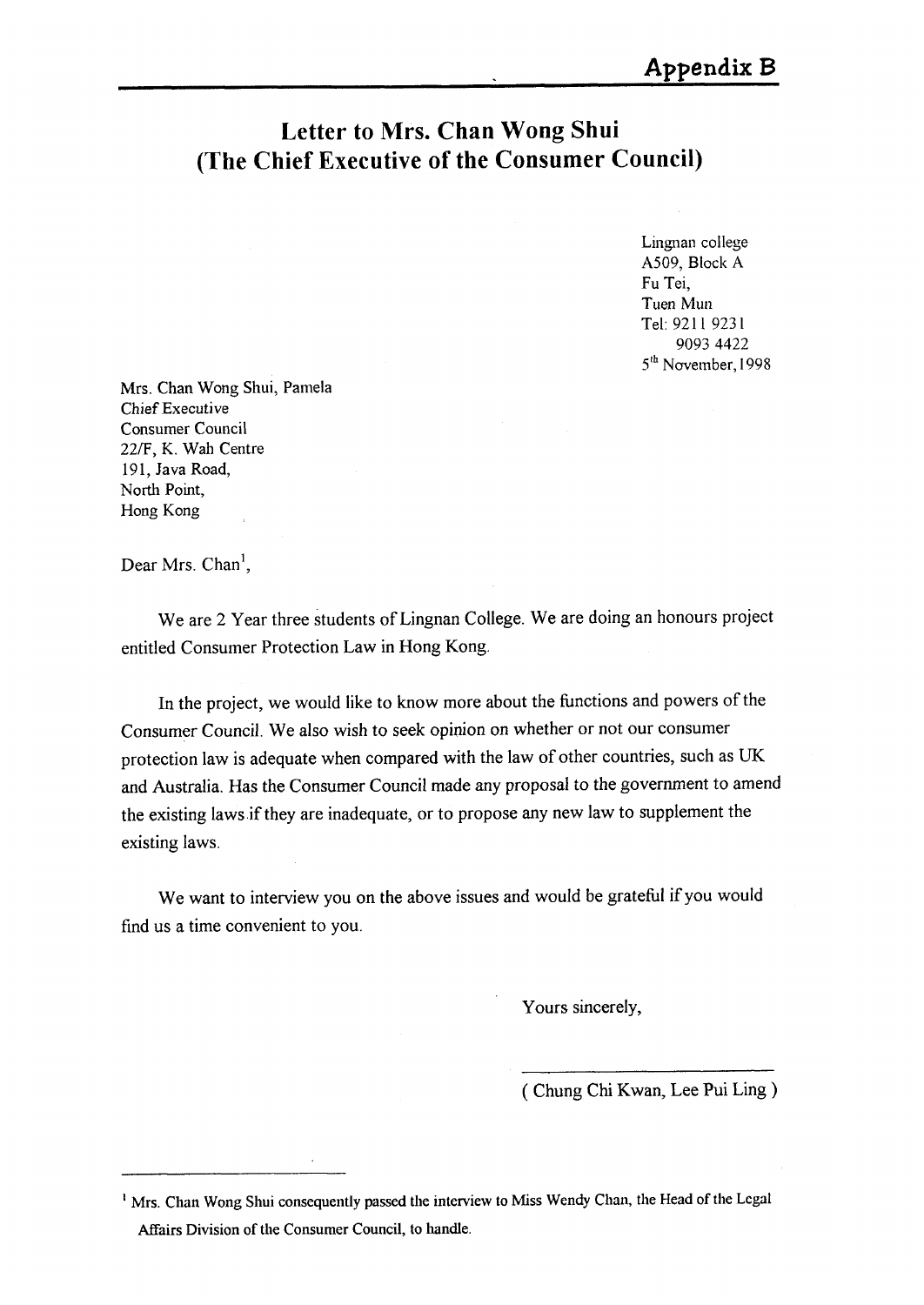#### **Interview Questions**

#### **Attention: Miss Wendy Chan**

#### (Head of the Legal Affairs Division of the Consumer Council)

- Can you tell me more about the structure of the Consumer Council?  $\mathbf{1}$ .
- Please supply us a list of consumer protection ordinances.  $\overline{2}$
- What are the most important ordinances relating to consumer protection apart from  $3<sub>1</sub>$ the Sale of Goods Ordinance and the Control of Exemption Clauses Ordinance?
- Is it true that the Consumer Council does not have teeth?  $4<sup>1</sup>$
- Are our laws relating to consumer protection rather backward when comparing with  $5<sub>1</sub>$ the law of other countries such as Australia and United Kingdom? If yes, what is our inadequacy?
- How does the Consumer Council assist consumers when they are cheated by 6. dealers?
- What are the most complaints about? How does the Consumer Council handle  $7<sub>1</sub>$ complaints? And how long does the Consumer Council take to deal with consumers?
- Will the Consumer Council take legal action on behalf of the consumers? Do they 8. have to pay for the legal costs?
- What are the salient features of our consumer protection law? 9.
- 10. Are there any proposals from the Consumer Council to strengthen our consumer protection law?
- 11. Has the Consumer Council made any recommendations to the government to improve our consumer law?
- 12. If there is any consumer law is found incomplete, how does the Consumer Council channel its view to government to amend the existing law?
- 13. Regarding the current hot issues, such as prepaid coupons and misleading advertisements, has the Consumer Council taken any action to tackle this kind of problems?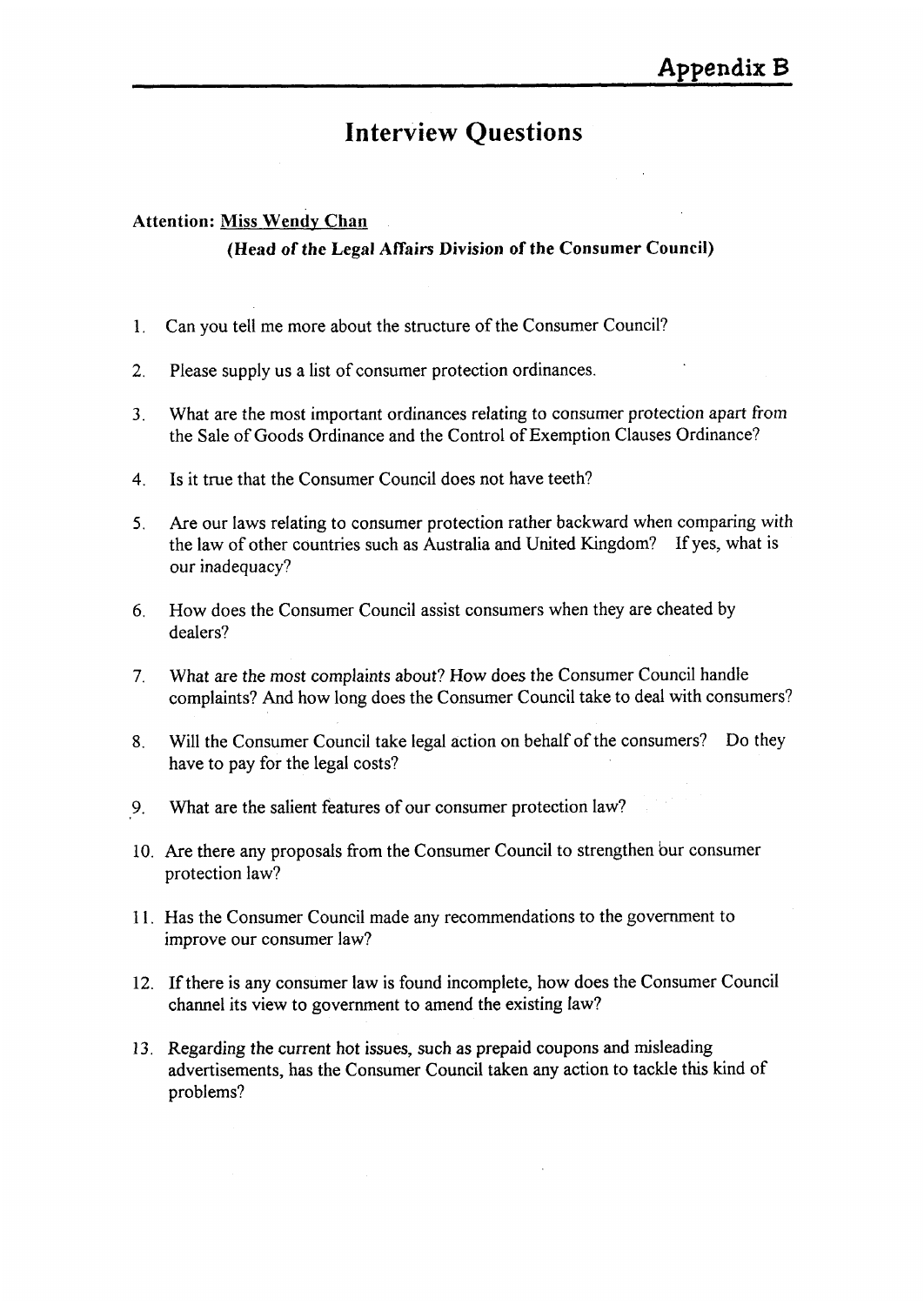#### Letter to Professor Chen Kwan Yiu, Edward (The President of Lingnan College)

Lingnan College, Hostel Block A, Fu Tei. Tuen Mun Tel: 9211 9231 9093 4422 20<sup>th</sup> November, 1998

Professor Chen Kwan Yiu, Edward The President Lingnan College Tuen Mun N.T.

Dear Professor Chen,

We are Two Year III students of Lingnan College. We are doing an honours project entitled "Consumer Protection Law in Hong Kong".

We want to interview you to get your opinion on the adequacy or inadequacy of the consumer protection law in Hong Kong and the power and functions of the Consumer Council.

We would be grateful if you could kindly find us a time convenient to you.

Yours sincerely,

(Ms Chung Chi Kwan & Ms Lee Pui Ling)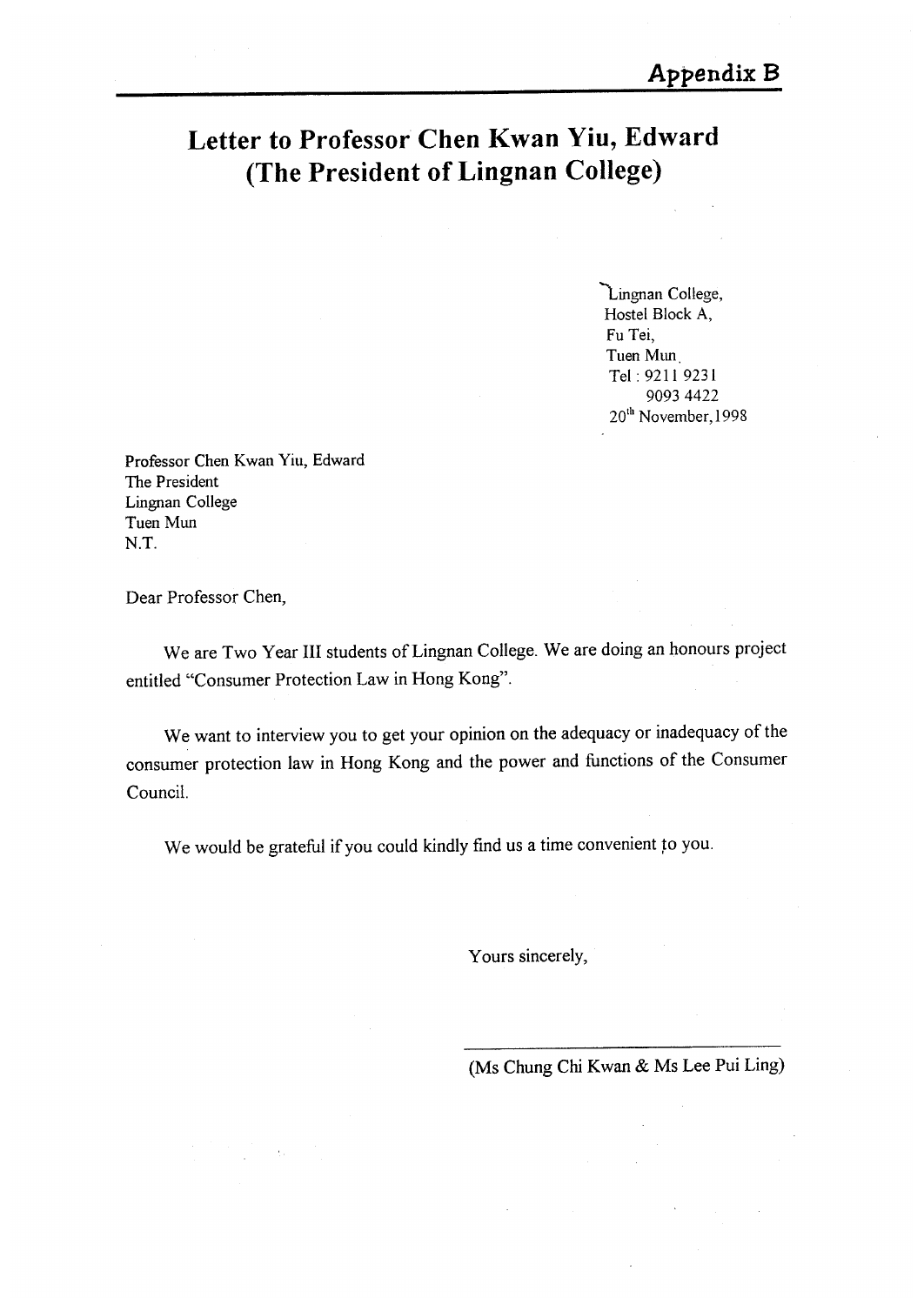#### **Interview Ouestions**

#### Attention: Professor Chen Kwan Yiu, Edward

- 1. Do you think that HK consumer protection is adequate?
- 2. There are many consumer protection ordinances in HK, do you think that they are adequate to protect consumers. If not, which one or area is inadequate?
- 3. Generally, Consumer Council only advises companies and consumers on how should they do, but legally (both civil and criminal), it does not have powers to prevent trader from deceiving consumers. Do you think that it is real? Can it be improved?
- 4. How about the foreign Consumer Council's legal power, is it similar to HK's? If not, which area HK lacks? And if HK learns from the other countries, such as England and Australia, is it possible and applicable?
- 5. Which country do you think the best to copy? Why?
- 6. Which kind of complaints is the most difficult to tackle?
- 7. When facing the complaints about prepaid coupons, misleading advertisements and actual size of building, how does Consumer Council use its powers to protect consumers?
- 8. How about the competition law proposed by the Consumer Council? Outside parties have opposite sound and the government is also self-regulatory and do not promote, is there any contradiction and how do the Consumer Council strike a balance?
- 9. Is there any other law like this, have contradiction?
- 10. When you are the Chairman of the Consumer Council, what outstanding issue you were willing to enforce, but now it is still not complete?
- 11. How about your greatest contribution?
- 12. Do you think that the Consumer Council resources are enough?
- 13. Which areas of the Consumer Council should be improved?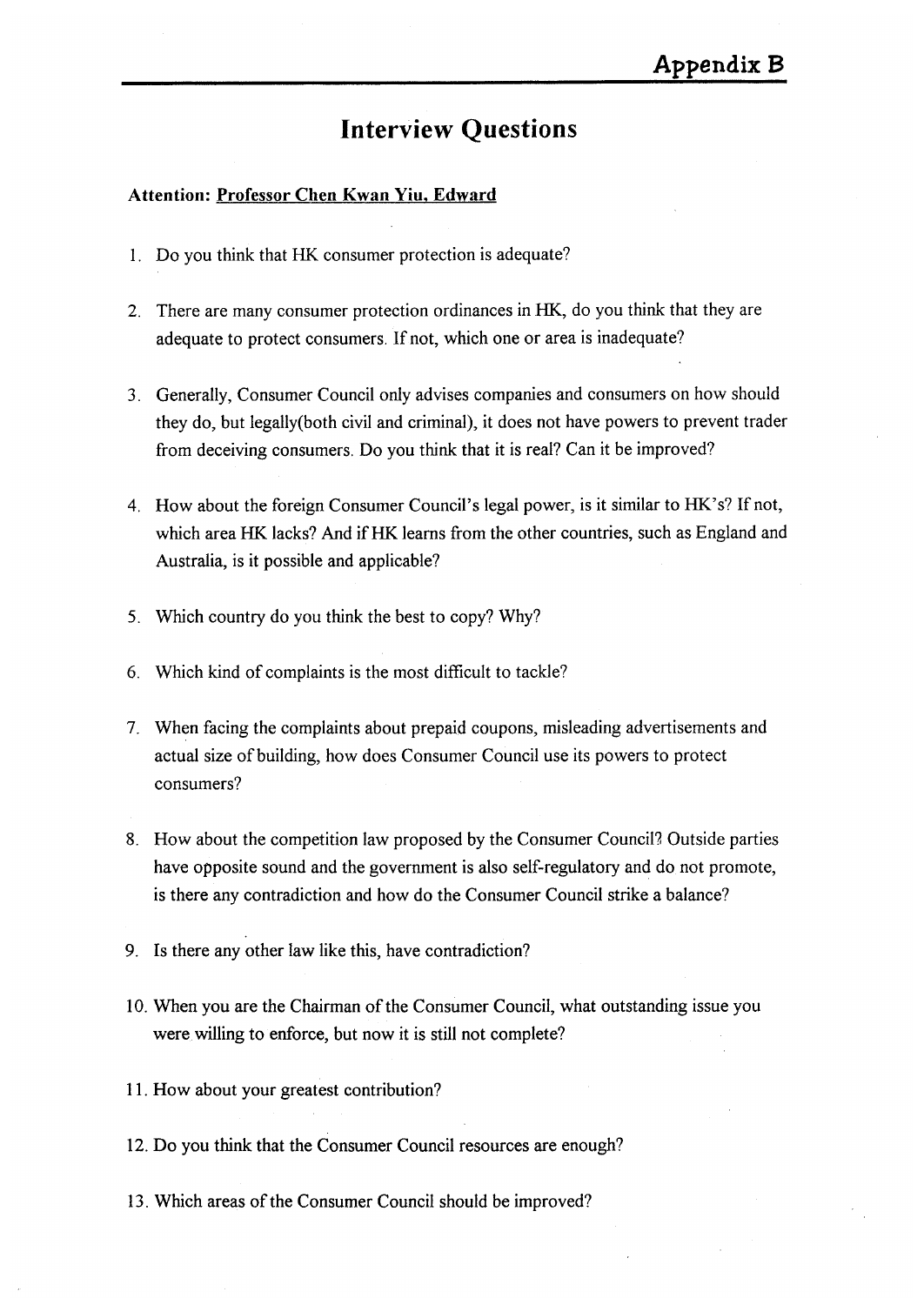#### Letter to Ms. Anna Wu Hung Yuk (The Chairperson of the Consumer Council)

**Lingnan College** A509, Hostel Block A. Fu Tei. Tuen Mun Tel: 9211 9231 9093 4422 20<sup>th</sup> November, 1998

Ms. Anna Wu Hung Yuk The Chairperson Consumer Council 22/F, K. Wah Centre, 191, Java Road, North Point, Hong Kong

Dear Ms.  $Wu^2$ ,

We are Two Year III students of Lingnan College. We are doing an honours project entitled "Consumer Protection Law in Hong Kong".

We want to interview you on whether or not our consumer protection law is adequate and on the purpose of establishing Legal Action Find and its functions.

We would be grateful if you could kindly find us a time convenient to you.

Yours sincerely,

(Ms Chung Chi Kwan & Ms Lee Pui Ling)

<sup>&</sup>lt;sup>2</sup> Miss Wu consequently passed the interview to Miss Lam Mei Fong, the Senior Consumer Education Officer of the Consumer Council, to handle.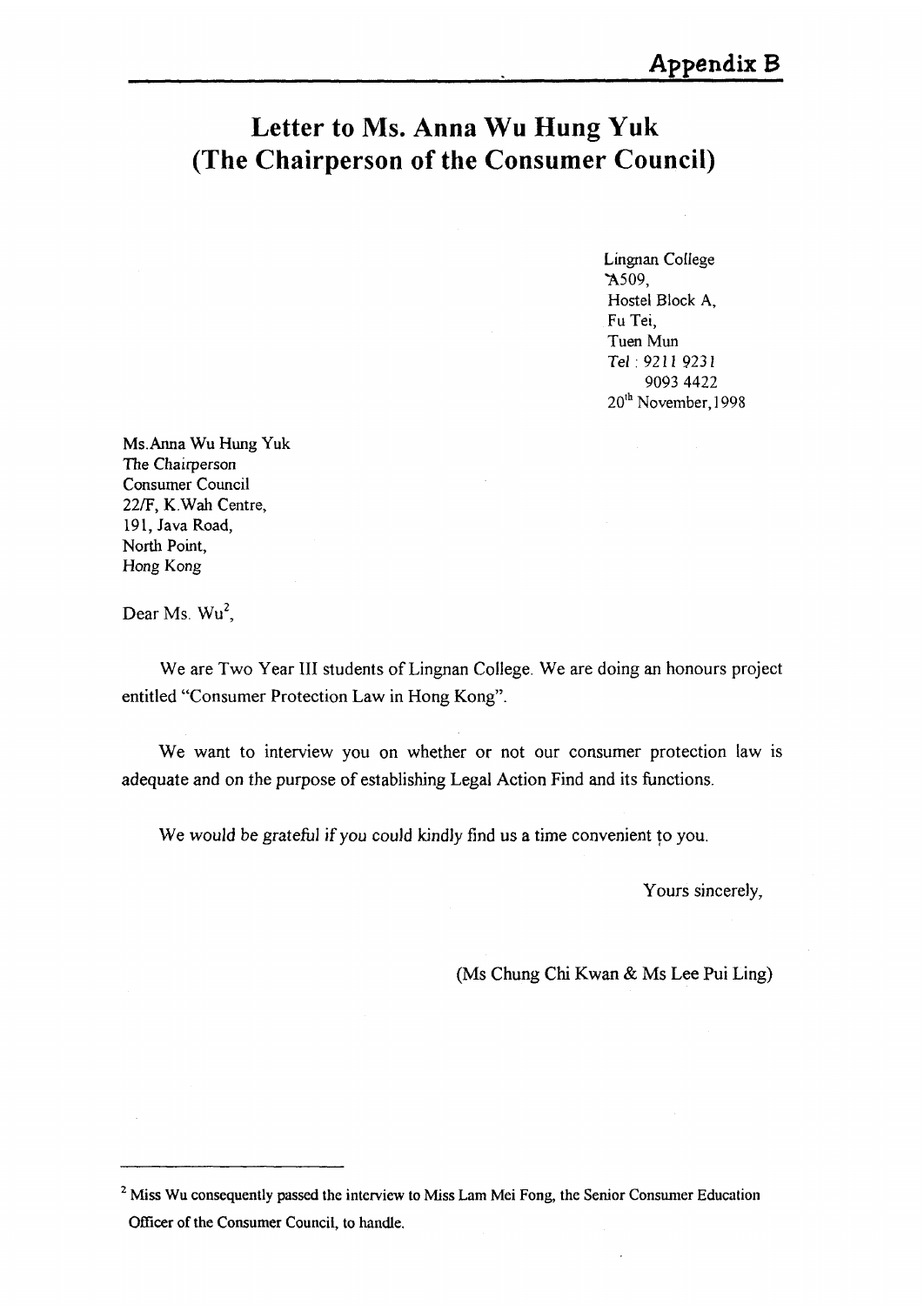#### **Interview Questions**

#### Attention: Miss Lam (Education Division)

- $\mathbf{1}$ . What is the function of each division of the Consumer Council?
- $2.$ Would the Consumer Council hold any function periodically, such as seminar and exhibition, to promote consumer rights and educate consumer against unfair trading?
- $3<sub>1</sub>$ What is competition policy? Would you please tell us more about that?
- $\overline{4}$ . Is that any other consumer organization in Hong Kong?
- $5<sub>1</sub>$ Is there any proposal law amending the existing consumer law?
- 6. How about the foreign Consumer Council's legal power, is it similar to HK's? If not, which area HK lacks? And if HK learns from the other countries, such as England and Australia, is it possible and applicable?
- $7<sub>1</sub>$ Which country do you think would be the best to copy? Why?
- What are the most complaints about? How does the Consumer Council handle  $8<sub>1</sub>$ complaints? And how long does the Consumer Council take to deal with consumers?
- $9<sub>1</sub>$ Which action would the Consumer Council take if there were a sudden increase in the same type of complaint?
- 10. Regarding the current hot issues, such as prepaid coupons, misleading advertisements and flat cheat, has the Consumer Council taken any action to tackle this kind of problems?
- 11. Many people criticize that the Consumer Council's legal power is not strong enough in HK. In your opinion, is there any other feasible method to improve consumer right?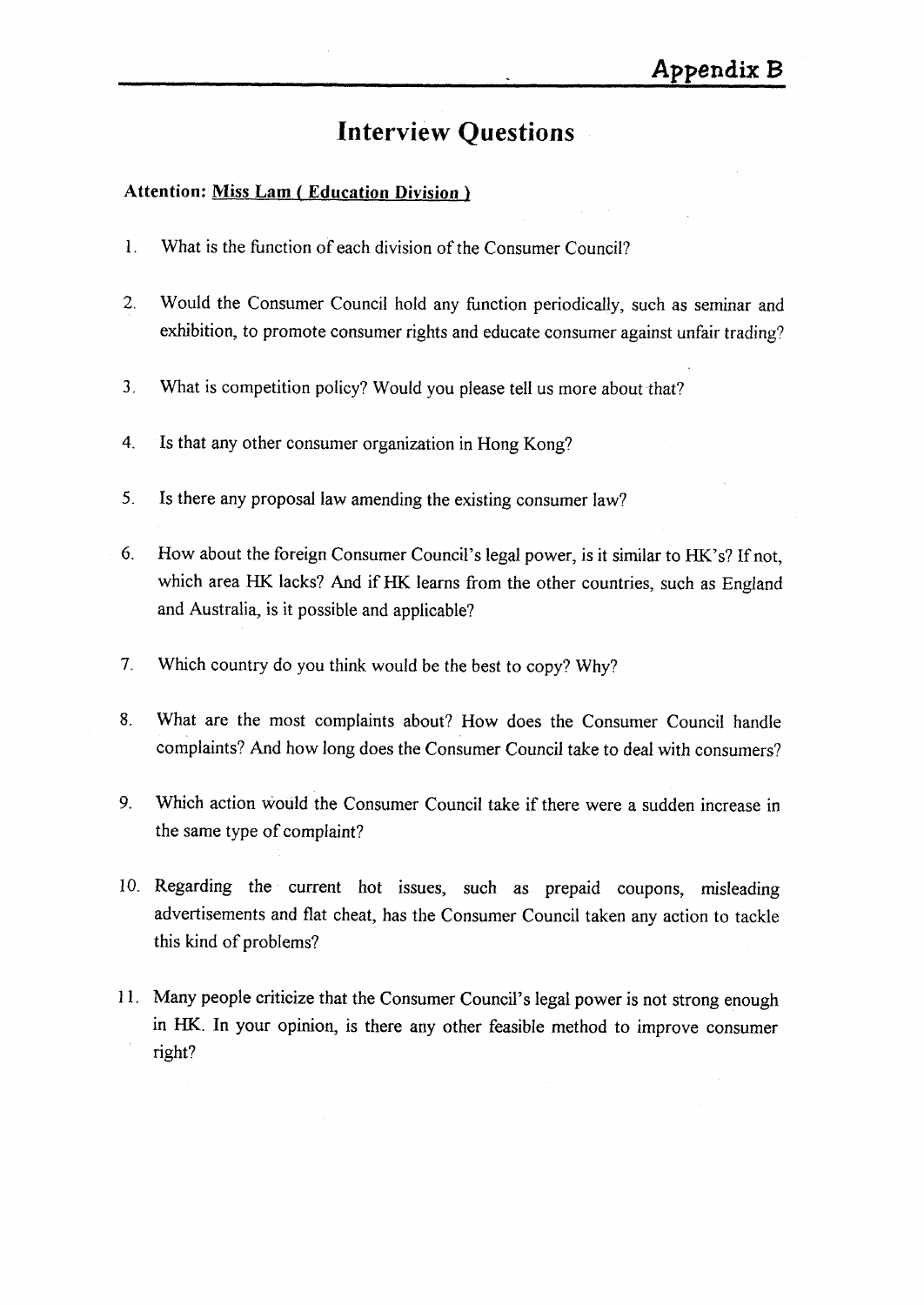#### **Requisition Letter for Entering** into the Consumer Council Library

Lingnan College A509. Block A. Fu Tei. Tel: 9662 6060 9093 4422 5 March 1999

Miss Lam Mei Fong The Senior Consumer Education Officer **Education Division of the Consumer Council** 22/F, K. Wah Centre, 191. Java Road, North Point.

Dear Miss Lam<sup>3</sup>,

#### RE: Request for Entering into the Consumer Council Library

We are two Year III students of Lingnan College. We are undertaking an honors project entitled "A Study of Consumer Protection Law in Hong Kong".

Our project is mainly focus on several aspects, including:

- to study consumer protection law in Hong Kong in order to evaluate its sufficiency,
- Whenever appropriate comparison will be made of the laws in other countries such as the United Kingdom and Australia,
- To investigate the functions and legal powers of the Consumer Council and its limitations on power,
- To find out any proposed changes to amend the existing law, if it is not adequate, and
- To recommend improvement on consumer protection law.

We need to search for more information concerning the above issue, such as the Consumer Council Annual Report 97-98, the reports of speeches which were held by the Consumer Council, other countries consumer laws, etc. We believe that there are many materials in the Consumer Council Library which are very helpful to us to conduct our project.

We want to get your approval to enter the Consumer Council Library on 12<sup>th</sup> March, 1999 to search for the above information. We can assure you that all information collected will be used for academic purpose only.

We would be grateful if you could kindly reply to us as soon as possible. Please feel free to contact us if you need any further information.

Yours sincerely,

(Ms Lee Pui Ling, Ms Chung Chi Kwan)

<sup>&</sup>lt;sup>3</sup> Miss Lam consequently passed our request to Mr. Yuen Tang-Kwong, the Information Resources Officer of the Consumer Council, to handle.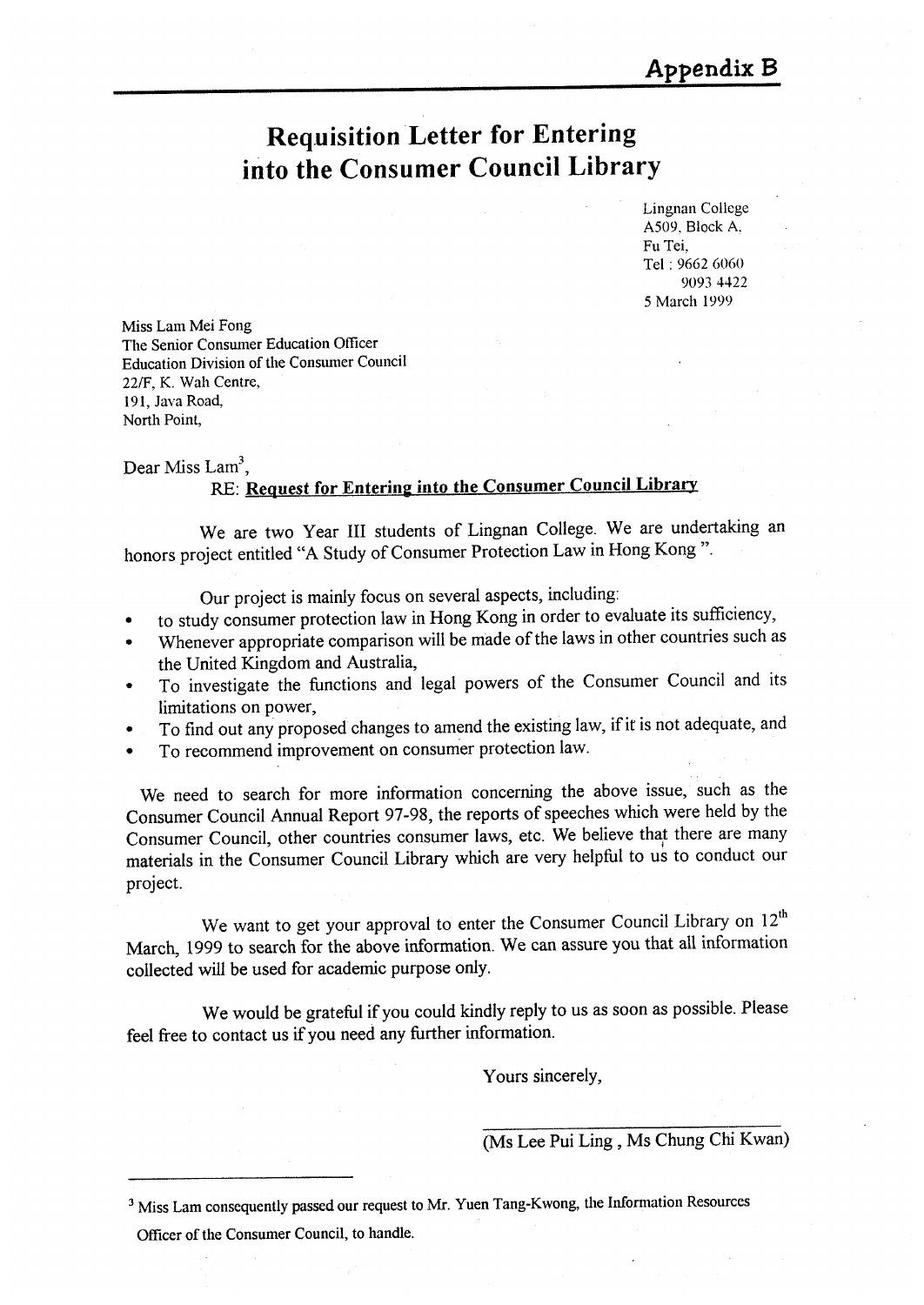#### **Government Subvention and Expenditure of the Consume Council**

|         | <b>Government Subvention</b> | <b>Expenditure</b> | <b>Net Amount</b> |
|---------|------------------------------|--------------------|-------------------|
| 1997/98 | \$97,367,500                 | \$106,856,304      | $(\$9,488,804)$   |
| 1996/97 | \$53,754,000                 | \$60,070,399       | $(\$6,316,399)$   |
| 1995/96 | \$47,409,000                 | \$51,897,987       | ( \$4,488,987)    |
| 1994/95 | \$40,977,500                 | \$44,017,033       | $(\$3,039,533)$   |
| 1993/94 | \$32,053,000                 | \$36,667,407       | $(\$4,614,407)$   |
| 1992/3  | \$33,623,000                 | \$35,728,495       | $(\$2,105,495)$   |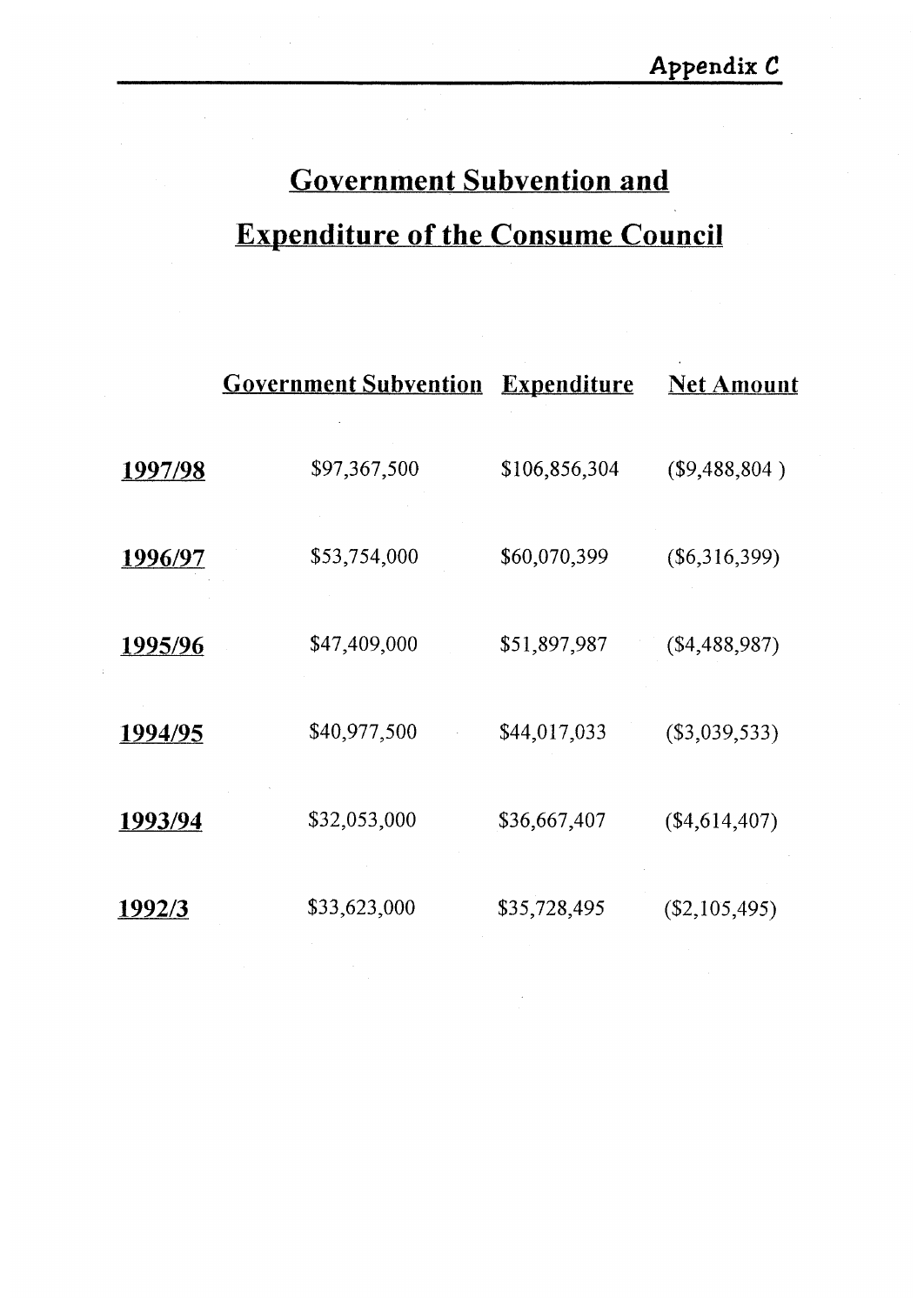| <b>The Consumer Legal Action Fund</b>                    |                |    |                 |
|----------------------------------------------------------|----------------|----|-----------------|
| -Breakdown of Group of Cases                             |                |    |                 |
| (For the Period of 30/11/1994 - 31/12/1998)              |                |    |                 |
| Applications received and presently handled by Council   |                |    |                 |
| <b>Complaints Division</b>                               |                |    |                 |
| Group of Cases presently under consideration             |                |    |                 |
| <b>Groups of Cases considered since 30 November 1994</b> |                |    | 26 <sup>·</sup> |
|                                                          |                |    |                 |
| <b>Problem Solved During Application</b>                 |                | 1  |                 |
| <b>Assistance Granted</b>                                |                | 12 |                 |
| Compensation obtained                                    | 3              |    |                 |
| Liquidation                                              |                |    |                 |
| Judgment obtained                                        | $\overline{2}$ |    |                 |
| Cases not pursued - no recovery prospect                 |                |    |                 |
| Cases not pursued - applications' withdrawal             |                |    |                 |
| In process                                               | 4              |    |                 |
|                                                          |                |    |                 |
| <b>Referred to Council for Policy Consideration</b>      |                | 3  |                 |
| <b>Referred to Council for Mediation</b>                 |                |    |                 |
| <b>Assistance declined</b>                               |                | 8  |                 |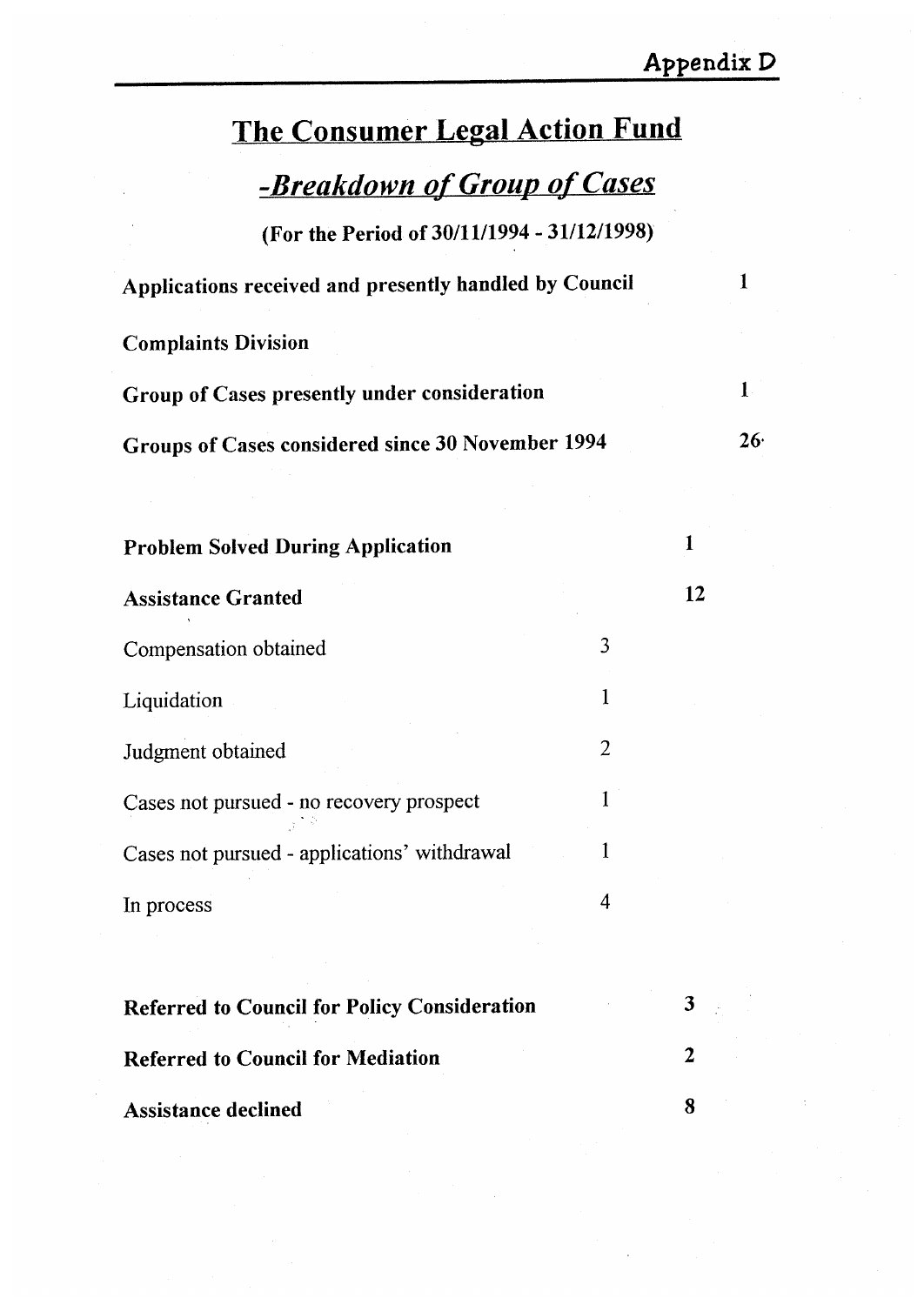CAP. 26 Sale of Good

> 第26章 貨品售賣條例

# 14. Implied undertaking as to title etc

14.

 $\oplus$ 

除第(2)款通用的售賣合約外,每份售賣合約均有

有關所有權等的隱含實任承擔

applies, there is-(1) In every contract of sale, other than one to which subsection  $(2)$ 

 $\mathcal{L}$ an implied condition on the part of the seller that in the case of when the property is to pass; and agreement to sell, he will have a right to sell the goods at the time the sale, he has a right to sell the goods, and in the case of an

 $\mathfrak{S}% _{A}^{\ast}(\mathbb{R}^{N})$ an implied warranty that the goods are free, and will remain free so disclosed or known. other person entitled to the benefit of any charge or encumbrance encumbrance not disclosed or known to the buyer before the until the time when the property is to pass, irom any charge or the goods except so far as it may be disturbed by the owner or contract is made and that the buyer will enjoy quiet possession of

contract or is to be inferred from the circumstances of the contract an intention that the seller should transfer only such title as he or a third person may have. there is- $\overline{c}$ In a contract of sale, in the case of which there appears from the

Sale of Goods Ordinance (Section 14 - 17)

- $\mathfrak{D}$ an implied warranty that all charges or encumbrances known to buyer before the contract is made; and the seller and not known to the buyer have been disclosed to the
- $\odot$ an unpited warranty that neither-
- the seller; nor
- (ii) in a case where the parties to the contract intend that the seller should transfer only such title as a third person may have, that person; nor
- (iii) anyone claiming through or under the seller or that third person otherwise than under a charge or encumbrance disclosed or known to the buyer before the contract is made.

will disturb the buyer's quiet possession of the goods. (Replaced 58 of 1977 s. 4)

[cf. 1973 c. 13 s. 1 U.K.]

## $\overline{5}$ Sale by description

an implied condition that the goods shall correspond with the description; and<br>if the sale is by sample, as well as by description, it is not sufficient that the bulk Where there is a contract for the sale of goods by description, there is

> 有權或第三者的所有權,則合約中有  $\mathcal{G}$  $\widehat{\mathfrak{S}}$ 如售賣合約所顯示或從合約的情況所推定的意向,是賣方只轉讓其本身的所  $\widehat{\mathcal{E}}$  $\mathfrak{D}$ € 一項隱含的保證條款:實方所知但不為買方所知的所有押記或產櫃負 一項寶方須符合的隱含條件:如該合約是一宗售寶,他有權售寶有關貨 一項隨含的保證條款:該等貨品並無任何在訂立合約前未向買方披露或 一項隨含的保證條款:下列人士不會干擾買方安寧地管有貨品 等貨品;及  $\widehat{\Xi}$ 摘,在合約訂立前已向買方披露;及 涵<br>。 **權負媠的利益的鏟有人或其他有權享有該等利益的人作岀的,則不在此** 管有的干擾是由有權享有已向買方披露或已為買方所知的任何押記或**產** 或產種負擠;此外,買方將安寧地享有對該等貨品的管有,但如對該項 未為買方所知的押記或產權負擔,而在產權轉移前亦不會有這樣的押記 品,如該合約是一項售賣協議,則他在貨品產權轉移時,將有權售賣該 Ξ (i) 賈方:及 **,如合約雙方的意向是賣方只轉讓第三者的所有權,則該第三者;及** 任何透過或藉着寶方或第三者提出申索的人,而該項申索並非根據 在合約訂立前已向買方披露或已為買方所知的押記或產權負擔而捉 田野。 (由1977年第58號第4條代替 し 比照 1973 c. 13 s. 1 U.K..

ì. 憑萯品說明的售翼

貨品説明又憑揉本售貨,而貨品與貨品説明不相符,則即使整批貨品與樣本相符,亦<br>不足夠。 (*由1977年第38號第5條修訂)* 

(1) 憑貨品說明售貨的合約,均有貨品必須與貨品說明相符的隱含條件;如既恶

Authorized Loose-leaf Edition, Printed and Published by the Government Printer, Hong Kong

"一张"

**。我可惜真诚,由香港改府中药局局民印度的及安行。"**<br>《文化》中,《文化》中,《文化》中,《文化》

、<br>縦01覧

at eussi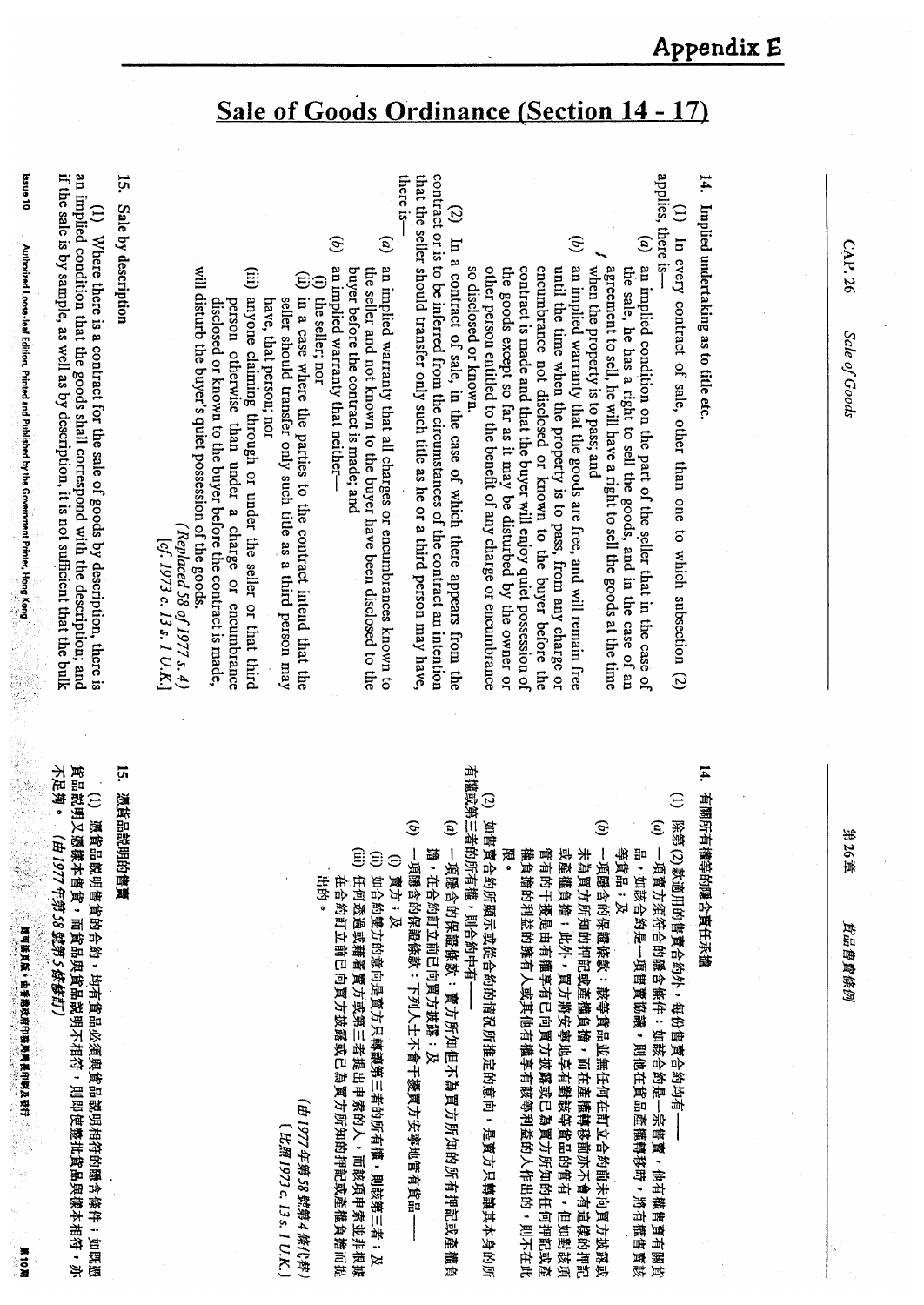with the description. (Amended 58 of 1977 s. 5) of the goods corresponds with the sample if the goods do not also correspond

buyer. (Added 58 of 1977 s. 5) [cf. 1973 c. 13 s. 2 U.K. by reason only that, being exposed for sale or hire, they are selected by the (2) A sale of goods shall not be prevented from being a sale by description

# 16. Implied undertakings as to quality or fitness

85 of 1994 s. 4, any particular purpose of goods supplied under a contract of sale. (Replacea which, there is any implied condition or warranty as to the quality or fitness for (1) This section provides for the circumstances in which, and the extent to

able quality, except that there is no such conditionimplied condition that the goods supplied under the contract are of merchant-(2) Where the seller sells goods in the course of a business, there is an

- $\mathfrak{g}$ as regards defects specifically drawn to the buyer's attention before the contract is made; or
- $\widehat{e}$ if the buyer examines the goods before the contract is made as regards defects which that examination ought to reveal; or  $(Amended 85 of 1994 s. 4)$

Sale of Goods Ordinance (Section 14 -

 $\widehat{\mathbb{C}}$ if the contract is a contract for sale by sample, as regards defects which would have been apparent on a reasonable examination of the sample. (Added 85 of 1994 s. 4)

where the circumstances show that the buyer does not rely, or that it is or not that is a purpose for which such goods are commonly supplied, except unreasonable for him to rely, on the seller's skill or judgment. goods supplied under the contract are reasonably fit for that purpose, whether expressly or by implication, makes known to the seller any particular purpose for which the goods are being bought, there is an implied condition that the (3) Where the seller sells goods in the course of a business and the buyer,

particular purpose may be annexed to a contract of sale by usage. (4) An implied condition or warranty as to quality or fitness for a

course of a business and either the buyer knows that fact or reasonable steps are taken to bring it to the notice of the buyer before the contract is made. principal in the course of a business, except where that other is not selling in the course of a business is acting as agent for another as they apply to a sale by a (5) Subsections (1), (2), (3) and (4) apply to a sale by a person who in the

antecedent negotiations are conducted. goods under which the purchase price or part of it is payable by instalments any reference to the seller shall include a reference to the person by whom any (6) In the application of subsection (3) to an agreement for the sale of

貨品售賣條例

第26章

屬於憑貨品説明的售賣。  $\mathfrak{D}$ 一宗貨品的售賣,不得僅因貨品在陳列以作售賣或租賃時為買方所選定而不 (由1977年第58號第5條增補) [比照1973 c. 13 s. 2 U.K.)

## 16. 有關品質或適用性的隱含實任承擔

等貨品對某特定用途的適用性,有任何隨含條件或隱含保證條款。 (*由1994年*第85 號第4條代替)  $\oplus$ 本條規定在何情況下及在何範圍內,就根據售賣合約所供應貨品的品質或該

售品質,但在以下事項方面則並無該項條件-凡賣方在業務運作中售貨,有一項隱含的條件:根據合約供應的貨品具可商

 $\widehat{e}$ 在合約訂立前曾明確地促請買方注意的缺點;或

 $\circledcirc$ 如買方在合約訂立前驗貨,則該次驗貨應揭露的缺點;或 中1994年

如合約是憑樣本售貨的合約,則在對樣本進行合理檢驗時會顯現的缺 第85號第4條修訂)

 $\widehat{\mathbb{C}}$ 群。 (由1994年第85號第4條增補)

實方的技能或判斷,或顯示買方依靠實方的技能或判斷是不合理的,則不在此限。 了某特定用途而蹲買該貨品,則有一項隱含的條件:根據合約供應的貨品在合理程度 上適合該用途,不論該類貨品是否通常供應作此用途;但如有關情況顯示買方不依靠  $\mathbf{\widehat{\omega}}$ 凡賣方在業務運作中售貨,而買方以明示或默示方式令賣方知悉,買方是為

例附加於售寶合約上。 (4) 關於貨品品質或對某特定用途的適用性的隱含條件或隱含保證條款,可按們

或在合約訂立前已採取合理步驟令買方知悉此事實,則屬例外。 樣,但如該另一人並非在業務運作中作售賣,而此事實在合約訂立前已為買方所知 事的人所作的售賣,猶如該等條文適用於由一名主事人在業務運作中所作的售賣一 (5) 第(1)、(2)、(3)及(4)款適用於由任何在業務運作中以另一人的代理人身分行

之處,須包括提述進行任何事先商議的人。 (6) 對於買價或部分買價可分期繳付的售貨協議,在應用第(3)款時,凡提述實方

(の) さいさい こうかん あいさん

認可活買証,由者港政府印務局馬手副及發行

第10期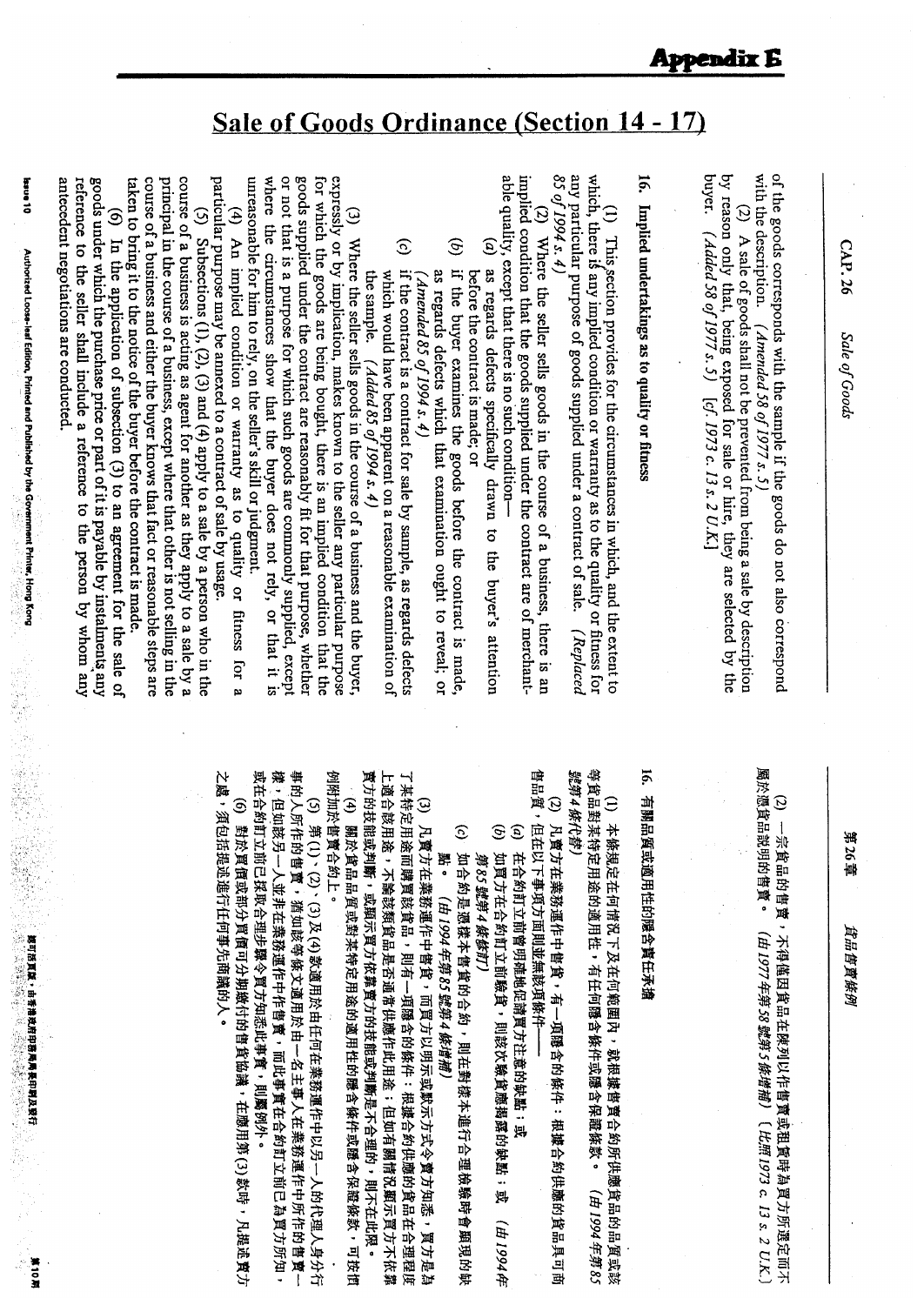agreement relates. the agreement or which otherwise promoted the transaction to which the negotiations or arrangements with the buyer whereby he was induced to make  $\odot$ In subsection (6) "antecedent negotiations" (事先商議) means any

contract of sale. (Added 85 of 1994 s. 4) provisions of any other enactment, there is no implied condition or warranty as to the quality or fitness for any particular purpose of goods supplied under a (8) Except as provided by this section and section 17, and subject to the

(Replaced 58 of 1977 s. 6) [cf. 1973 c. 13 s. 3 U.K.

## Sale by sample

### $11.$ Sale by sample

in the contract, express or implied, to that effect. (1) A contract of sale is a contract for sale by sample where there is a term

 $\odot$ In the case of a contract for sale by sample—

- (a) there is an implied condition that the bulk shall correspond with the sample in quality;
- $\widehat{\mathcal{E}}$ there is an implied condition that the buyer shall have a
- $\widehat{c}$ there is an implied condition that the goods shall be free from reasonable opportunity of comparing the bulk with the sample;
- apparent on reasonable examination of the sample. any defect, rendering them unmerchantable, which would not be

**D1.0018** 

Authorized Loose-leaf Edition, Printed and Published by the Government Printer, Hong Kong

腹可插頁離 t 由音推或拍印器局局黑印刷及键行 《》<br>第11日第11日看着改拍印器局局黑印刷及键行

**MOOR** 

第26章 貨品售賣條例

貨品的品質或該等貨品對某特定用途的適用性,並無任何隱含條件或隱含保證條款。 議或安排,而該商議或安排是誘使買方訂立該協議,或促成與該協議有關的交易的。 (8) 除本條及第17條以及任何其他成文法則另有規定外,就根據售賣合約所供應  $\Im$ 在第(6)款中,"事先商議"(antecedent negotiations)指與買方所作的任何商

(由1994年第85號第4條增補) (由1977年第58號第6條代替

[比照1973 c. 13 s. 3 U.K.]

## 憑樣本售貨

#### 17. 憑揉本售貨

合約即憑樣本售貨的合約。 (1) 凡售賣合約中有一項明訂或隱含的條款,意思是該合約是憑樣本售貨的,該

(2) 愿禄本售貨的合約,有以下各項隱含條件-

 $\mathbf{G}$ 整批貨品須在品質上與樣本相符;

 $\circledcirc$ 買方須有合理機會,將整批貨品與樣本作比較;

貨品並無任何令其不可商售且不會在對樣本進行合理檢驗時顯現的缺

聘。

 $\widehat{c}$ 

#### Sale of Goods Ordinance (Section 14 - $17)$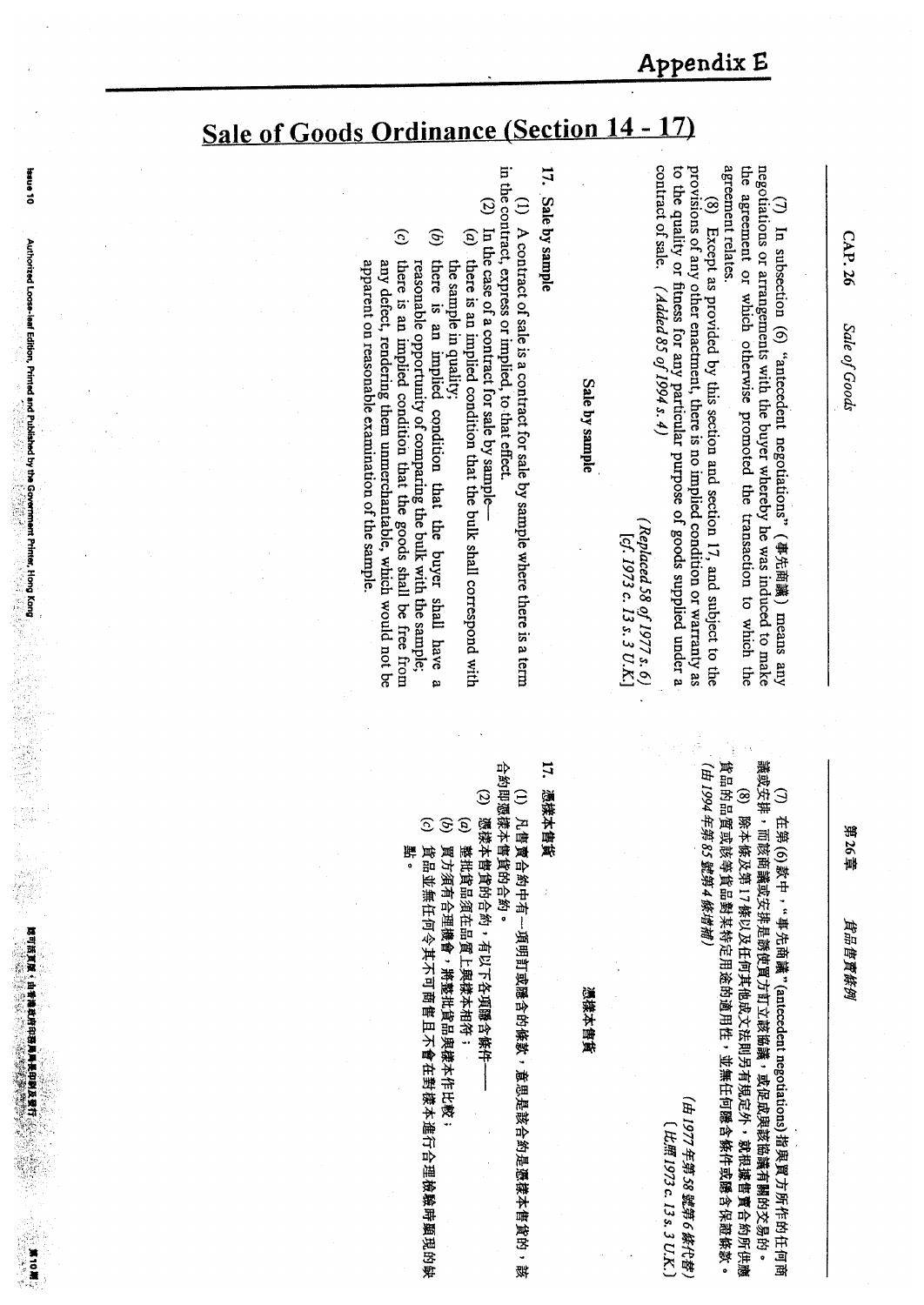#### **Trade Practices Act 1974**

#### SECTION 28 FUNCTIONS OF COMMISSION IN RELATION TO DISSEMINATION OF INFORMATION, ALW REFORM AND RESEARCH

28(1) [Additional functions of Commission] In addition to any other functions conferred on the commission, the Commission has the following functions:

- (a) to make available to persons engaged in trade or commerce and other interested persons general information for their guidance with respect to the carrying out of the functions, or the exercise of the powers, of the Commission under this Act;
- (b) to examine critically, and report to the Minster on, the laws in force in Australia relating to the protection of consumers in respect of matters referred to the Commission by the Minster, being matters with respect to which Parliament has power to make laws;
- (c) to conduct research in relation to matters affecting the interests of consumers, being matters with respect to which the Parliament has power to make laws;
- (ca)to conduct research and undertake studies on matters that are referred to the Commission by the Council and that relate to the Commission's other Functions;
- (d) to make available to the public general information in relation to matters affecting the interests of consumers, being matters with respect to which the Parliament has power to make laws;
- (e) to make known for the guidance of consumers the rights and obligations of persons under provisions of laws in force in Australia that are designed to protect the interests of consumers.

[Notice to be published in para (1)(b) matter] Where a matter of a kind  $28(2)$ mentioned in paragraph (1)(b) is referred by the Minster to the Commission for examination and report:

- (a) the Commission shall cause to be published in the Gazette and in such newspapers and other journals as the Commission considers appropriate a notice:
	- (i) Stating that the reference has been made and specifying the matter to which the reference relates; and
	- (ii) inviting interested persons to furnish to the Commission their views on that matter and specifying the time and manner which those views are to be furnished:
- (b) the Commission shall not furnish its report to the Minister until a reasonable opportunity has been given to interested persons to furnish to the Commission their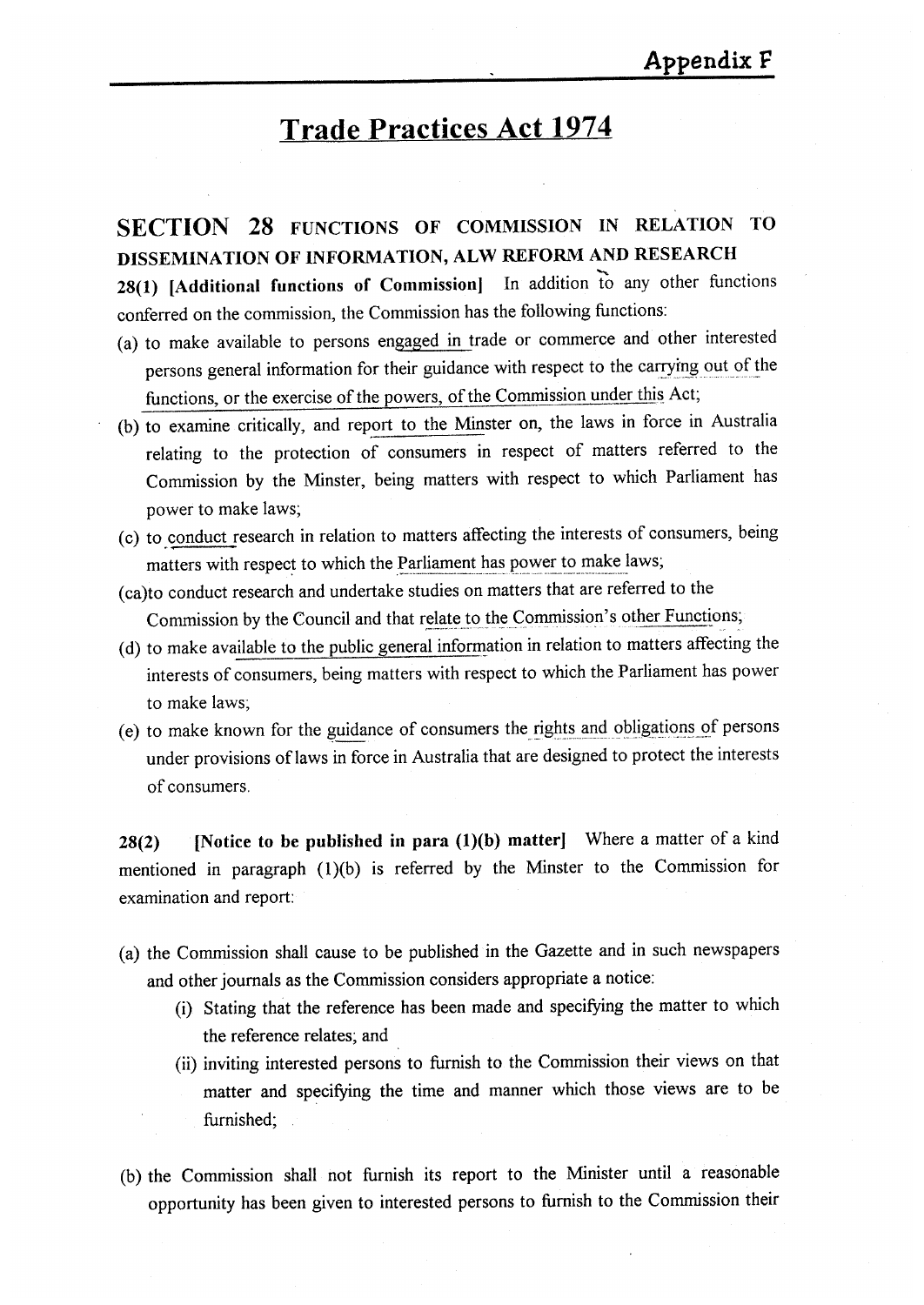views on the matter to which the reference relates; and

(c) the Commission shall include in its report to the Minster any recommendations that it considers desirable with respect to the reform of the law relating to the matter to which the reference relates, whether those recommendations relate to the amendment of existing laws or the making of new laws.

[Copy of Commission Report in para (1)(b) matter to be laid before  $28(3)$ The Minster shall cause a copy of each report furnished to him by the **Parliament**] Commission in relation to a matter referred to the Commission under paragraph (1)(b) to be laid before each House of the Parliament as soon as practicable after the report is received by him.